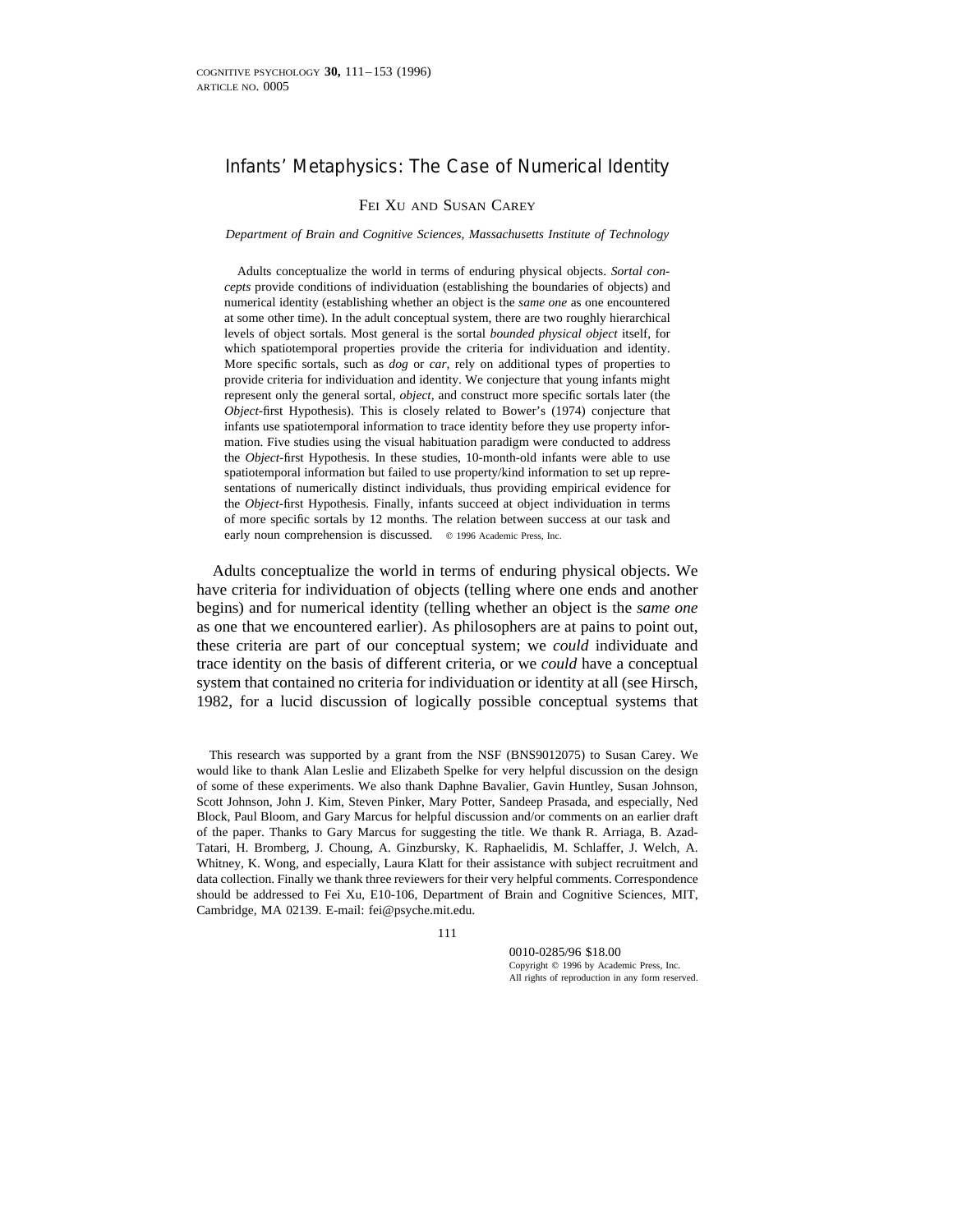differ from ours in these respects). That this construction is far from inevitable raises the question of its origin; which aspects are innate, which constructed through interaction with various kinds of objects, and which constructed through language learning?

The philosophical literature has introduced the term ''sortal'' to denote a concept that provides criteria for individuation and identity (Wiggins, 1967, 1980; Gupta, 1980; Hirsch, 1982; Macnamara, 1987). In languages with the count/mass distinction, sortal concepts are lexicalized as count nouns. We cannot count without specifying what individuals to count. ''How many are there in a pack of cards?'', while syntactically well formed, cannot receive a definite answer. The answer could be ''fifty-two cards,'' ''four suits of cards,'' or ''billions of molecules.'' If we specify a sortal, ''how many *cards* are there in a pack of cards?'', the answer becomes definite, ''fifty-two.'' Similarly, we can only question numerical identity under a sortal. For example, a caterpillar turns into a butterfly. The answer to the question ''is it the same *animal*?" is "yes," but the answer to the question "is it the same *caterpillar?*" or "is it the same bunch of molecules?" is "no."

There are a variety of criteria for individuation and tracing identity over time. In the case of ordinary physical objects, the most fundamental criteria are spatiotemporal. A single object cannot be in two places at the same time; and two objects cannot occupy the same space at the same time. Moreover, objects move on spatiotemporally continuous paths; if no continuous path exists between two appearances of what might be a single object or two distinct objects, we infer there must be two. Thus, *object,* in Spelke's (1988, 1990) sense of *bounded physical object,* is a sortal with spatiotemporal criteria for individuation and numerical identity.<sup>1</sup> For our everyday concepts such as *car, table,* or *person,* spatiotemporal continuity is not sufficient and additional criteria are called into play. To use an example from Hirsch (1982), imagine a junk car, consigned to the crusher. The process of crushing is spatiotemporally continuous. Yet we say that at a certain point the car goes out of existence, and is replaced by a lump of metal and plastic. When a person, Joe Shmoe, dies, Joe ceases to exist, even though Joe's body still exists. In both of these examples, a spatiotemporal continuous path could be traced throughout the process of crushing or death, but tracing identity under a sortal such as *car* or *person* leads us to override the spatiotemporal continuity and judge that the car or person ceases to exist at some point.

There is considerable evidence that infants as young as four months also represent the general sortal *object.* They use spatiotemporal information to establish representations of the individual objects in their immediate environ-

<sup>&</sup>lt;sup>1</sup> Many philosophers claim that "object" is not a sortal term (Wiggins, 1980; Hirsch, 1982; Macnamara, 1987). We do not here claim that the sortal concept *bounded physical object* is expressed by the English word ''object.'' We do claim, however, that *bounded physical object* functions as a sortal in the adult's conceptual system (see Xu, 1995, for a defense of this claim).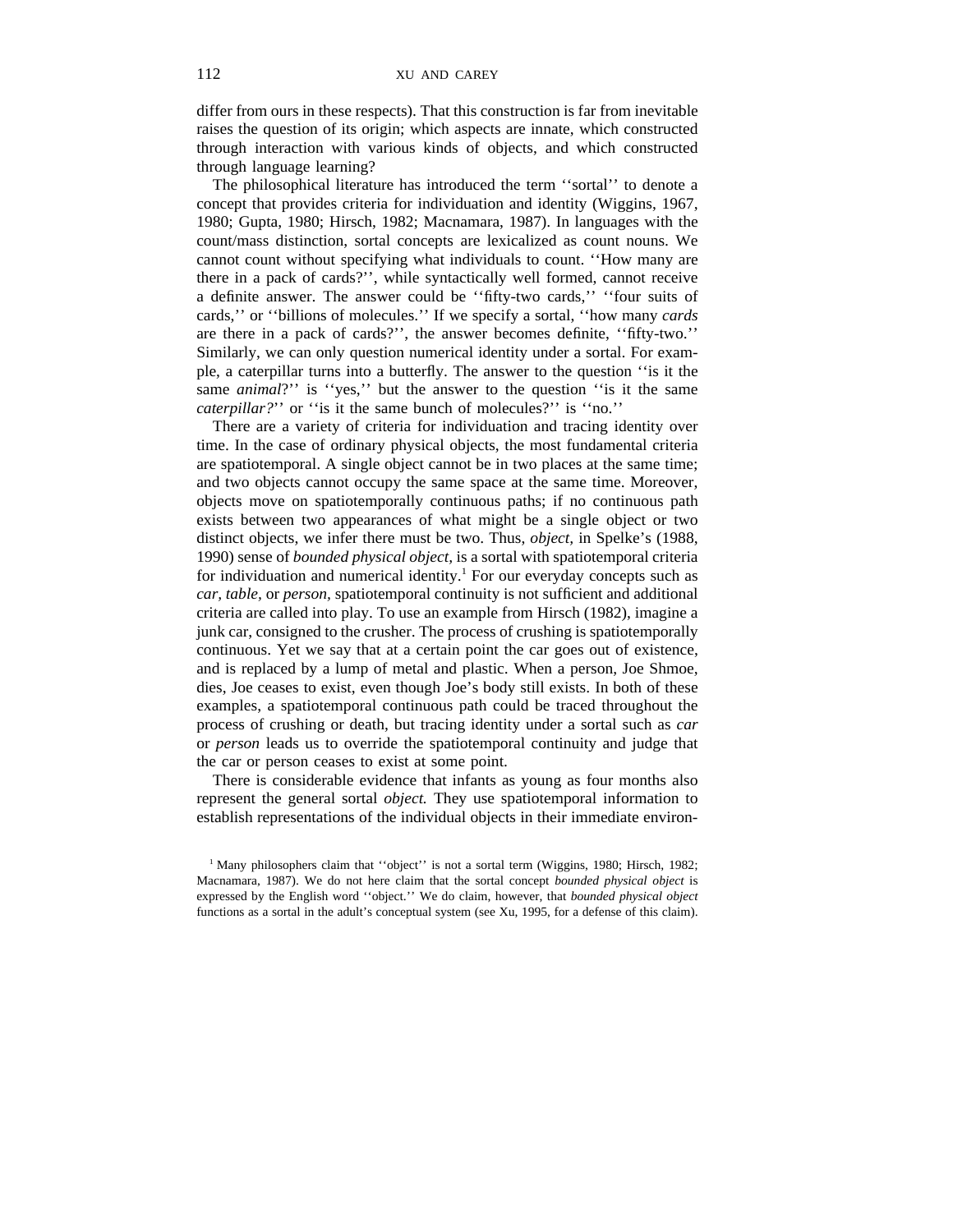

FIG. 1. Schematic representation of the Discontinuous movement event and the expected and unexpected outcomes in Experiment 1.

ment, and to trace identity through time (Spelke & Kestenbaum, 1986; Baillargeon & Graber, 1987; Spelke, 1988). To see how adults use such information, and to see what types of evidence show young infants to be like us in this regard, consider an experiment by Spelke and Kestenbaum (1986). Fourmonth-old infants were introduced to two screens, separated in space (see Fig. 1 for a very similar design). They were shown an object emerging from the left hand edge of the left screen and then reemerging behind it. No object appeared in the space between the two screens. Then a physically identical object emerged from the right hand edge of the right screen, and then reemerged behind it. This sequence of events was repeated until the baby reached a habituation criterion, at which point the screens were removed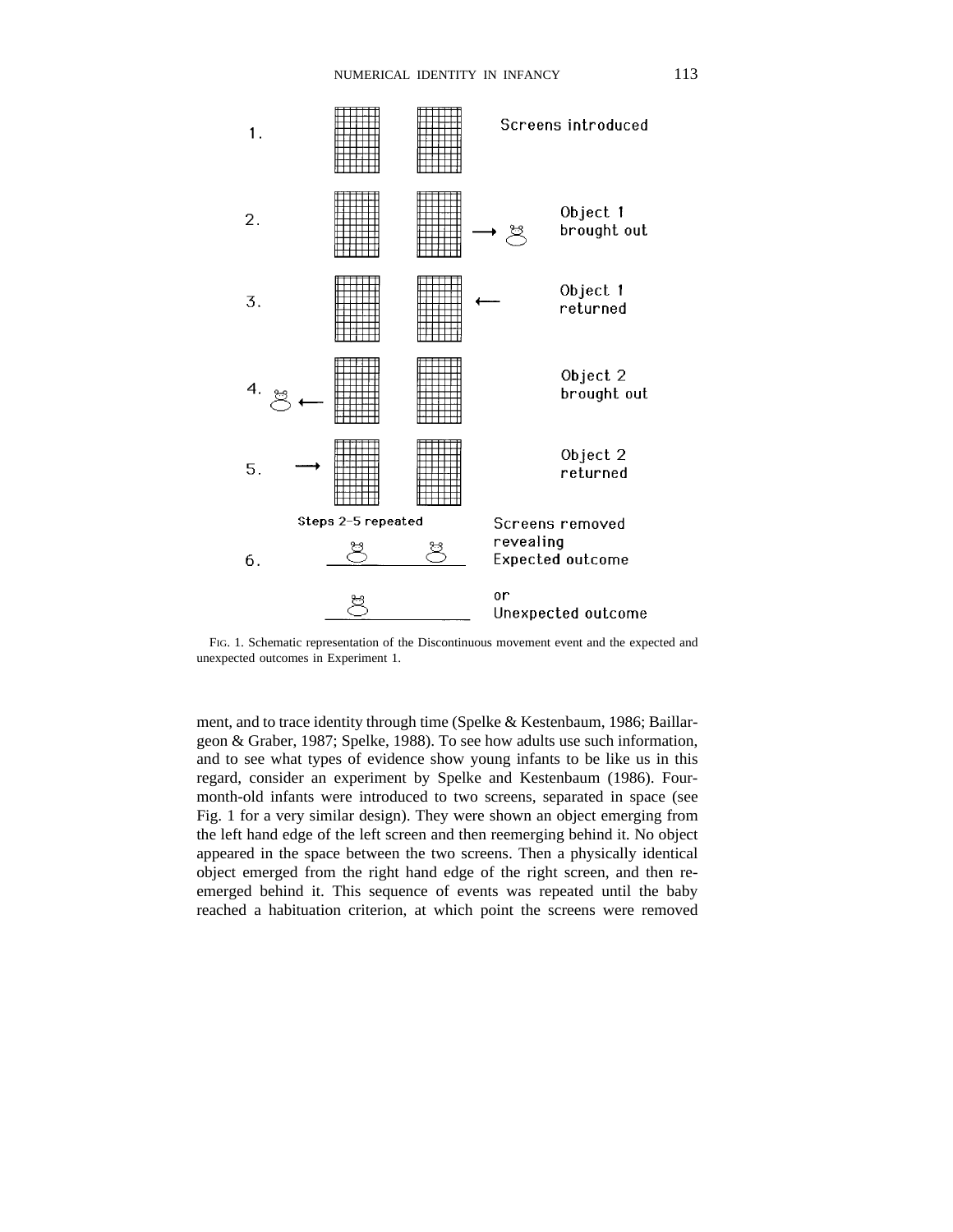revealing either two objects (expected outcome) or one object (unexpected outcome). Babies looked longer at the unexpected outcome, overcoming a baseline preference to look longer at two objects. Adults viewing the display also express surprise at the unexpected outcome of one object. Spelke and Kestenbaum conclude that babies (and adults) analyze the possible paths connecting the appearances of the objects, and infer from the spatiotemporal discontinuity that there must be two numerically distinct objects involved in the event.

At least two psychological theories of how sortals are learned have been proposed. Some have argued that the child's first sortal concepts are at the level of basic level kinds and establishing the gestalts for basic level kinds is the process of learning sortal concepts, i.e., once the child establishes a gestalt for dogs to the exclusion of cats and other categories, the child represents the sortal *dog* (Macnamara, 1987). Others, most notably Bower (1974), conjecture that babies use spatiotemporal criteria for individuating and tracing identity of objects well before they can use other property information. Although Bower was not concerned with what sortal concepts infants represent, his conjecture can be captured in our framework: Infants may have the sortal *object* before they have other sortals more specific than *object,* e.g., *ball.* We will dub this "the *Object*-first Hypothesis."

Reflecting upon Bower's hypothesis, one may find it intuitive why *object* should have a privileged status: The spatiotemporal principles apply in the same way to all physical objects, but tracing identity under more specific sortals requires kind-relative information about types of objects and which of their properties change over time and which do not. For example, a size difference between observations at times 1 and 2 does not warrant an inference of two numerically distinct plants, but would warrant an inference of two numerically distinct chairs; a radical shape difference does not warrant an inference of two numerically distinct hands, but would warrant an inference of two numerically distinct toasters, and so on. Similarly, if we see a plant on the window sill and later a toy car at the same location, we infer two numerically distinct objects, for we know that plants do not turn into cars. It might serve the human baby well to use spatiotemporal information to individuate objects, and then slowly learn about the more specific kinds of individuals, and for each which properties change over time and which do not.

Although the hypothesis is plausible, Bower's attempts to address his conjecture were inconclusive. He examined infants' tracking of objects that disappeared behind screens. Of most relevance here are his studies in which the baby is habituated to one object (say a large, yellow, fuzzy rabbit) disappearing behind a screen (or into a tunnel) and then reemerging out the other side. After habituation, the baby is shown an event in which the object (the rabbit) goes behind the screen, but a different object (say a small, shiny, red ball) emerges from the other side. Bower claimed that 5-month-olds were surprised and that their looking behavior was disrupted, and he inferred that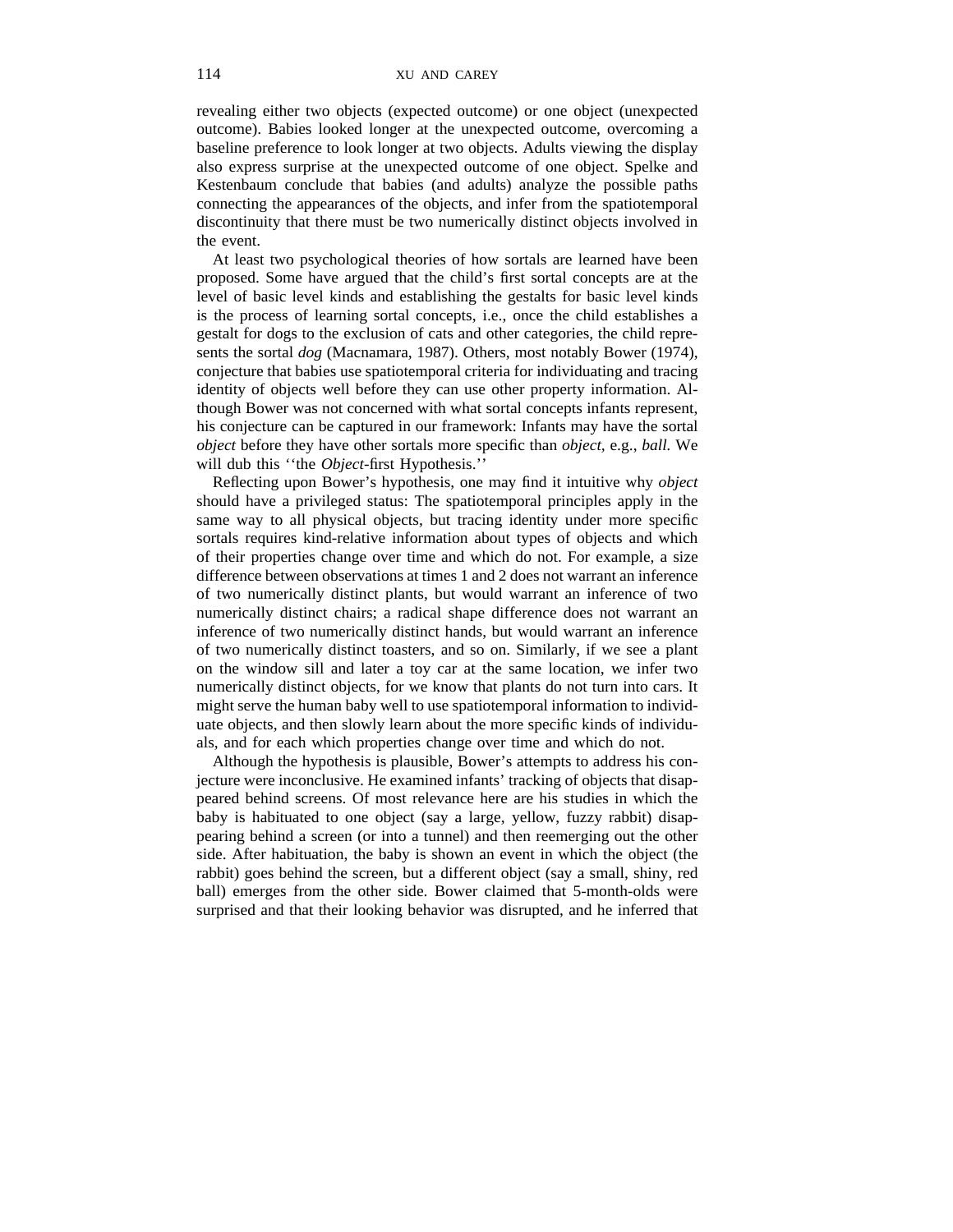this was due to their realization that the object that emerged from behind the screen was a different one from the one that entered.

Others have failed to replicate this finding (Gratch, 1982; Meicler & Gratch, 1980; Muller & Aslin, 1978). These researchers found no disruption of tracking due to property differences between the objects at 5 months, 9 months, or even 18 months! However, failure to find a disruption of looking under these circumstances may simply reflect the power of a moving object to capture eye tracking. The baby may know that it is a new object, and that the original object must be somewhere else, but track it nonetheless. This is the reason for monitoring surprise as well as tracking behavior. Gratch (1982) found that 5-month-olds show no codable surprise when the object that emerged from the screen differed from the one that entered, but that 9 month-olds and 16-month-olds were surprised in this situation. Unfortunately, surprise does not establish that the child knows two numerically distinct objects are involved. The baby simply may be registering the differences in properties between the new entity and the entity they had been habituated to without inferring that there must be two entities. Baillargeon and Graber (1987) has established that babies expect objects to maintain their properties when out of sight. So the babies in Gratch's study may be evincing surprise that the rabbit-shaped object turned into a ball-shaped object, without inferring that there must be two distinct objects.<sup>2</sup>

What is needed is a sensitive methodology that can evaluate *how many* objects the infant represents in a certain event when given only property/kind information. In the present series of studies, we adapt Spelke and Kestenbaum's (1986) procedure and devise a variant of their procedure to address the hypothesis that infants may have the sortal *object* before other sortals more specific than *object.* We show babies events in which one object (say a rabbit) emerges from one side of a screen alternating with a different object (say a cup) emerging from the other side of the same screen. Adults infer from this display that there must be at least two objects behind the screen, since adults individuate and trace identity relative to sortals such as *rabbit*

<sup>2</sup> Another source of data potentially relevant to the question at hand derives from object permanence studies, in which on some trials the object hidden is surreptitiously replaced by a different object, so that when the baby retrieves it, it is not the one expected (e.g., LeCompte & Gratch, 1972). Two dependent measures—surprise and whether the baby looks around for the other object—were used. LeCompte and Gratch found that most 18-month-olds showed surprise, and they searched around the box. The 9-month-olds, on the other hand, showed mild puzzlement but did not search for the missing toy. The 12-month-olds' performance was intermediate in level: some acted like 18-month-olds and some like 9-month-olds. These results are inconclusive for the same reasons as Bower's studies: Showing surprise may just mean that the babies noticed the property differences but did not infer that it was a *different* toy; looking for the missing toy, on the other hand, may be too much to ask—the babies might have realized that it was a different toy, but somehow decided not to look for the missing one, possibly because the new toy is of interest to them as a novel stimulus or maybe because they do not know where to look.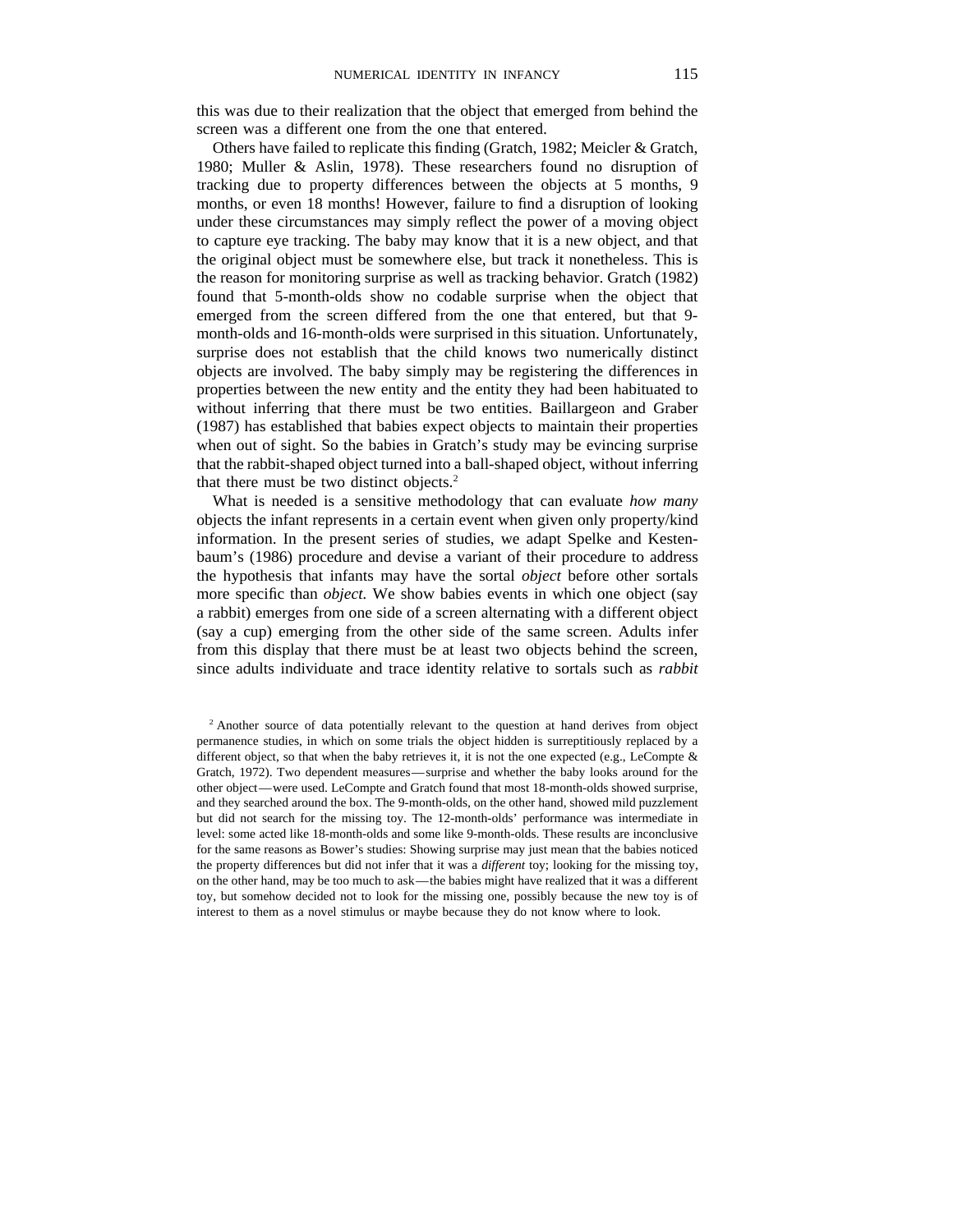and *cup.* At issue is whether babies would make the same inference. The way to find out is to remove the screen, revealing either the two objects (expected outcome) or one (the rabbit *or* the cup; unexpected outcome). By the logic of the Spelke and Kestenbaum's study, if babies are able to use specific sortal membership or property information to establish representations of numerically distinct objects under these circumstances, they should look longer at the unexpected outcome.

Given Gratch's (1982) findings, we begin with 10-month-old babies. Our first task is to replicate Spelke and Kestenbaum's (1986) demonstration that babies use spatiotemporal information to trace the identity of objects under conditions similar to those we will use in our probes for the baby's use of property/kind information. Experiment 1 is a modified replication of Spelke and Kestenbaum's split screen procedure; Experiments 2–5 address the *Object*-first Hypothesis with the methodology sketched above.

## EXPERIMENT 1

Experiment 1 seeks to confirm that 10-month-olds use spatiotemporal continuity to individuate and trace identity of objects over time. Spelke and Kestenbaum's (1986) split screen procedure was modified in two major ways. First, instead of a full habituation paradigm, babies were shown the critical events a fixed number of times. Second, Spelke and Kestenbaum's experiments used constantly moving objects; that is, after habituation, when the screens were removed, the objects (or object) revealed were in motion (i.e., oscillating). Spelke (personal communication) found this to be necessary for her results to obtain, perhaps because after extensive habituation, stationary objects would not hold very young infants' interest. Again, if the baby's understanding is robust, the results should hold whether the revealed objects are stationary or in motion.

Spelke and Kestenbaum's (1986) experiment contrasted the condition already described, where no object ever appeared in the space between the screens, with a condition in which an object traced a path continuously back and forth behind the screens, appearing in the middle. This controlled for any tendency to expect two objects for reasons unrelated to the path of the object(s) in the array (e.g., perhaps babies expect two objects because there are two screens). In Spelke and Kestenbaum's findings, babies differentiated the continuous condition from the discontinuous ones, by treating the continuous events as indeterminate. That is, when the object appeared between the two screens, they did not reliably expect either one or two objects to be behind the screens. The babies are, strictly speaking, right—the continuous events are consistent with any number of objects behind the screens. Experiment 1 includes a continuous condition for two reasons. First, it will serve as a control that will help establish the basis of the infant's preference in the discontinuous condition, and second, we will be able to see whether 10-month-olds make the simplest assumption that the continuous condition involves only one object.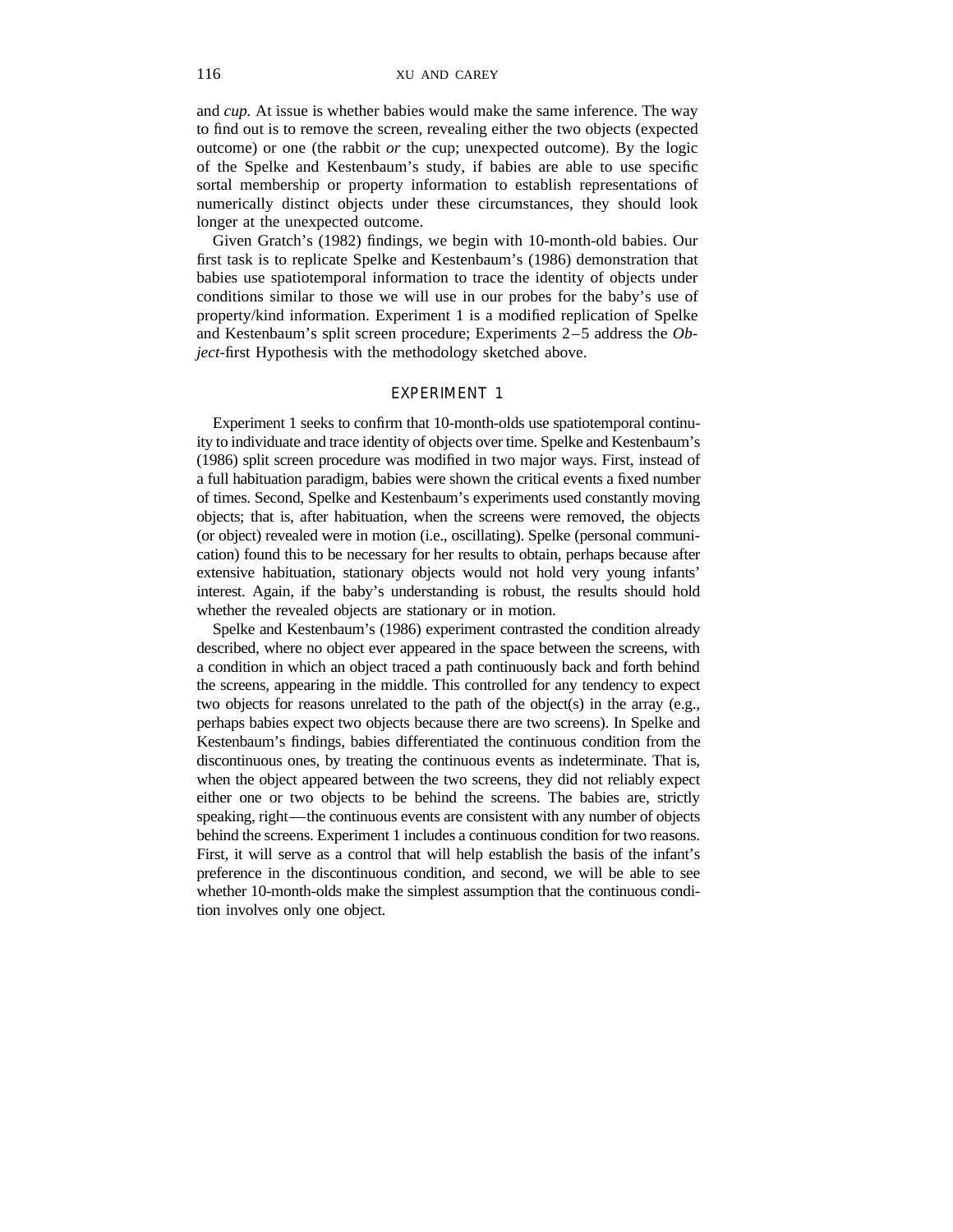#### Method

#### *Subjects*

Twenty-four full-term infants participated in the study (12 female and 12 male), age range from 9 months, 13 days to 10 months, 18 days (mean age 10 months, 3 days). Equal numbers of infants were in each of the two conditions (mean ages 10 months, 1 day, and 10 months, 5 days). Thirteen additional infants were excluded from the sample due to fussiness (7), experimenter error (1), or equipment failure (5). All infants were recruited by obtaining their birth records from town halls in the Greater Boston area and contacting their parents by mail.

#### *Materials*

One pair of identical yellow plastic cups was used in the baseline trials. Two pairs of toys were used in the test trials: two identical bright yellow toy ducks and two identical white foam balls. The toy ducks were about  $8 \times 6$  $\times$  4 cm in size; the foam balls were about 6 cm in diameter. Four pairs of screens (11  $\times$  25 cm each) of different colors, green, mauve, yellow, and lavender, were used.

#### *Apparatus*

The occlusion events were presented on a three-sided,  $76 \times 31 \times 13$  cm, puppet stage with a light blue top surface and a false bottom. A 70 cm track along which objects traveled was dug out in the middle of the stage; a slit in the back of the stage connected to the track was the route by which objects were taken out when necessary. A black curtain was hung at the back of the stage to make the object and background contrast prominent and to conceal the movement of the experimenter. Black curtains also concealed the observers, who sat on both sides of the stage and monitored when the babies were looking at the stage. The observers could not see what was presented on the stage and were blind to the condition the baby was in. Two push buttons were connected to an IBM-486 computer which recorded the amount of time an infant looked at each display. White noise masked any sounds produced by the movement of the experimenter throughout the experiment.

The stage was lit from above and from one side of the baby; otherwise the room was darkened. The baby sat in a high chair, 66 cm from the stage, facing the stage, with eye level slightly above (about 5 cm) the floor of the stage. The parent sat next to the baby with her/his back toward the stage. She or he was instructed not to look at the displays, so as not to influence the baby's response, and not to attempt to draw the baby's attention either toward or away from the stage. Her/his hand was on the edge of the high chair, and she/he was instructed to smile whenever the baby looked at her/him.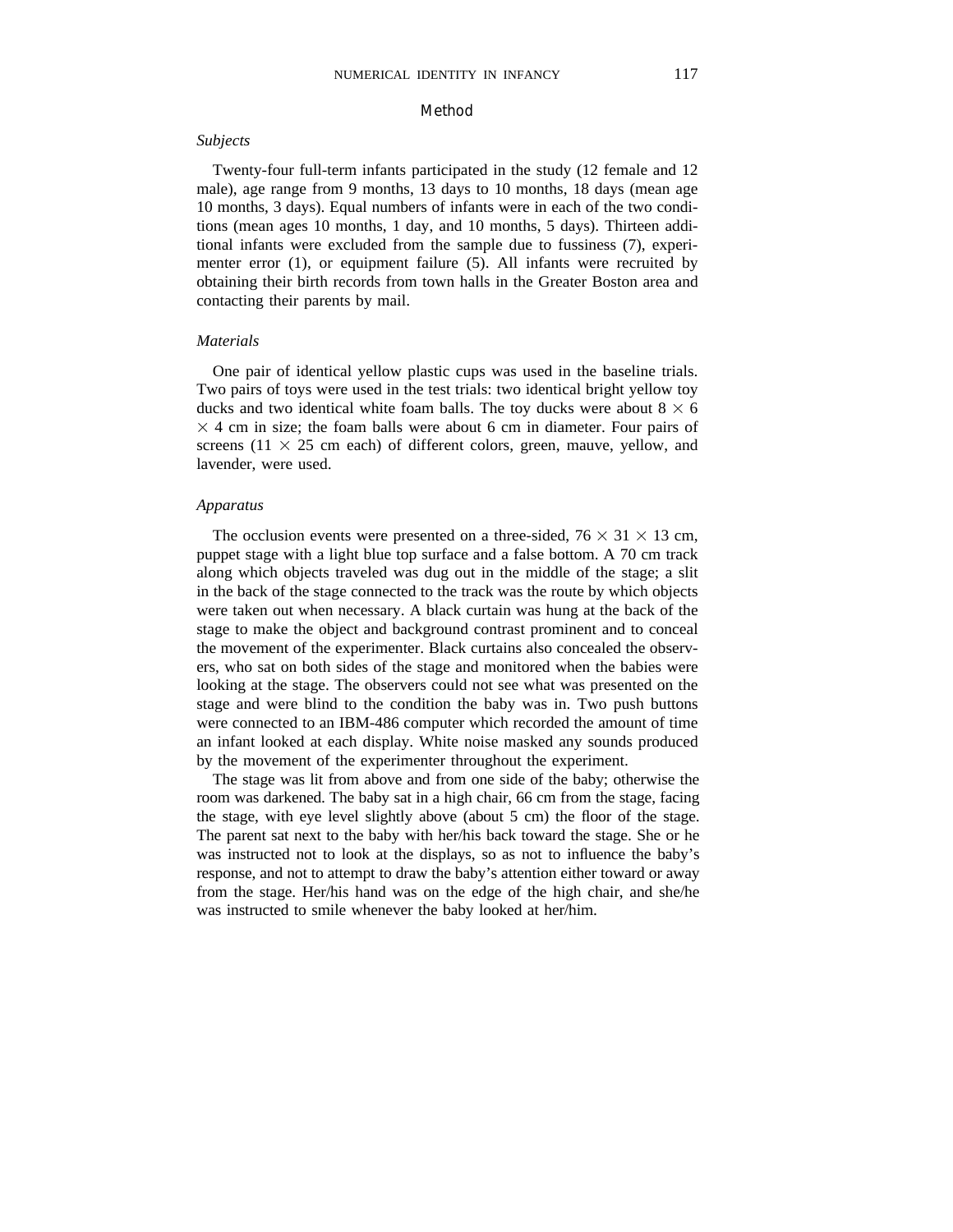### *Design and Procedure*

Equal numbers of infants participated in two conditions: continuous movement condition and discontinuous movement condition (See Fig. 1 for schematic representations of the discontinuous condition).

*Baseline/introductory trials.* Both conditions had identical baseline/introductory trials. In these trials the experimenter tapped on the center and both ends of the stage to draw the baby's attention to the empty stage; only the experimenter's hand was visible to the infant. The experimenter then lowered two identical screens onto the center of the stage, 12 cm apart; the objects were lowered along with the screens but hidden behind them and invisible to the infant. When there were two objects involved, one object was placed behind each screen. The baby's attention was drawn (by tapping and hand waving) to each end of the stage, and to the empty space between the screens. No objects emerged from behind the screen. The experimenter then grasped the screens with both hands and turned them to the sides of the stage, revealing one cup or two cups standing still on the stage, about 15 cm apart. The screens stood next to the objects but not against the side walls of the stage. As the screens were being moved, the baby's attention was drawn, ''Look at this, [baby's name,]''; the experimenter's hands were visible while removing the screens but her body was hidden behind the back curtain. The experimenter could not see the infant's face; if the infant did not look at the objects on stage, the primary observer would indicate that to the experimenter and the experimenter repeated ''Look here, look, [baby's name].'' The baby's looking at the cup(s) was monitored. One of the observers was designated the primary observer; a trial ended when the baby looked away for two consecutive seconds, as determined by the primary observer's button. At the end of the trial, the experimenter placed the screens back to their original position and removed the screens along with the objects hidden behind them. The baby's attention was then drawn to the empty stage, and the next trial began. Each baby saw one of two orders of outcomes: 2, 1, 1, 2 or 1, 2, 2, 1.

These baseline trials served two purposes. First, they showed the baby that in this event, there could be either one or two objects behind the two screens that were lowered onto an empty stage. Second, they provided a baseline for each baby's preference for looking at displays consisting of one vs two objects. Of course, they provided the baby with no way of predicting which outcome would occur in the test trials.

*Test trials: discontinuous movement condition.* Two pairs of test trials followed the baseline/introductory trials. Each test trial contained two phases, a familiarization and a test phase.

Every test trial began by drawing the baby's attention to the empty stage, lowering two screens onto the stage, and drawing the baby's attention to the empty space between them. The manner in which these steps were carried out was identical to that of the baseline trials. During the familiarization event,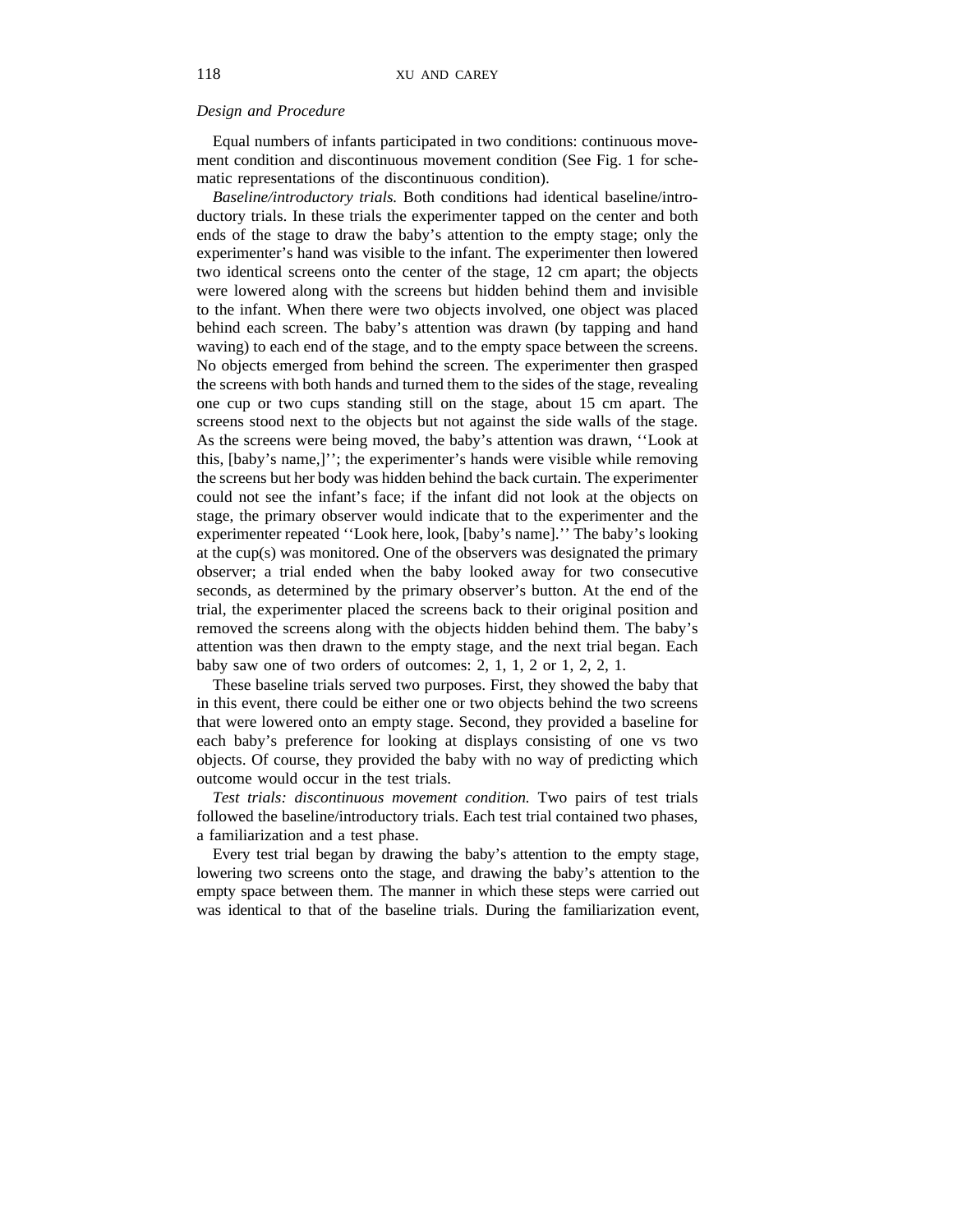objects emerged from behind the screen, traveling on the track. All object movement was controlled by the experimenter holding a stick on the bottom of each object that protruded through the track. About .5 cm of the stick was visible to the infant as the object moved; no noise was associated with the movement. One object started from behind one of the screens, moved to one end of the stage, tapped for three or four times to draw the infant's attention, ''Look here, [baby's name],'' and then back to its original position. After roughly a 2 s pause (the same amount of time for an object to travel through the intervening space), a second object, emerged from behind the second screen, moved along the track to the opposite end of the stage, tapped for three or four times to draw the infant's attention, and then back to its original position. From the infant's point of view, no object ever appeared between the two screens. In all events, the objects moved at a constant speed of about 8 cm/s.

The baby observed two emergences to one side and two to the other, alternating between the two sides and then on the fourth emergence the object was left in full view and the baby's looking monitored. This ensured that infants realized that sometimes these objects could be stationary. After the baby looked away (as determined by the primary observer's push button), the object was returned behind the screen, and a total of four more emergences and returns were presented. Thus, the baby saw the object emerge from the left screen a total of four times and from the right screen a total of four times and never saw any object move from the left to the right screen through the middle space or vice versa. After this familiarization event, the experimenter grasped the screens and turned them to the sides of the stage, revealing one object (unexpected outcome) or two objects (expected outcome). During the whole experiment, only the experimenter's hands were visible to the infant; her body was hidden behind the back curtain. In case of the unexpected outcome trials, the experimenter swiftly and quietly removed one of the objects right before the removal of the screens; the timing was such that the pause in between the last emergence and the removal of the screens for both expected and unexpected outcomes was identical. Looking time was monitored after the screens were removed, and when the baby had looked away for two consecutive seconds, the trial ended and all screens and objects were removed. A second trial ensued with the opposite outcome using a different pair of screens but the same toys. It was exactly the same as the above, except that the infant had only four exposures to the objects before the screens were removed, instead of eight. Pilot testing suggested that eight more emergences were too boring and babies became fussy. This second set of four familiarization emergences from the screen did not include one in which the object was left stationary.

A second pair of trials using the second pair of toys followed. The procedure was identical to that of the first pair (i.e., eight emergences for first trial, including one in which the object was left stationary; four emergences for second trial).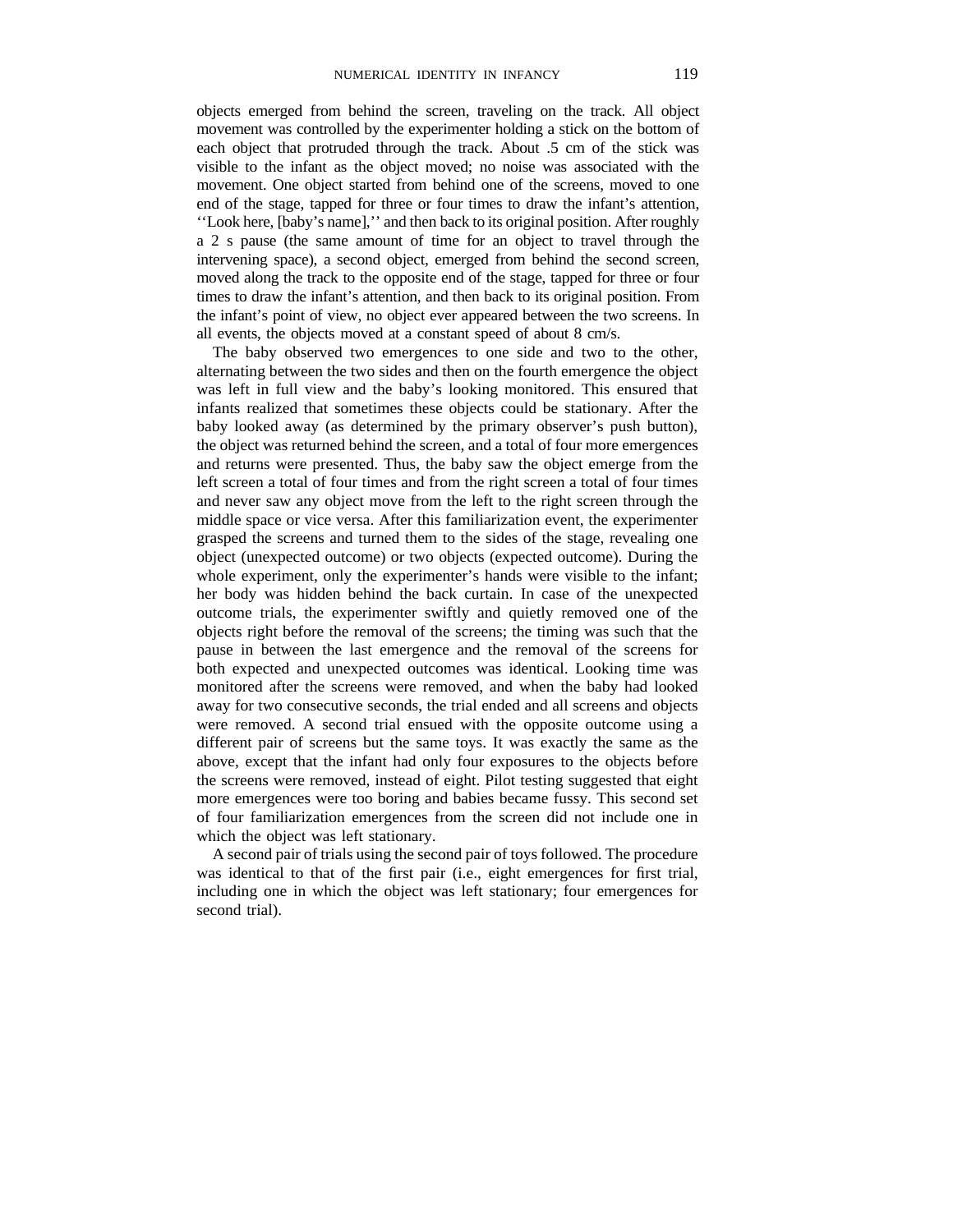The order of pairs of toys (ducks first, foam balls first), order of outcomes (expected, unexpected, unexpected, expected or unexpected, expected, expected, unexpected), and side on which the single object appeared (left, right) were counterbalanced across subjects.

*Test trials: continuous movement condition.* The continuous condition was identical to the discontinuous condition except that only one object was used in the familiarization emergences and it moved back and forth along the whole track, appearing in the space between the screens.

Different color screens were used for all baseline and test trials; the order of the screens was determined in a quasi-random manner. No two consecutive trials used the same screens; the different colors were used to attract the baby's attention. One might worry that the observers could tell from the infant's eye movement whether there were one or two objects on the stage. However pilot testing revealed that observers simply could not tell, because infants move their eyes back and forth in both one- and two-object trials. This may be due to the fact that infants were searching for the second object or because screens were left on both sides of the stage so the infant does have something to look at on both sides of the stage. One may also query whether the observer could tell which condition (discontinuous vs continuous) the infant was in. Pilot testing showed that infants turned their heads to track objects in both the discontinuous and continuous conditions and it was impossible to tell whether an object appeared in the middle.

Nine of the twenty-four babies were observed by two observers. Interobserver reliability was modest (83%) because many of these sessions were training sessions for the second observer. The primary observers had been trained in other studies; an observer is considered trained when he or she attains interscorer reliability with a trained primary observer for an average of 95% on three consecutive babies.<sup>3</sup>

### Results

Figure 2 presents the mean looking times for each condition.<sup>4</sup> Consider first the baseline/introductory trials, which were identical in both

<sup>3</sup> In Experiments 3–5, we introduced videotaping of babies' looking so that subjects can be off-line observed completely blindly. For all of these experiments, interscorer reliability was over 90%. Sometimes the observers could tell which experiment or condition the baby was in because of the procedure, but they were completely blind to the order of outcomes. In all experiments, observers reported that they could not guess whether the babies were looking at one object or two object outcomes. For Experiments 4 and 5, the videotape observers were asked to guess which order of outcome (1, 2 or 2, 1) each baby was in. For all 49 babies videotaped, the observers guessed correctly 26 of them, which was chance performance.

<sup>4</sup> Within each condition in this experiment and all subsequent experiments, initial ANOVAs examined the effects of gender, order of outcomes  $(1,2,2,1)$  or  $(2,1,1,2)$ , order of object (duck first, ball first), and side of single outcome (left, right). Except for one case, there were no statistical effects of gender, order of object, order of outcomes, or side of single outcome. However, given the small number of subjects, these non-effects are not particularly meaningful.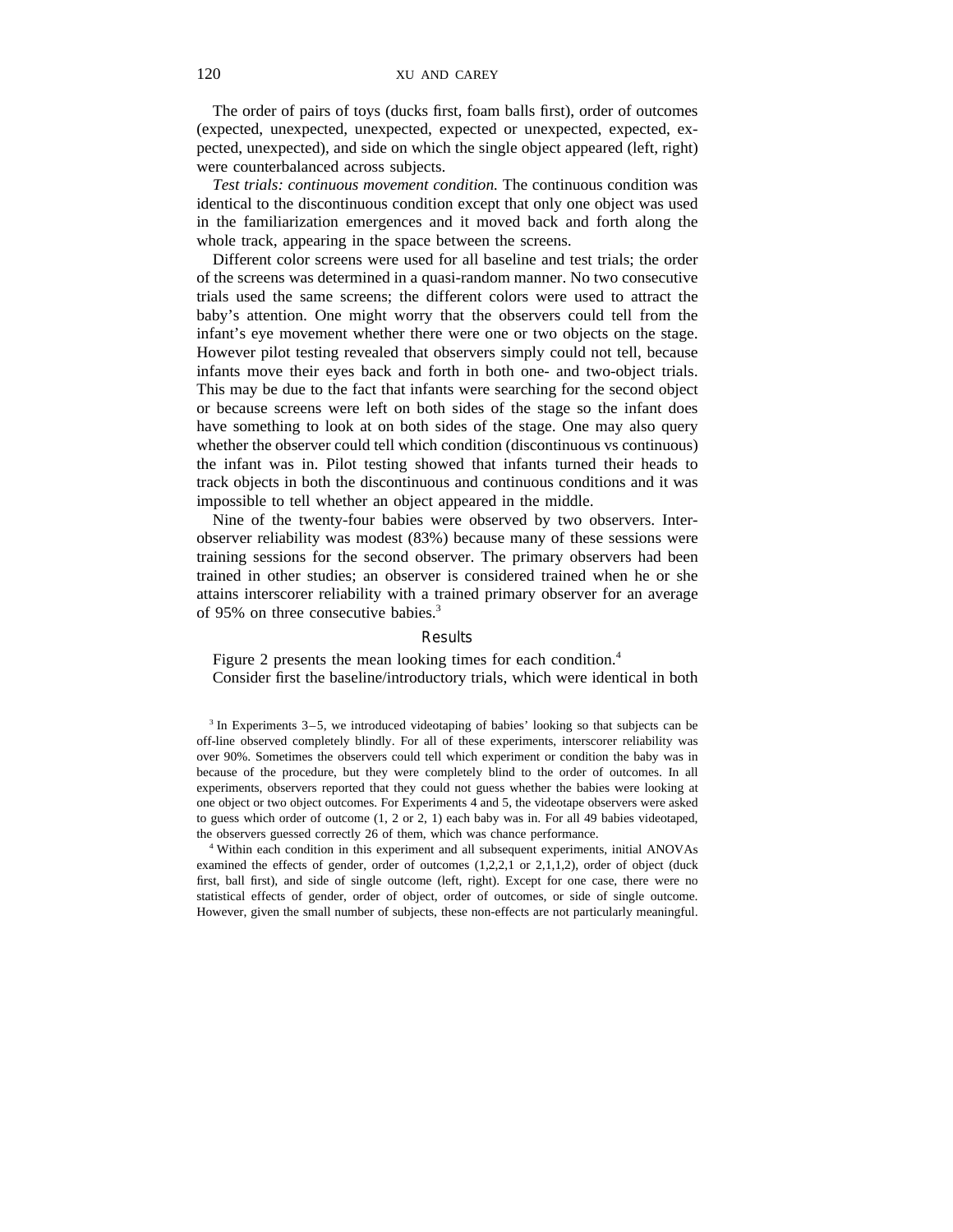

FIG. 2. Mean looking times of subjects in the discontinuous and continuous conditions to the baseline and test trials in Experiment 1.

conditions. Recall that these trials involved lowering two screens onto the stage and then turning them to the side revealing either one object behind one of them or two objects (one behind each). Babies did not differentiate outcomes of one vs two objects on the baseline trials of either condition, nor did looking times in the baseline trials differ in the two conditions. In the discontinuous condition, 8 out of 12 babies looked longer at 2 objects in the baseline trials; in the continuous condition, 6 out of 12 babies looked longer at 2 objects in the baseline trials.

Separate ANOVAs for each condition compared the pattern of looking on baseline and test trials. In the Discontinuous Condition, there was a main effect of trial type  $(F(1,11) = 35.33, p < .001)$ . Babies looked reliably longer on the test trials (8.4 s) than on the baseline trials (4.3 s). Most importantly, the interaction between trial type (baseline vs test) and outcome (one vs two objects) was significant,  $F(1,11) = 8.58$ ,  $p < .02$ . Babies looked longer at outcomes of one object on the test trials  $(M_{one-obj.} = 9.3$ s,  $SD = 4.5$ ;  $M_{two-obj.} = 7.5$  s,  $SD = 4.9$ ), but not the baseline trials ( $M_{one-obj.}$  $= 3.8$  s,  $SD = 2.6$ ;  $M_{two \text{-}obi.} = 4.7$  s,  $SD = 3.2$ ; see Fig. 2). That is, babies looked longer at what for adults would be the unexpected outcome. The looking preference for one object on the test trials was itself significant  $(F(1,11) = 4.97, p < .05)$ . Non-parametric analyses revealed the same pattern. Nine of twelve babies differentiated the outcomes on the test trials (i.e., looking longer at one-object displays) more than on the baseline trials (Wilcoxin  $T = 12$ ,  $p < .03$ , one-tailed). On the test trials only, 9 of 12 babies showed a preference for one-object outcomes (Wilcoxin  $T = 10$ , *p* õ .03, one-tailed). Infants looked longer at the one-object outcomes for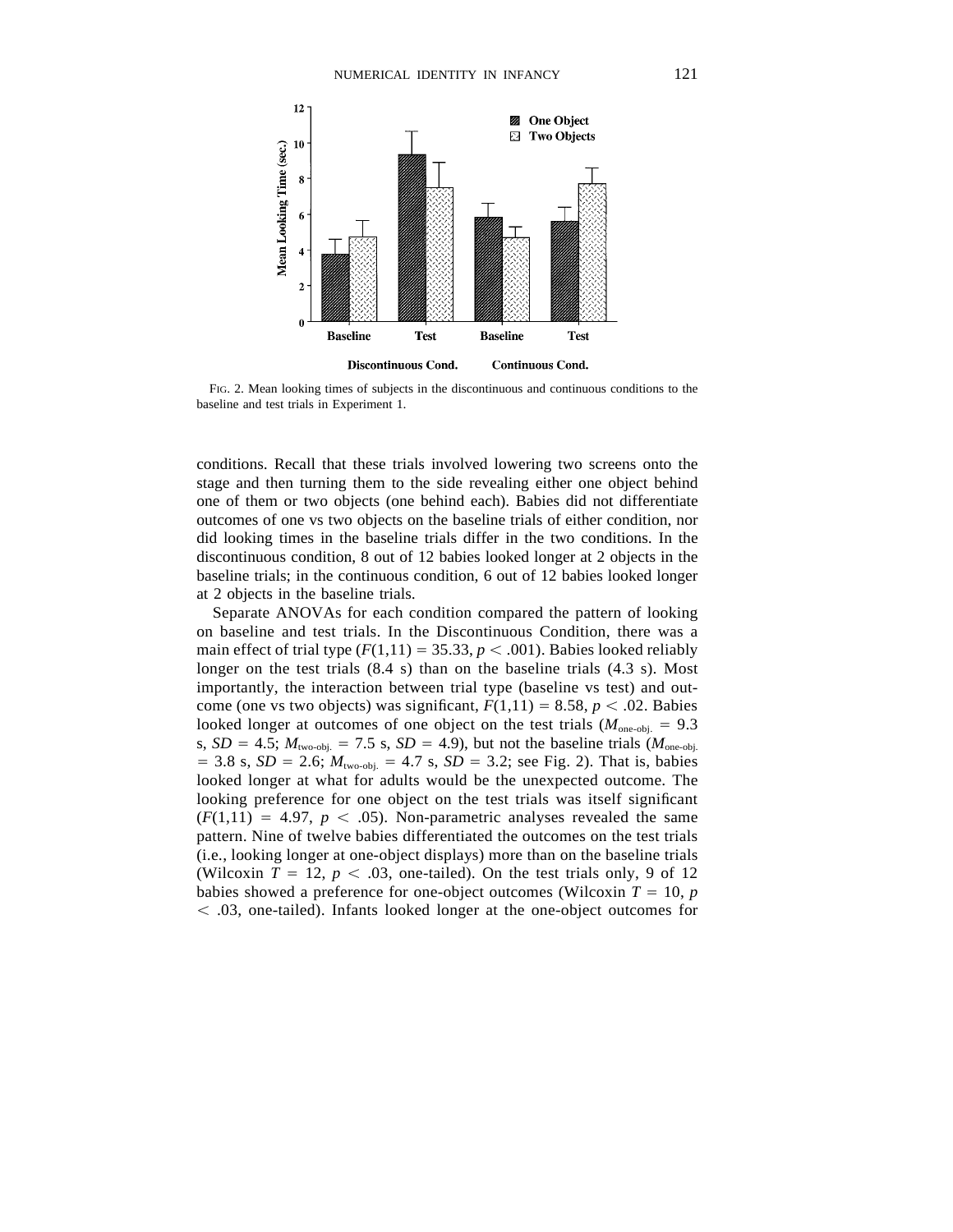both pairs of test trials: first pair:  $M_{one-obj.} = 9.1$  s,  $M_{two-obj.} = 7.7$  s; second pair:  $M_{\text{one-obi.}} = 9.3 \text{ s}$ ,  $M_{\text{two-obi.}} = 7.2 \text{ s}$ .

An ANOVA of looking times in the Continuous Condition with trial type (baseline vs test) and outcome (one vs two objects) as factors revealed no main effect of trial type or outcome. The interaction between trial type and outcome on looking times for the test trials was significant  $(F(1,11) = 6.74,$  $p < .03$ ). This interaction was due to the babies differentiating the outcomes on the test trials, but not on the baseline trials. In this condition, babies looked longer at outcomes of *two* objects on the test trials, again, looking longer at what for adults would be the unexpected outcome. The looking preference for two objects on the test trials was itself marginally significant  $(F(1,11) =$ 4.42,  $p < .06$ ). Non-parametric analyses revealed the following pattern: On the test trials alone, 9 of 12 babies preferred two-object outcomes (Wilcoxin  $T = 14$ ,  $p < .05$ , one-tailed). Seven of 12 babies showed more differentiation on the test trials than on the baseline trials (Wilcoxin  $T = 22$ ,  $p > 0.1$ , onetailed). Infants looked longer at the two-object outcomes for both pairs of test trials: first pair:  $M_{\text{one-obj.}} = 5.9 \text{ s}$ ,  $M_{\text{two-obj.}} = 8.4 \text{ s}$ ; second pair:  $M_{\text{one-obj.}} =$ 5.3 s,  $M_{two\text{-}obj} = 6.9 \text{ s}.$ 

Finally, an analysis of variance examined the effects of condition (discontinuous vs continuous) and outcome (one vs two objects) on the test trials. The interaction between condition and outcome was significant  $(F(1,22) =$ 9.25,  $p < .006$ ). This further confirms that the infants were influenced by whether the familiarization events they saw involved continuous or discontinuous motion.

### **Discussion**

Infants interpreted the discontinuous event as involving two objects, and looked longer at the unexpected outcome of one object. Just like adults, 10-month-old infants use spatiotemporal information to establish how many individuals are involved in an event, and to track identity of those individuals over time. They understand that objects travel on continuous paths; no object can jump from one point in space to another without passing through the intervening space. These data replicate the pattern of results Spelke and Kestenbaum (1986) obtained with younger infants. At 10 months, a relatively brief familiarization exposure to the discontinuous motion suffices, and at 10 months, babies differentiate the expected and unexpected outcomes even when the objects are stationary.

Spelke and Kestenbaum's (1986) younger infants interpreted the continuous event as indeterminate with respect to whether one or two objects were involved, and the 10-month-olds in Experiment 1 seem to have done the same. Although the interaction between the baseline and test trials was significant, only 7 of the 12 babies showed a stronger preference for two objects on the test trials than on the baseline trials. Furthermore, the longer looking at two objects may reflect a familiarity effect as opposed to an expectancy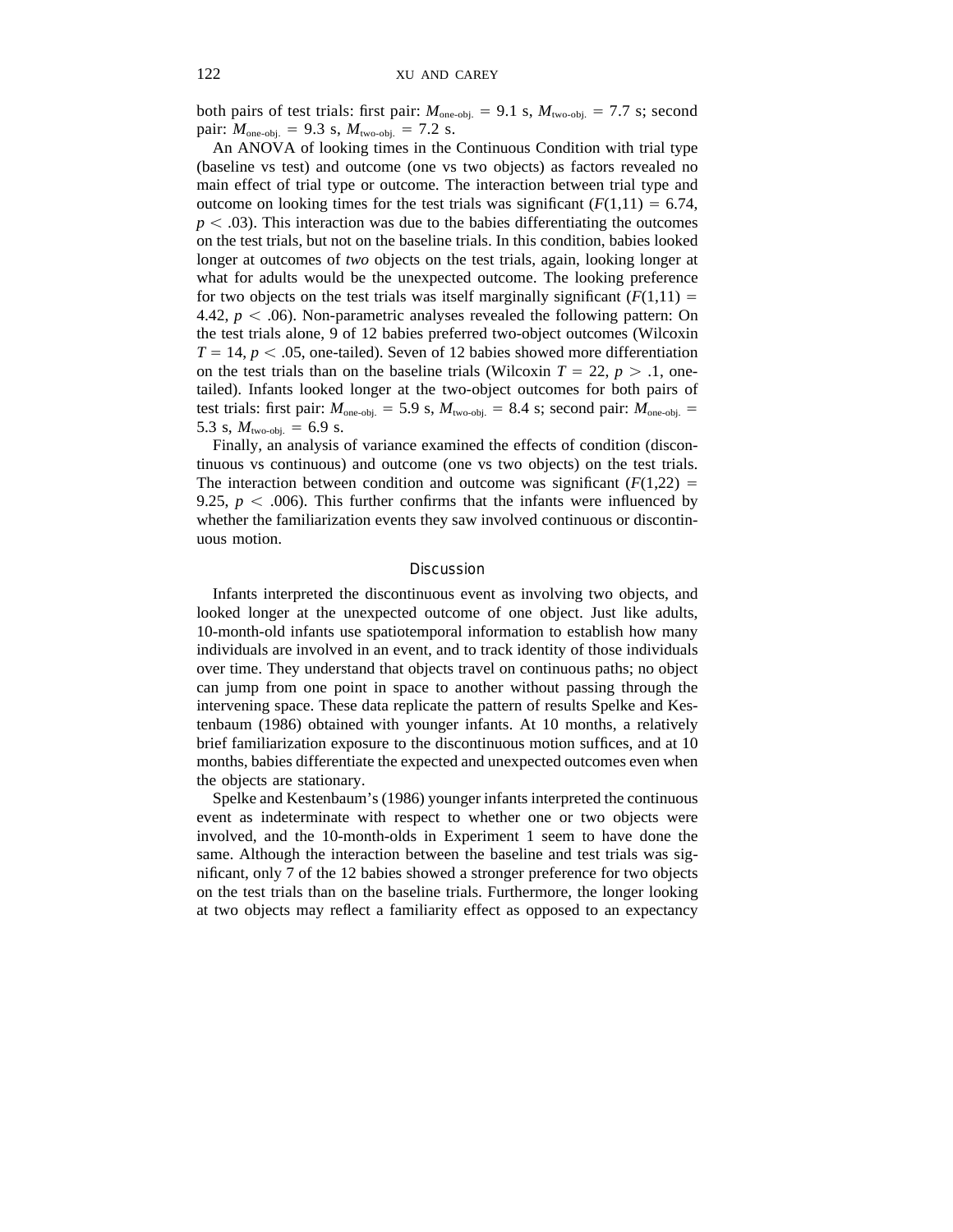of one object: The babies have been shown one object over and over again, they may simply find the two-object outcome novel and more interesting to look at. Of course, the continuous event *is* actually indeterminate; it is compatible with there being one or more than one object behind the screen.

Experiment 1 confirms that 10-month-olds have the sortal concept *object.* Their capability of analyzing spatiotemporal information for evidence of how many objects are involved in events such as these is quite robust, and can be demonstrated in the familiarization version of Spelke & Kestenbaum's (1986) procedure. This sets the stage for the studies that are our main focus, those concerning the infants' ability to trace identity under sortals more specific than *object.*

### EXPERIMENT 2

Experiment 2 was closely modeled on Experiment 1, with two critical differences. First, a single screen was involved in each trial. Second, the baby was familiarized with two very different objects (e.g., a toy duck and a foam ball) emerging alternately from each side of the screen. The objects in each pair differed in texture, shape, and color, as well as in kind. Adults draw the inference from the property/kind differences that there must be at least two objects behind the screen. The question is whether 10-month-old babies will similarly conclude that there must be two numerically distinct objects behind the screen.

Experiment 2 also included a condition in which babies were provided spatiotemporal information that two distinct objects were involved in the test event. At the beginning of each set of familiarization emergences, both objects were moved to each side of the screen, simultaneously visible, and the babies' attention was drawn to them. In this condition babies had both spatiotemporal and property/kind information available in their interpretation of the familiarization events.

A third condition in Experiment 2 was a baseline condition in which babies saw the same introductory trials followed by the outcomes of the test trials without any familiarization emergences. This condition provided us with an estimation of whether there was any intrinsic preference for looking at oneor two-object displays.

#### Method

#### *Subjects*

Forty-eight full-term infants participated in the study (24 male and 24 female) with a mean age of 10 months, 2 days (ranged from 9 months, 12 days to 10 months, 18 days). Equal numbers of infants (16) participated in each condition (mean ages 9 months 28 days, 10 months 3 days, and 10 months 2 days). The infants were recruited from the Greater Boston area as in Experiment 1. Eight additional infants were eliminated from the experiment due to fussiness (5) or equipment failure (3).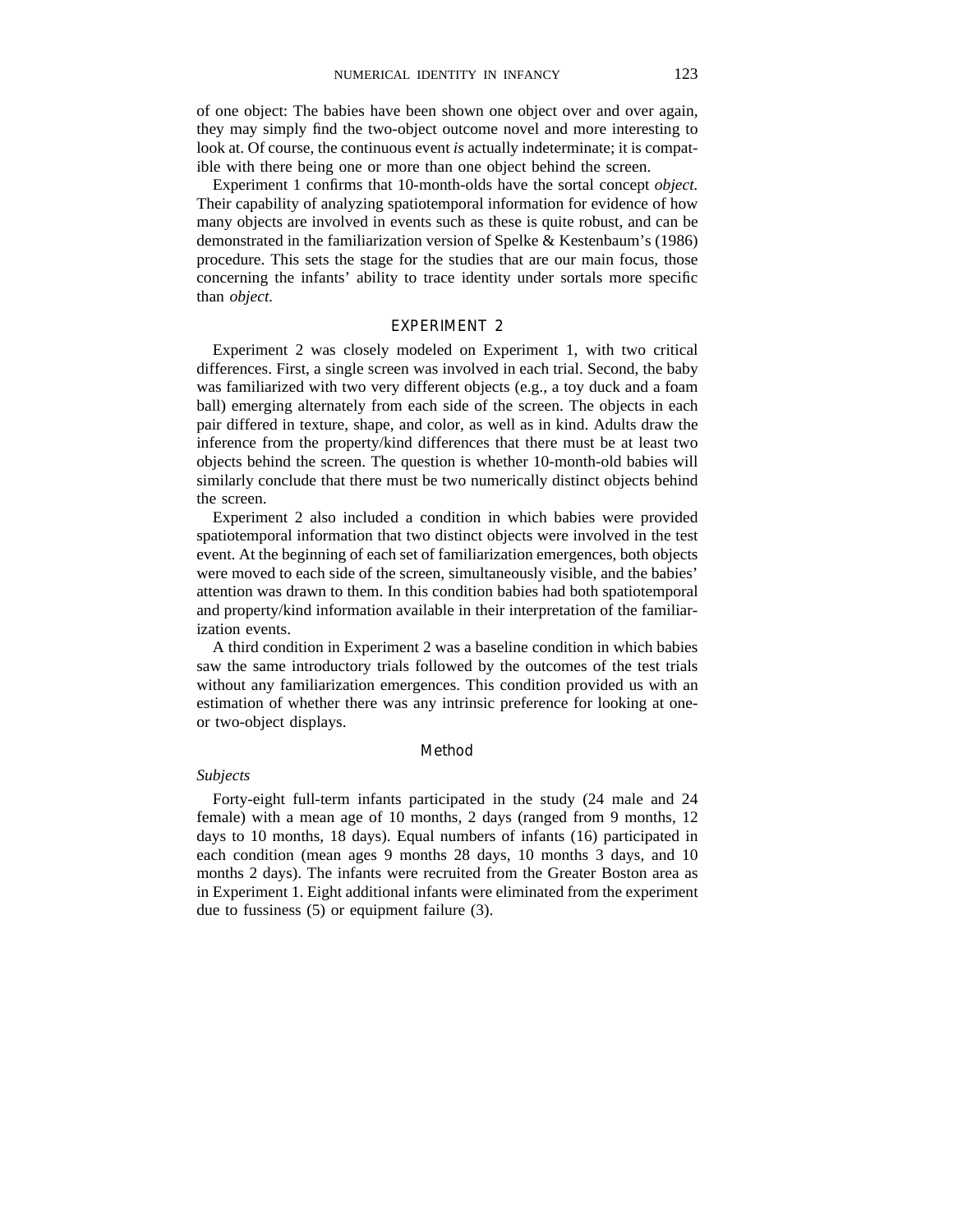### *Materials and Apparatus*

The same puppet stage as in Experiment 1 was used in Experiment 2. Four foam board screens  $(34 \times 25 \text{ cm} \text{ each})$  of different colors (green, yellow, lavender, and mauve) were used. The single screen was the same width as the two screens plus the gap between them in Experiment 1.

Six different toys were used in this experiment. A yellow plastic cup and a brown toy camel were used in the introductory trials. Two pairs of toys, a white foam ball and a yellow rubber toy duck, and a bright red toy truck and a light blue rubber toy elephant, were used for the test trials. The toy duck and ball were the same ones that were used in Experiment 1. The toy truck was about  $12 \times 4 \times 4$  cm in size; the toy elephant was about  $8 \times 6 \times 4$  cm in size.

#### *Design and Procedure*

*Introductory trials.* As in Experiment 1, babies in all three conditions began with four introductory trials where they were introduced to the experiment: Babies learned that there were objects behind the lowered screens, sometimes one and sometimes two. Again, these introductory trials provided no information as to how many objects would be present when the screen was removed in the test trials.

In each introductory trial, an experimenter hiding behind the black backdrop lowered a screen onto the empty stage, and then she turned the screen to the side revealing either one object (a cup or a camel) or two objects (the cup and the camel). In this and other parts of the experiment, only the experimenter's hands were visible to the infant. The experimenter had a top view of the stage such that she could not see the infant's face. Two orders of outcomes  $(1, 2, 2, 1, 1, 2, 1, 1, 2)$ , and the order of the single object (cup, camel; camel, cup) were counterbalanced across subjects.

The same recording procedure was used as in Experiment 1. Only one very experienced observer observed each baby in this experiment (but see Experiments 3–5 for replications). The observer did not know which order of outcome (expected first or unexpected first) the baby was shown.

*Property/kind condition.* Experiment 2 was closely modeled on Experiment 1 (Fig. 3a). An experimenter tapped on both ends of the stage to draw the baby's attention to the empty stage, and a screen with two toys concealed behind it was lowered onto the stage. The screen was lowered at exactly the same position on the stage as were the two screens in Experiment 1. One toy was moved from behind the screen to its left and returned behind the screen; the other toy was then moved from behind the screen to its right and then returned behind the screen. The number, structure, and timing of the familiarization emergences were exactly as in Experiment 1. The first set involved four emergences of each toy, one toy being left stationary in view on the fourth emergence. After the familiarization emergences, the screen was removed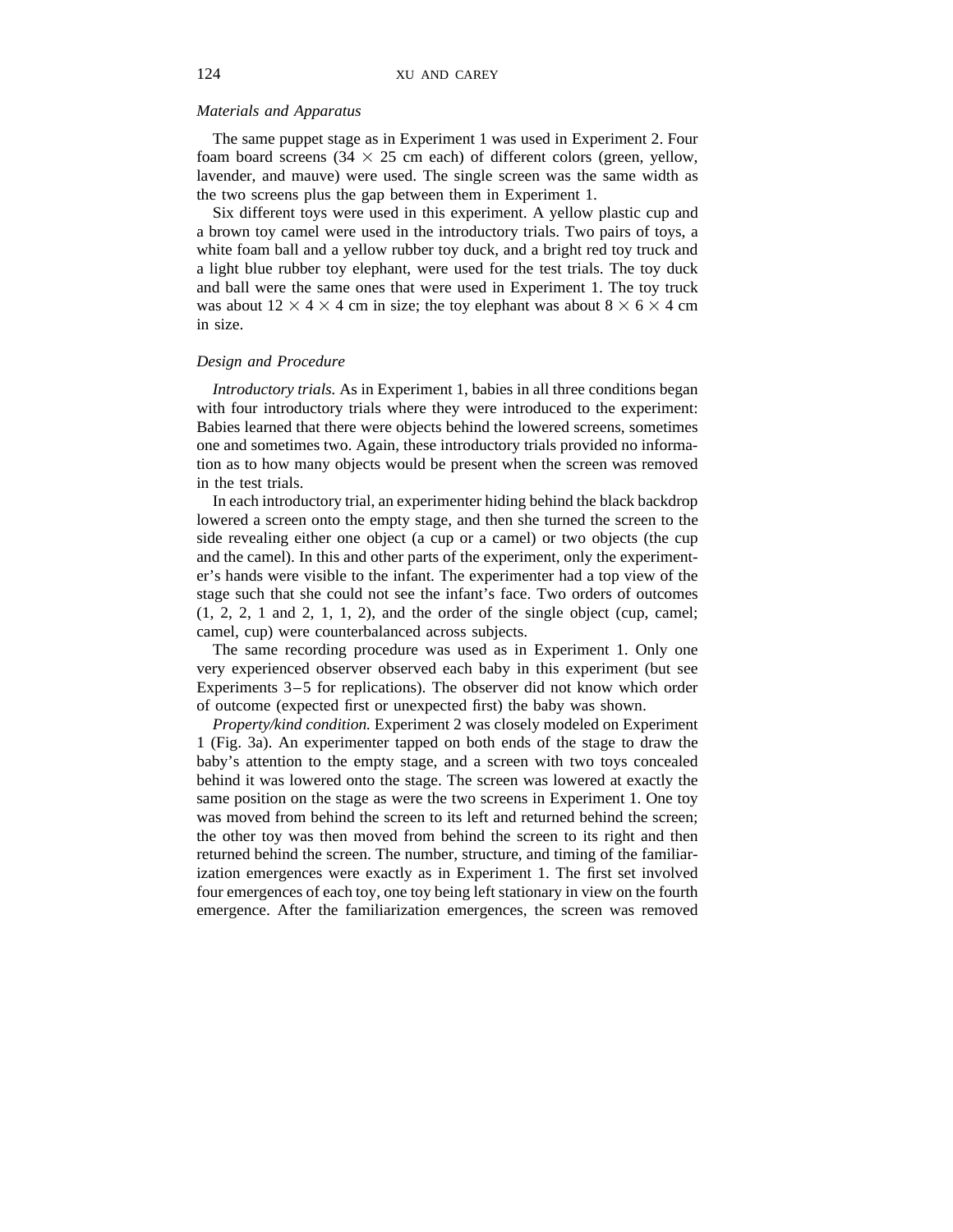

FIG. 3a. Schematic representation of the Property/Kind condition: familiarization event and the expected and unexpected outcomes in Experiment 2.

to the side, revealing either two objects (expected outcome) or one object (unexpected outcome). After the first trial, the stage was cleared, and a new screen concealing the same two toys was lowered. The second trial with this set of toys involved two familiarization emergences to each side before the screen was removed to reveal the opposite outcome of the first trial. The whole procedure was then repeated with the second pair of toys. The order of toy pairs (duck/ball vs elephant/truck), the order of outcomes (1,2,2,1 or 2,1,1,2), and which toy was the single outcome were counterbalanced across subjects.

*Spatiotemporal condition.* The spatiotemporal condition was identical to the property/kind condition except for one difference. The infants saw the same introductory trials involving the cup and the camel. But before each set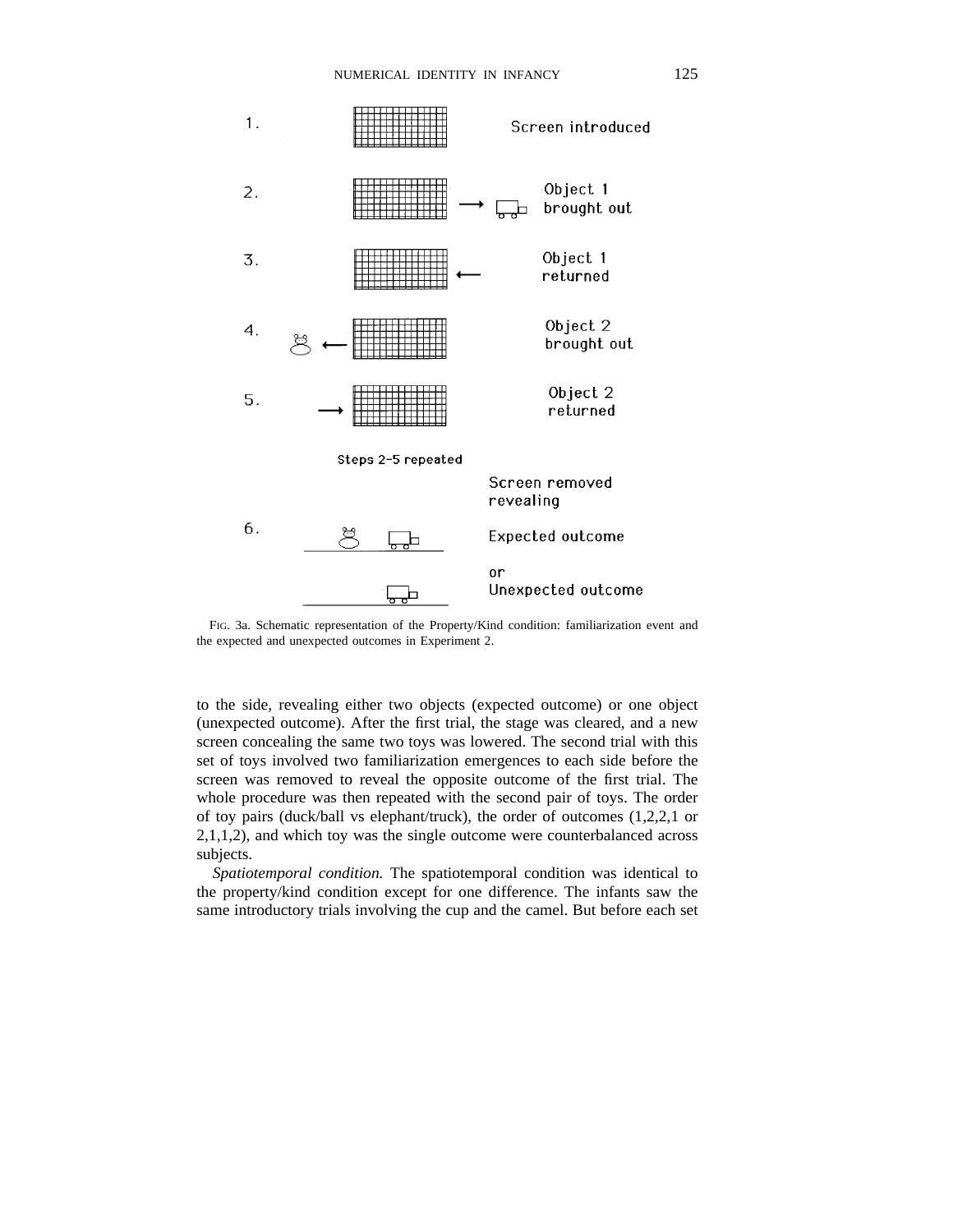

FIG. 3b. Schematic representation of the Spatiotemporal condition: familiarization event and the expected and unexpected outcomes in Experiment 2.

of familiarization emergences for the test trials, with the screen standing on stage, the experimenter brought out the two objects from behind the screen simultaneously, one to each side of the screen, tapped them on the stage for about 3 s, the baby's attention drawn to them, and then returned the objects behind the screen. The procedure then unfolded exactly as on the test trials of the property/kind condition.

*Baseline condition.* The baseline condition also had the same introductory trials. Following these, the infants were simply shown the outcomes of the test trials of the other two conditions without any familiarization emergences, e.g., a screen was lowered then turned to the side, showing either one or two objects behind it. The baseline condition provides a measure of the infants' intrinsic preference for looking at one-object vs two-object displays with the same objects used in the test trials.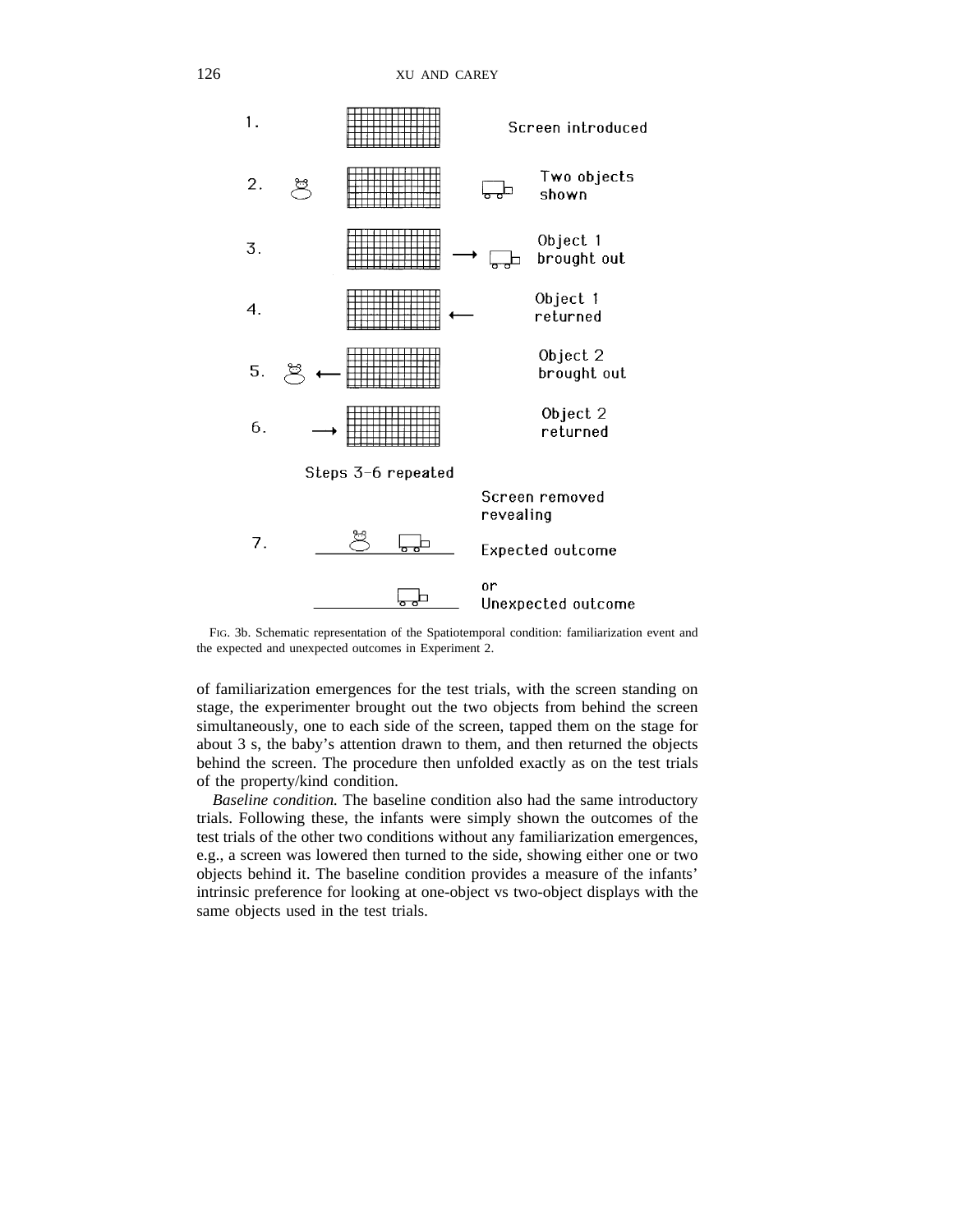

FIG. 4. Mean looking times in baseline, property/kind and spatiotemporal conditions of Experiment 2.

### Results

*Introductory trials.* The introductory trials were identical in all three conditions. An ANOVA examined the effects of number of objects (one vs two) and condition (baseline, property/kind, spatiotemporal) on looking times. There was no main effect of number of objects, nor an interaction between number of objects and condition. In the introductory trials, infants showed no preference for looking at the outcome of one  $(M = 5.4 \text{ s})$  or two objects ( $M = 6.2$  s). There was, however, a main effect of condition ( $F(2,45) =$ 3.955,  $p < .03$ ). Posthoc ANOVAs employing the Bonferroni procedure revealed that this was due to the infants in the spatiotemporal condition (*M*  $=$  4.4 s) looking less than those in the baseline condition ( $M = 6.7$  s) and the property/kind condition ( $M = 6.2$  s). Since these trials were identical in all conditions, this effect must reflect random sampling differences among the groups.

*Test trials.* The principal findings are shown in Fig. 4, where the baseline trials were compared with the test trials of the property/kind condition and the spatiotemporal condition.

As Fig. 4 shows, the main result of this study is that the infants had a strong preference for two objects in the baseline, and they *failed* to overcome this preference in the property/kind condition but *succeeded* in the spatiotemporal condition.

*Property/kind condition.* Looking times in the property/kind condition were compared with that of the baseline in an ANOVA with condition (baseline vs property/kind) and outcome (one vs two objects) as variables. There was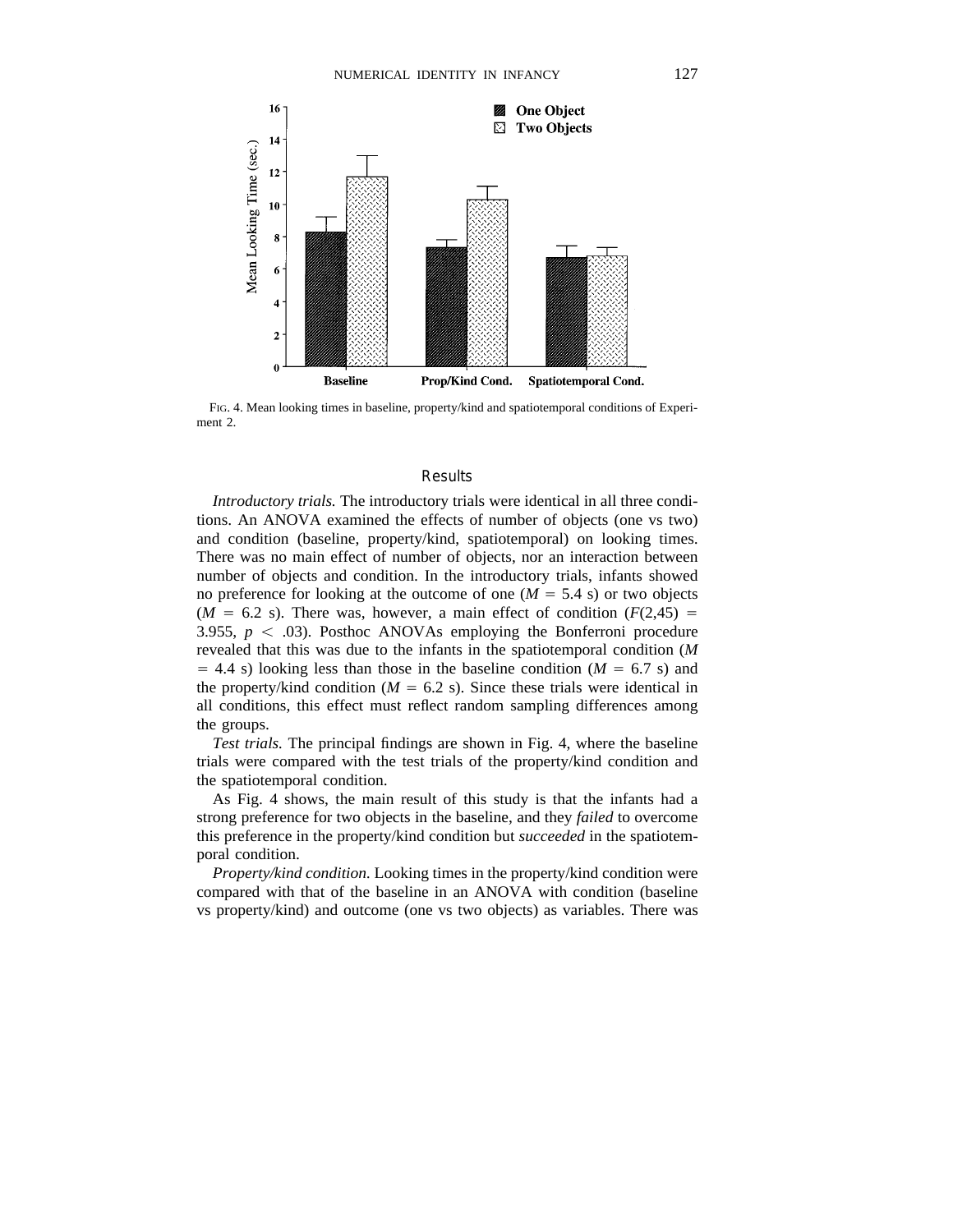a main effect of number; overall infants looked longer at two-object displays  $(F(1,30) = 14.55, p < .001)$ . More importantly, the looking time pattern for the property/kind condition did *not* differ from that of the baseline (*F*(1,30)  $= .098, p = .756$ ; Baseline:  $M_{one-obj.} = 8.3$  s,  $SD = 3.8$ ;  $M_{two-obj.} = 11.7$  s, *SD*  $= 5.4$ ; Prop/Kind:  $M_{\text{one-obj.}} = 7.3$  s,  $SD = 2.2$ ;  $M_{\text{two-obj.}} = 10.3$  s,  $SD = 3.1$ ). That is, the infants did not look longer at the unexpected outcome of one object in the property/kind condition. Remember that there were two sets of test trials, first with one pair of objects and then a second pair of objects. There was no effect of trial pair; the looking preference for two object outcomes was equally strong on the second pair of objects as on the first pair of objects (Trial pair 1:  $M_{\text{one-obj.}} = 7.7 \text{ s}$ ,  $M_{\text{two-obj.}} = 10.9 \text{ s}$ ; Trial pair 2:  $M_{\text{one-obj.}} = 7.0$ s,  $M_{two\text{-obj.}} = 9.6$  s). Planned *t*-tests on each condition alone showed main effects of number in both conditions (Baseline:  $F(1,15) = 4.708$ ,  $p < .05$ ; Property/kind Condition:  $F(1,15) = 32.204$ ,  $p < .0001$ ). The strong baseline preference for two objects showed that the infants had to overcome this strong bias in order to succeed in any version of this task. There was not even a hint in the data that their preference was reduced in the test trials of the property/kind condition.

Individual data confirmed the above results. Twelve of the sixteen infants in the baseline condition looked longer at outcomes of two objects and 15 of the 16 infants in the property/kind condition showed the same preference on the test trials.

*Spatiotemporal condition.* A very different pattern of results emerged when we compared the spatiotemporal test trials and the baseline (see Fig. 4); looking preferences for outcomes of one or two objects were clearly influenced by whether or not both objects were seen simultaneously before the familiarization emergences began. An ANOVA examining the effects of condition (baseline vs spatiotemporal) and outcome (one vs two objects) on looking times revealed a main effect of condition  $(F(1,30) = 10.90, p <$ .002); infants looked overall longer in the baseline condition  $(M = 10.0 \text{ s})$ than in the spatiotemporal condition ( $M = 6.7$  s). Recall that the same difference was seen on the introductory trials. There was also a marginally significant effect of number  $(F(1,30) = 4.08, p = .053)$ . More importantly, there was an interaction between condition and number of objects  $(F(1,30) = 4.71,$  $p < .05$ ; Spatiotemporal:  $M_{one\text{-}obj.} = 6.7 \text{ s}$ ,  $SD = 2.8$ ;  $M_{two\text{-}obj.} = 6.8 \text{ s}$ ,  $SD =$ 2.2). That is, although there was no overall looking preference for one object on the test trials (the unexpected outcome), the interaction between the two conditions showed that the looking time pattern in the spatiotemporal condition was significantly different from that of the baseline. The looking preference for each test trial pair was as follows: Trial pair 1:  $M_{one-obj.} = 7.2$  s,  $M_{two-obj.}$  = 7.5 s; Trial pair 2:  $M_{one-obj.}$  = 6.1 s,  $M_{two-obj.}$  = 5.9 s.

Non-parametric analyses confirmed that infants in the spatiotemporal condition were able to overcome a baseline preference for two objects. Twelve out of sixteen infants looked longer at two-object outcomes in the baseline condi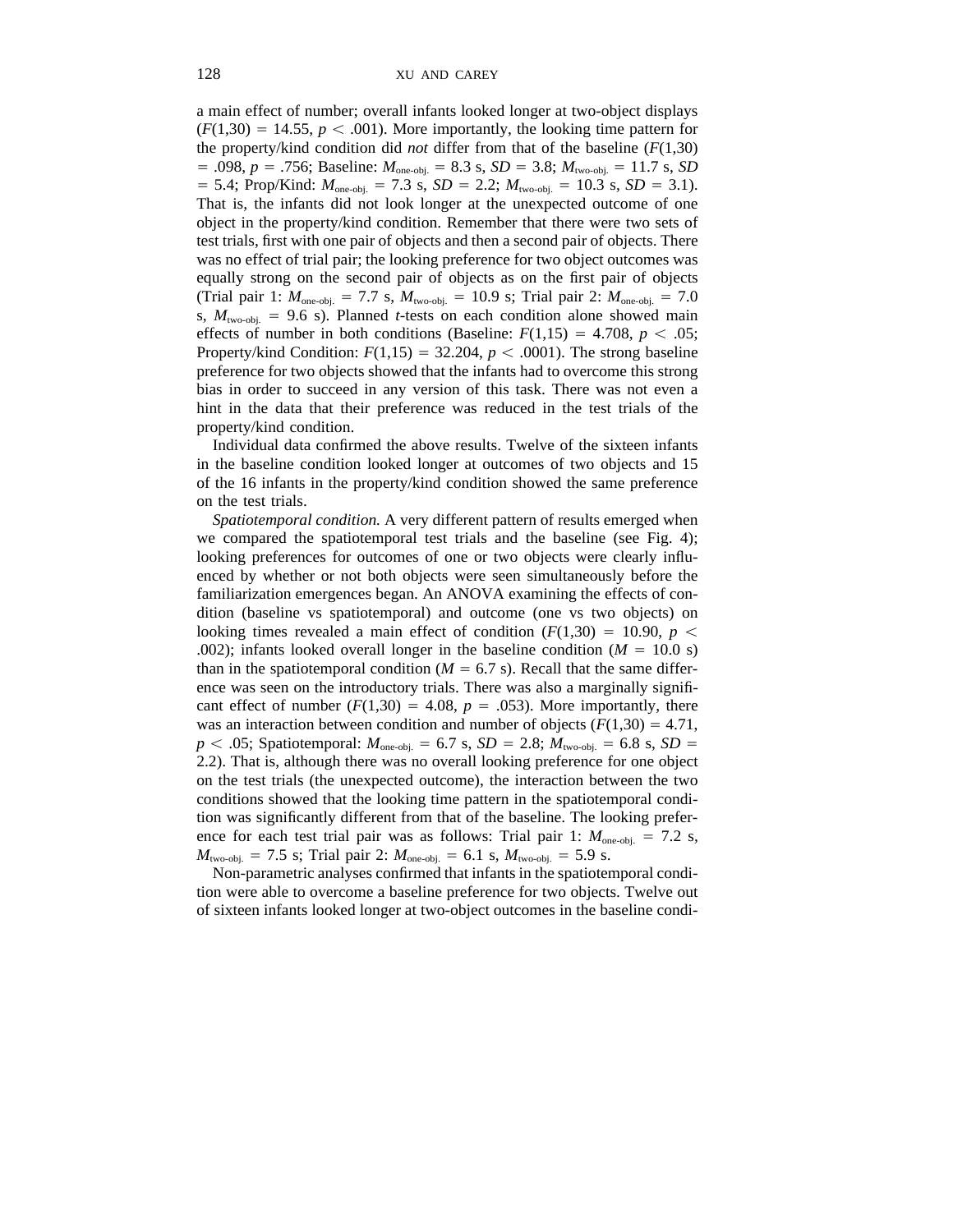tion; in contrast, only 5 of the 16 infants in the spatiotemporal condition looked longer at outcomes of two objects ( $\chi^2$  (1) = 4.52, *p*  $\lt$  .04).

A third ANOVA compared patterns of looking times on the test trials of the property/kind condition and the spatiotemporal condition with condition and outcome (one vs two objects) as variables. There was a main effect of condition; babies looked longer at the test trials in the property/kind condition ( $M = 8.8$  s) than in the spatiotemporal condition ( $M = 6.7$  s;  $F(1,30)$ )  $\dot{x} = 6.87, p < .02$ ). Recall that this difference was also seen on the introductory trials. Overall there was a main effect of number  $(F(1,30) = 10.98, p <$ .002); babies looked longer at two objects. Most importantly, there was an interaction between condition and outcome  $(F(1,30) = 9.53, p < .004)$ . Only the babies in the property/kind condition looked longer at outcomes of two objects. The difference between the two conditions was further revealed by non-parametric analyses; 15 of the 16 babies in the property/kind condition looked longer at outcomes of two objects whereas only 5 of the 16 babies in the spatiotemporal condition looked longer at outcomes of two objects  $(\chi^2(1) = 10.80, p < .001)$ .

All of the babies in this study were observed by a single, highly trained observer. There are three reasons to be confident in these results, in spite of the fact that there was only one observer. First, the observer was blind to the order of the outcomes, and reported that she did not know which order the infant was in. Second, the results were the opposite of what we expected (we expected babies to succeed at this task), so it is unlikely that unconscious experimenter or observer bias could have influenced the results. Finally, in Experiments 3–5, we replicate these results in a new setup in which we videotape the baby's looking and report interscorer reliability between the primary observer and the videotapes that are scored blind.

### **Discussion**

Given that the babies had a strong preference for two-object displays, success at this task is not looking longer at the unexpected outcome of one object, but rather overcoming the baseline preference. The major result of this experiment is the failure of 10-month-old infants in the property/kind condition to do so. Rather, they did not show a different looking pattern compared to the baseline preference of looking longer at two objects. In this experiment, babies failed to demonstrate that they could use the differences between a yellow rubber toy duck emerging from one side of the screen and a white Styrofoam ball emerging from the other side of the screen to infer that there must be at least two objects behind the screen. And they equally failed to demonstrate the ability to use the differences between a bright red metal toy truck and a light blue rubber toy elephant to infer that there must be two objects behind the screen. As we try to interpret this result, we must remember that babies of this age succeeded at using two types of spatiotemporal information, i.e., the spatiotemporal information provided by discontinuous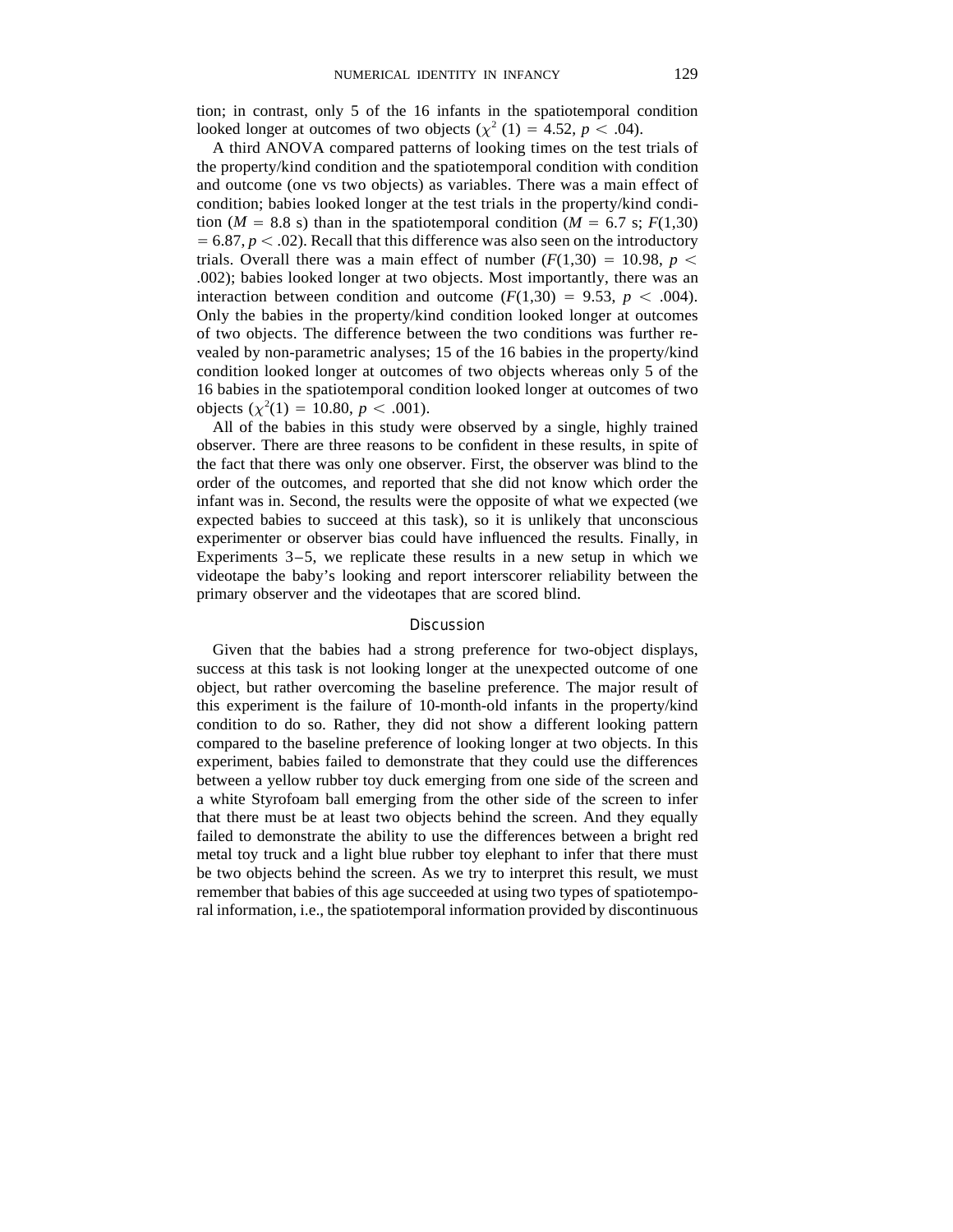path in Experiment 1 and the spatiotemporal information provided by seeing the two objects simultaneously in Experiment 2, when provided the *same* number of familiarization emergences, and where success was measured by the *same* outcome variable. Thus, these data are consistent with the *Object*first Hypothesis: 10-month-old infants represent one sortal concept, *object,* but not the more specific sortal concepts probed in this study (*duck, ball, truck,* and *elephant*). These data are also consistent with Bower's conjecture: Babies use spatiotemporal information to individuate and trace identity of objects over time before they use property/kind information. However, these data do not support Bower's contention that property/kind information can be exploited for object individuation and identity tracing by 5 months of age; under the conditions of this experiment, at least, even 10-month-olds failed to do so.

The infants showed a strong intrinsic preference for two objects in the baseline of Experiment 2. In contrast, the infants in Experiment 1 did not show particular preference for outcomes of one cup or two cups in the baseline trials. The difference between the two experiments lies in the fact that in Experiment 2, single object displays (e.g., a ball) are contrasted with double object displays of two very different objects (e.g., a ball and a duck). Apparently, infants found a duck and a ball much more interesting to look at than just a ball or a duck.<sup>5</sup>

One might argue that the strong intrinsic preference for looking longer at two objects, as shown by the baseline data, may have swamped the effect of infant's expectation for two objects. This possibility is unlikely because despite the intrinsic preference for two objects, infants in the spatiotemporal condition nonetheless showed success. That is, when given spatiotemporal information, 10-month-old infants were able to overcome their preference for two objects and exhibited a different pattern of looking compared to their baseline.

Although the looking preferences of the babies in the spatiotemporal condition differed from the baseline, these babies in the spatiotemporal condition did not look overall longer at the unexpected outcome (see Fig. 4); rather they looked about equally at outcomes of one and two objects. It seems plausible that given the strong intrinsic preference to two-object displays shown in the baseline, infants may not be able to completely override the tendency. It is also possible, however, that the infants construed the back and forth pattern of emergences as providing positive spatiotemporal evidence for a single object, much in the same manner of the continuous trajectory of

<sup>&</sup>lt;sup>5</sup> Readers may wonder why there was no preference for two-object displays (a camel and a cup) over one-object displays (just a camel, or just a cup) on the introductory trials of Experiment 2. We think that the properties of these two objects were not as distinct as the other objects we used. Since they were different objects from the ones used in the test trials, they did not provide a proper baseline. Hence a baseline condition was needed.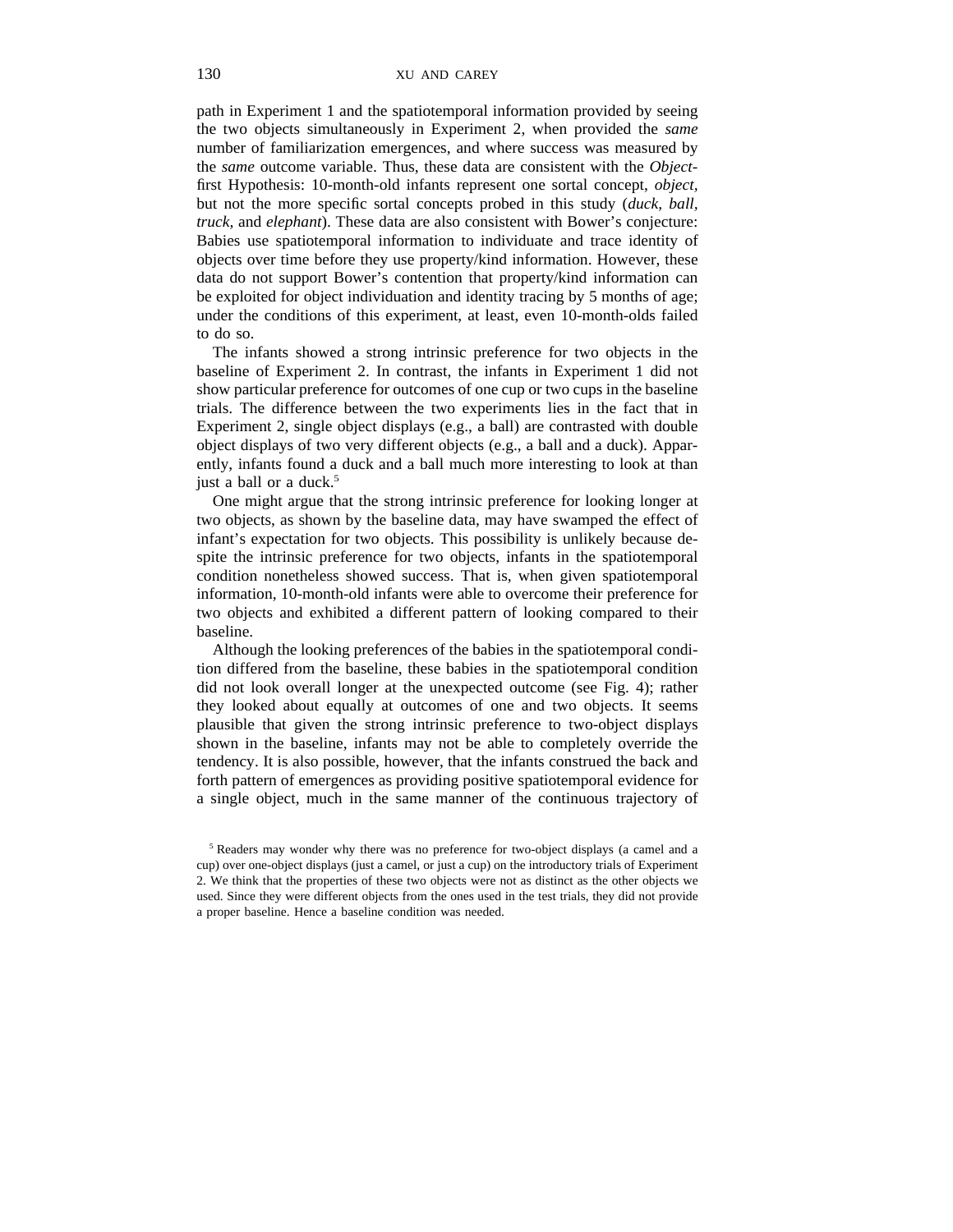Experiment 1. Thus the spatiotemporal condition of Experiment 2 may pit two sources of spatiotemporal information against each other and these two sources of information canceled each other. We think that the first possibility (strong baseline preference for two) is more likely, but in Experiment 3 we attempt to break the illusion of a single oscillating motion by leaving the objects in view for the baby to habituate to during the familiarization emergences.

Readers may recall that overall the infants in the spatiotemporal condition looked less than infants in the other two conditions. This is worrisome because it is possible that the reason infants succeeded in the spatiotemporal condition is not because they had the spatiotemporal information but rather it was because this particular group of babies were fast encoders (Columbo, Mitchell, & Horowitz, 1988). And the fact that we did not use a full habituation paradigm raises the possibility that 10-month-olds may be able to use property/kind information to infer identity change but just not as efficiently as using the spatiotemporal information. These questions will be taken up in Experiments 3 and 4, respectively.

One last concern is that babies apparently failed to use property/kind differences to infer there must be two objects, but perhaps they did not *notice* the property differences. Babies' performance in the property/kind condition was consistent with the following representation of the familiarization events: An object emerges from left and returns behind the screen; an object emerges from right and returns behind the screen, etc. In this representation, there is no further specification of object properties or kind. We find this an unlikely possibility, given evidence that babies even much younger than these habituate to objects that share salient properties, and dishabituate when presented an object that differs with respect to these properties (e.g., Cohen & Younger, 1983). However, it is important for us to show that under the circumstances of our experiments, infants encode the properties of the objects. This question is addressed directly in Experiment 3.

### EXPERIMENT 3

Experiment 3 addresses several questions raised by Experiment 2. First, given the amount of exposure during familiarization, perhaps babies did not even notice the property/kind differences between the two objects, in which case they certainly could not infer from these differences that there were two objects behind the screen. In Experiment 3, objects were left stationary in full view for a total of four times during familiarization emergences, providing ample opportunities for the infants to encode their properties. The infants were allowed to look at these objects for as long as they desired. This manipulation will also bear on the possibility that infants in Experiment 2 may have taken the oscillating motion as *positive* evidence that there was only one object, for leaving the objects stationary breaks the regular oscillation. Finally, the possibility that the property differences between the objects might be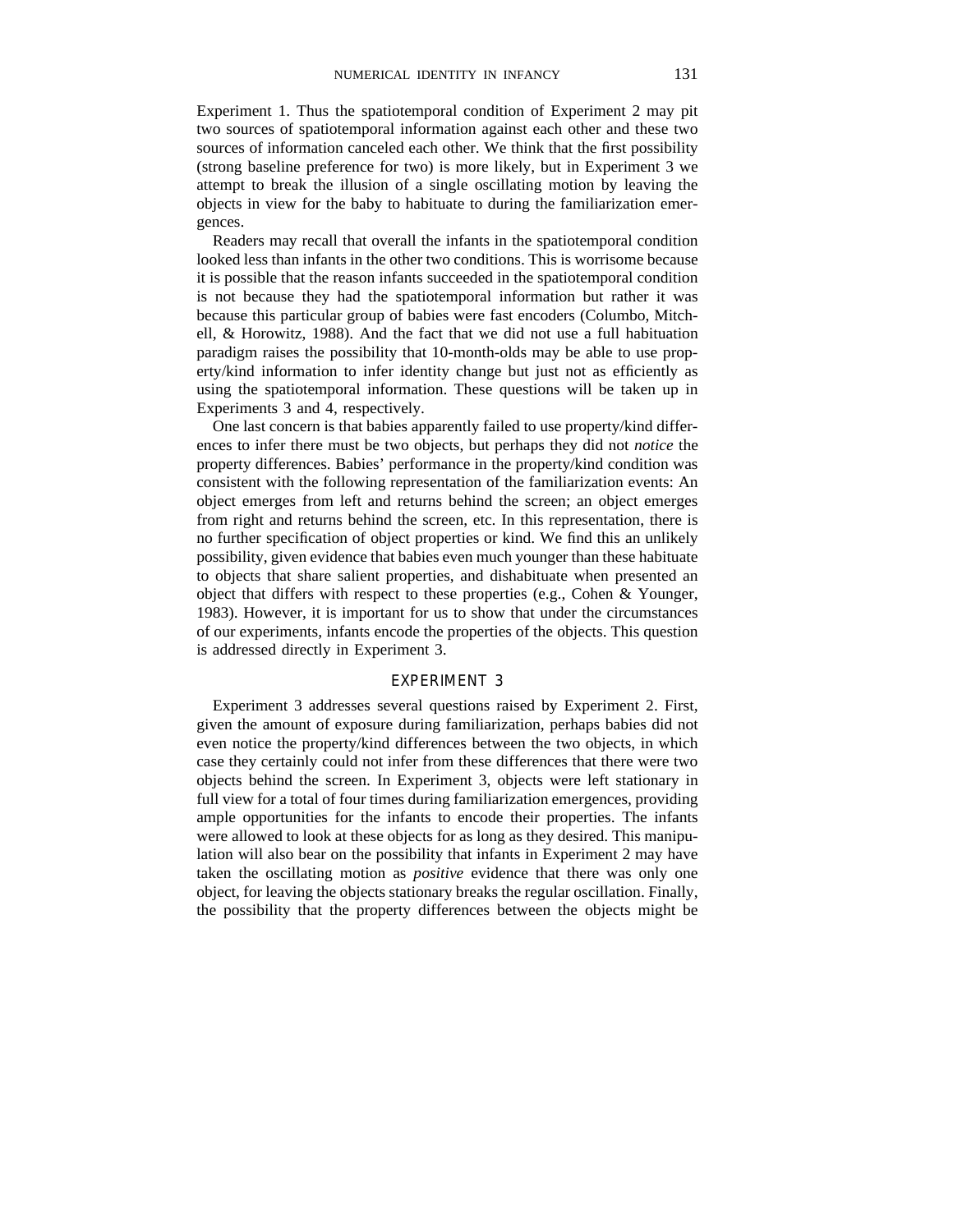having at least *some* effect on object individuation will be addressed through a comparison with a condition where a single object emerged from both sides of the screen.

#### Method

### *Subjects*

Thirty-two full-term 10-month-old infants (14 male and 18 female) were randomly assigned to the Different Condition (mean age of 10 months, 1 day; range from 9 months, 15 days to 10 months, 13 days) or to the Same Condition (mean age of 9 months, 29 days; range from 9 months, 13 days to 10 months, 16 days). The baseline from Experiment 2 served as the baseline for the Different Condition. A group of 16 infants (7 male and 9 female) was assigned to the baseline condition for the Same Condition (mean age 10 months, 7 days; range from 9 months, 23 days to 10 months, 17 days). All infants were recruited from the Greater Boston area as in previous experiments.

### *Materials and Apparatus*

The toys used were exactly the same as in Experiment 2. The stage was the same one as in Experiment 2. Additionally, a video camera was set up under the stage, focusing on the baby's face. The videotape record provides no information about what is presented on the stage so an observer scoring from the videotapes will be completely blind to the condition or the order of the trials.

### *Design and Procedure*

Equal numbers of infants participated in four conditions: the Different Condition (or the ''duck-ball'' condition) and its baseline (the ''duckball'' baseline), and the Same Condition (or the ''duck-duck'' condition) and its baseline (the ''duck-duck'' baseline). Four introductory trials preceded test trials in all four conditions. In the Different Condition and its baseline condition, the introductory trials were the same as in Experiment 2 using a cup and a toy camel; in the Same Condition and its baseline condition, one or two identical cups were shown in the order of 1, 2, 2, 1 or 2, 1, 1, 2.

*Different (or ''duck-ball'') condition.* The procedure for the Different Condition was the same as in the Property/Kind condition in Experiment 2 with one important modification. During the familiarization emergences (preceding the first removal of the screen on the test trials), the infants saw a total of 10 emergences of the pair of toys alternating on two sides of the screen. On the third and fourth, and seventh and eighth emergences, the object was left stationary on the side of the stage and looking time was monitored. That is, the infants saw each object twice standing stationary. This modification serves several purposes. One is that the looking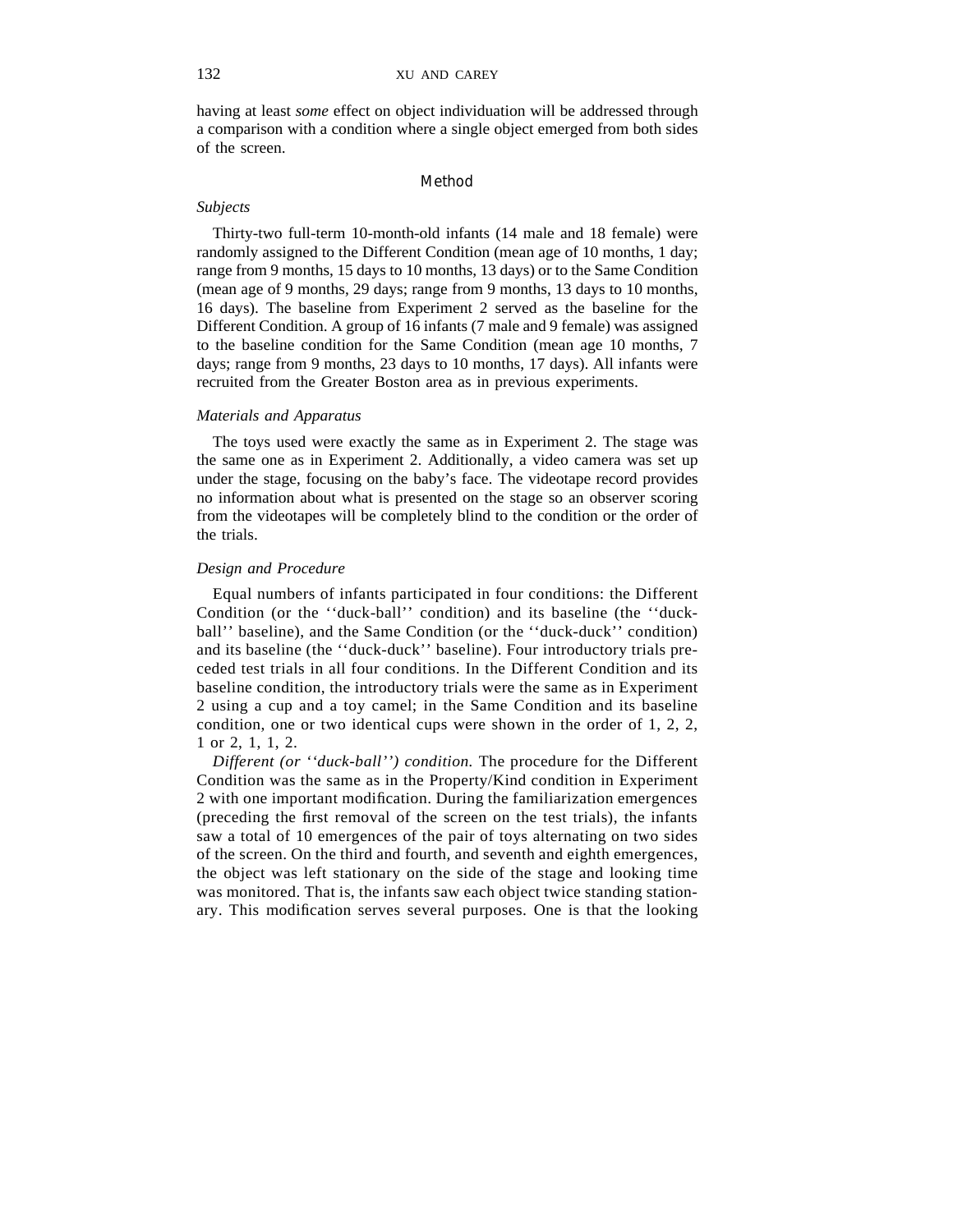times we record during the familiarization event, when compared with the counterpart in the Same Condition, will tell us whether the infants have noticed the perceptual differences between the duck and the ball. A second is that leaving the objects out for the babies to look at until they are bored will, to a certain extent, break the illusion of a single oscillating trajectory. Finally, this modification provides the infant more time to encode the properties of the two different objects.

*Different (or ''duck-ball'') baseline.* The baseline for the Different Condition was taken from Experiment 2. After the four introductory trials, the baby was shown the outcomes of the test trials without any familiarization emergences, e.g., a screen was lowered with the objects concealed behind it, then removed to the side to reveal the objects, say a duck and a ball.

*Same (or ''duck-duck'') condition.* The procedure for the Same Condition was the same as that in the Different Condition with one major difference: Instead of using two very different objects for each pair of toys, two identical objects were used, i.e., two identical toy ducks, two identical balls, two identical toy elephants, and two identical toy trucks. Half of the babies saw a pair of ducks and a pair of balls; half of the babies saw a pair of elephants and a pair of trucks.

*Same (or ''duck-duck'') baseline.* The infants in this condition were shown the same introductory trials as in the Same Condition, followed by just the outcomes of the test trials of the Same Condition without any familiarization emergences, e.g., a screen was lowered with the objects concealed behind it, then removed to the side to reveal the objects, say two identical ducks.

#### Results

*Introductory trials.* An ANOVA examined the introductory trials of the Different Condition and its baseline with condition (different vs baseline) and outcome (one vs two objects) as variables. There were neither main effects of condition or outcome nor an interaction between the two factors. That is, infants did not look longer at either one object or two objects and the baseline infants did not differ from the infants in the Different condition. A similar ANOVA examined the introductory trials of the Same Condition and its baseline with condition and outcome as variables. Again, there were no main effects or interactions between these variables.

*Habituation trials.* During the familiarization emergences, each object was left stationary twice for the baby to look at until she/he turned away, yielding four habituation trials. An ANOVA examined the effects of trial (1 vs 2 vs 3 vs 4) and condition (Different vs Same) on these looking time measures (Fig. 5). There was an interaction between the two factors,  $F(3,90) = 2.886$ ,  $p < .04$ . This interaction was due to there being no effect of trial number in the Different Condition, contrasted with a significant decrease in looking times between trial 1 and trial 2 in the Same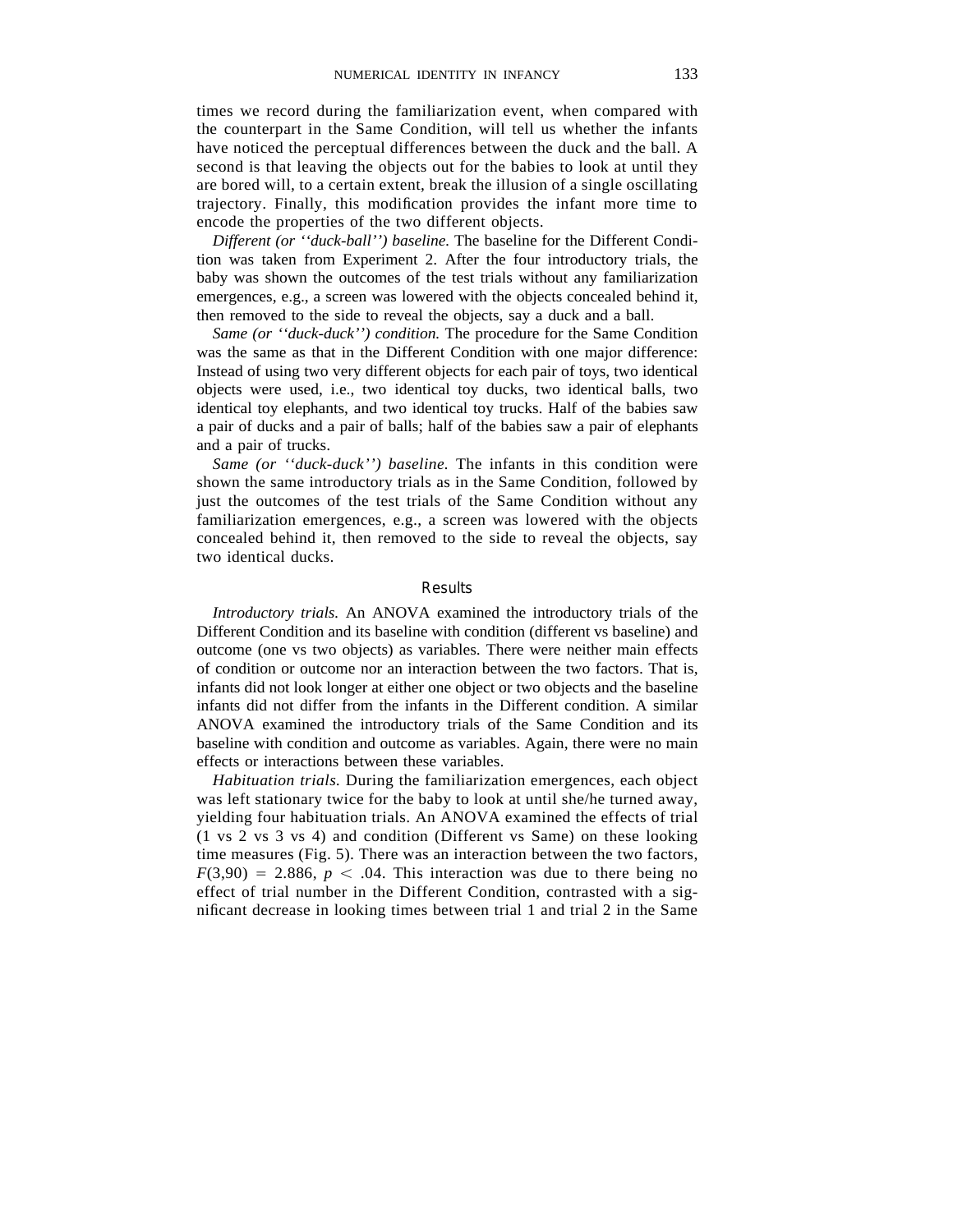

FIG. 5. Mean looking times for the habituation trials of Experiment 3.

Condition. In sum, babies who saw the sequence duck, duck, duck, duck showed significant habituation over the familiarization emergences, whereas babies who saw the sequence duck, ball, duck, ball did not. We conclude that babies in the Different Condition noticed the differences between the two objects of each pair.

Even though the infants noticed the property differences, the question of interest is whether these property differences had any impact at all on infants' inference of how many objects were behind the screen. This was analyzed by a comparison of the test trials with the baseline condition (Fig. 6).

*Different (or ''duck-ball'') condition test trials and its baseline.* Baseline: An ANOVA examined the effect of number, and found a strong preference for looking longer at two-object displays  $(F(1,15) = 4.708, p)$  $<$  .05). Twelve of the sixteen infants exhibited this preference.

Different Condition: An ANOVA was performed with type of trial (baseline vs test) and outcome (one vs two) as variables. There was a main effect of number  $(F(1,30) = 11.111, p < .002)$ . Infants looked longer at two-object displays ( $M = 10.5$  s) than one-object displays ( $M = 7.3$ s). There was no interaction between the two factors  $(F(1,30) = .066, p)$  $= .80$ ; Test:  $M_{\text{one-obj.}} = 6.4 \text{ s}$ ,  $SD = 2.7$ ;  $M_{\text{two-obj.}} = 9.4 \text{ s}$ ,  $SD = 5.4$ ). Thirteen of the sixteen infants looked longer at two-object outcomes on the test trials. In sum, the infants did not exhibit a pattern of data on the test trials that was different from the baseline preference for two objects.

*Same (''duck-duck'') condition test trials and its baseline.* Baseline: An ANOVA examined the effect of number. There was no main effect of number. Nine of the sixteen infants looked longer at two-object outcomes.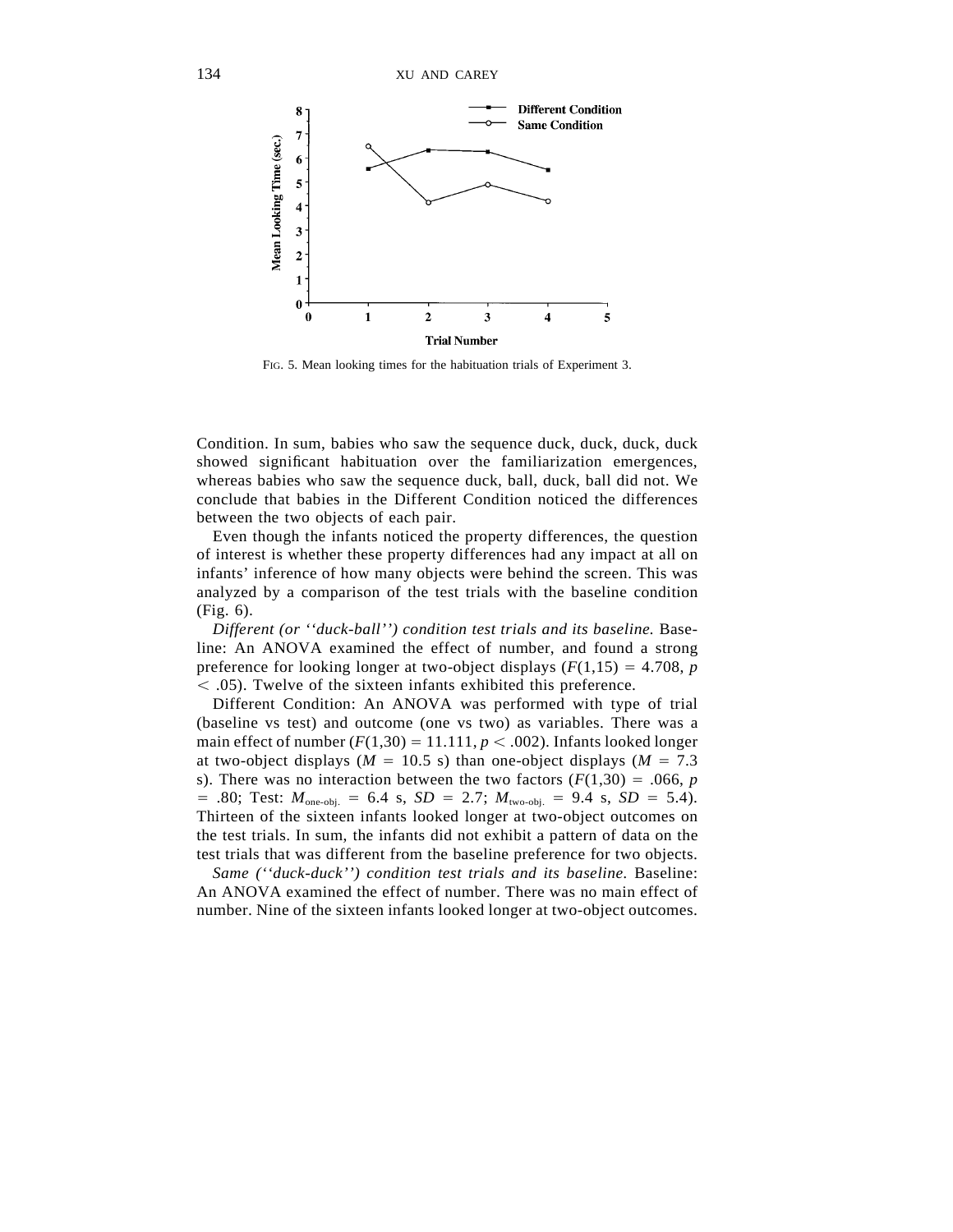

FIG. 6. Mean looking times for the Different and Same conditions and their respective baseline in Experiment 3.

Same Condition: An ANOVA was carried out with type of trial (baseline vs test) and outcome (one vs two) as variables. There was a main effect of type  $(F(1,30) = 9.222, p < .005)$  as well as a main effect of number  $(F(1,30) = 4.522, p < .05)$ . Infants looked longer on the baseline trials ( $M = 10.8$  s) than the test trials ( $M = 6.0$  s); they also looked longer at two-object displays ( $M = 9.1$  s) than one-object displays ( $M = 7.7$  s). There was no interaction between type of trial and outcome  $(F(1,30) =$ 1.816,  $p = .188$ ; Baseline:  $M_{\text{one-obj.}} = 10.6$  s,  $SD = 6.5$ ;  $M_{\text{two-obj.}} = 11.1$  s,  $SD = 6.5$ ; Test:  $M_{one-obj.} = 4.8$  s,  $SD = 1.8$ ;  $M_{two-obj.} = 7.1$  s,  $SD = 2.8$ ). That is, the infants' preference for two-object outcomes on the test trials did not differ significantly from the baseline preference. However, since there was no reliable difference on the baseline trials, an ANOVA with outcome (one vs two) as factor was carried out with the test trials alone. There was a main effect of outcome,  $F(1,15) = 9.372$ ,  $p < .01$ . Thirteen of the sixteen infants preferred two-object outcomes on the test trials.

Finally a three-way ANOVA was performed with condition (different vs same), type of trial (baseline vs test) and outcome (one vs two objects) as variables. There was a main effect of number  $(F(1,60) = 15.617, p < .001)$ ; infants looked longer at two-object displays  $(M = 9.8 \text{ s})$  than one-object displays ( $M = 7.5$  s). There were no interactions among these variables. For our purpose, it was especially important that there was no three-way interaction  $(F(1,60) = .944$ ,  $p = .335)$ . This shows that the pattern of results for the Different Condition was not statistically different from that of the Same Condition.

All babies in Experiment 3 were videotaped. Off-line observers, who were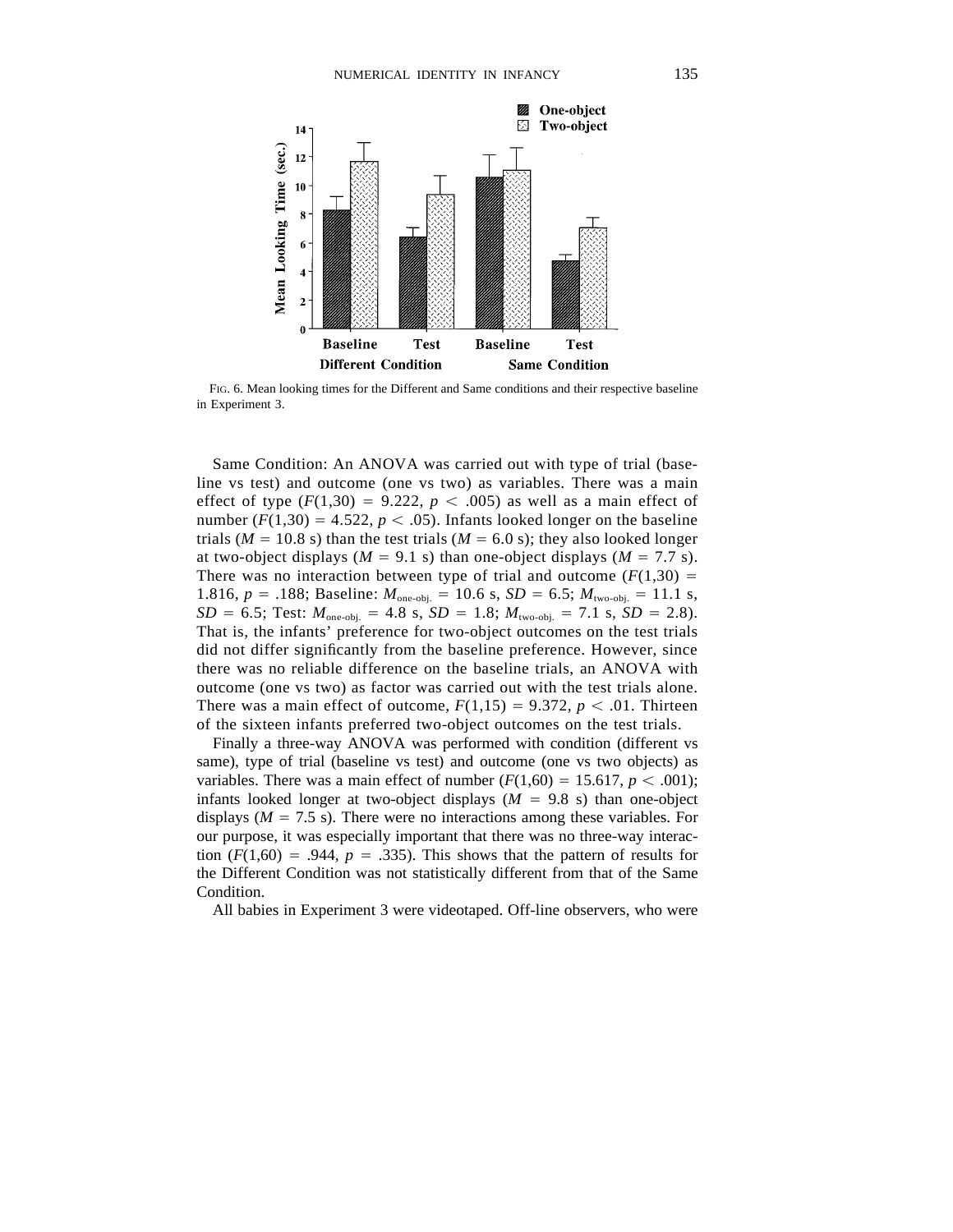completely blind to which condition the baby was in or in which order the stimuli were presented, scored the videotapes. Interscorer reliability averaged 90%.

### **Discussion**

Experiment 3 replicated and extended our findings from Experiment 2. In Experiment 3, we tried to break the illusion of an oscillating single trajectory by leaving the toys out for the baby to habituate to. That this manipulation did not change the results suggests that it was unlikely that in Experiment 2 the oscillating motion provided positive evidence for the babies that there was only one object. In Experiment 3, we have shown that the babies' failure is not due to not noticing the property differences between the two objects. Rather, the babies noticed the perceptual differences between each pair of objects, but they failed to use that information to infer that there were two objects behind the screen. Experiment 3 makes the important conceptual point that setting up representations of two numerically distinct individuals is different from noticing the property differences between two presentations of what might be one or two objects.

The data from Experiment 3 are consistent with the strong claim that the property differences between the two objects had no effect at all on the baby's looking time patterns, since there was no three-way interaction between condition (Same vs Different), trial type (baseline vs test) and number of objects in the outcome (one vs two). However, it is likely that the babies' looking preference for two objects in the test trials of the Same Condition had a different source from superficially the same preference in the test trials of the Different Condition. First, babies had habituated in the Same Condition, but not in the Different Condition (see Fig. 5). Thus, while infants had noticed the property differences between the two objects, perhaps they had not fully encoded them, and that is why they had not concluded that there were two distinct objects. Perhaps they did expect two objects, but since they were in the midst of habituation, they had a preference for the expected outcome. Experiment 4 addresses these possibilities with a full habituation paradigm.

A second reason to suspect that the babies' preference for two objects in the Same Condition has a different source from that in the Different Condition is that in the Different Condition, the preference for two objects was the baseline preference and in the Same Condition it was not.<sup>6</sup> The significant preference for two objects in the test trials of the Same Condition is closely analogous to the preference for two objects in the Continuous Condition of Experiment 1. In both cases, it may simply reflect familiarity with ''oneness'' and novelty with "twoness." (This factor could be playing a role in the

<sup>&</sup>lt;sup>6</sup> Note, however, that there was no baseline by test interaction in either the Same or the Different Condition.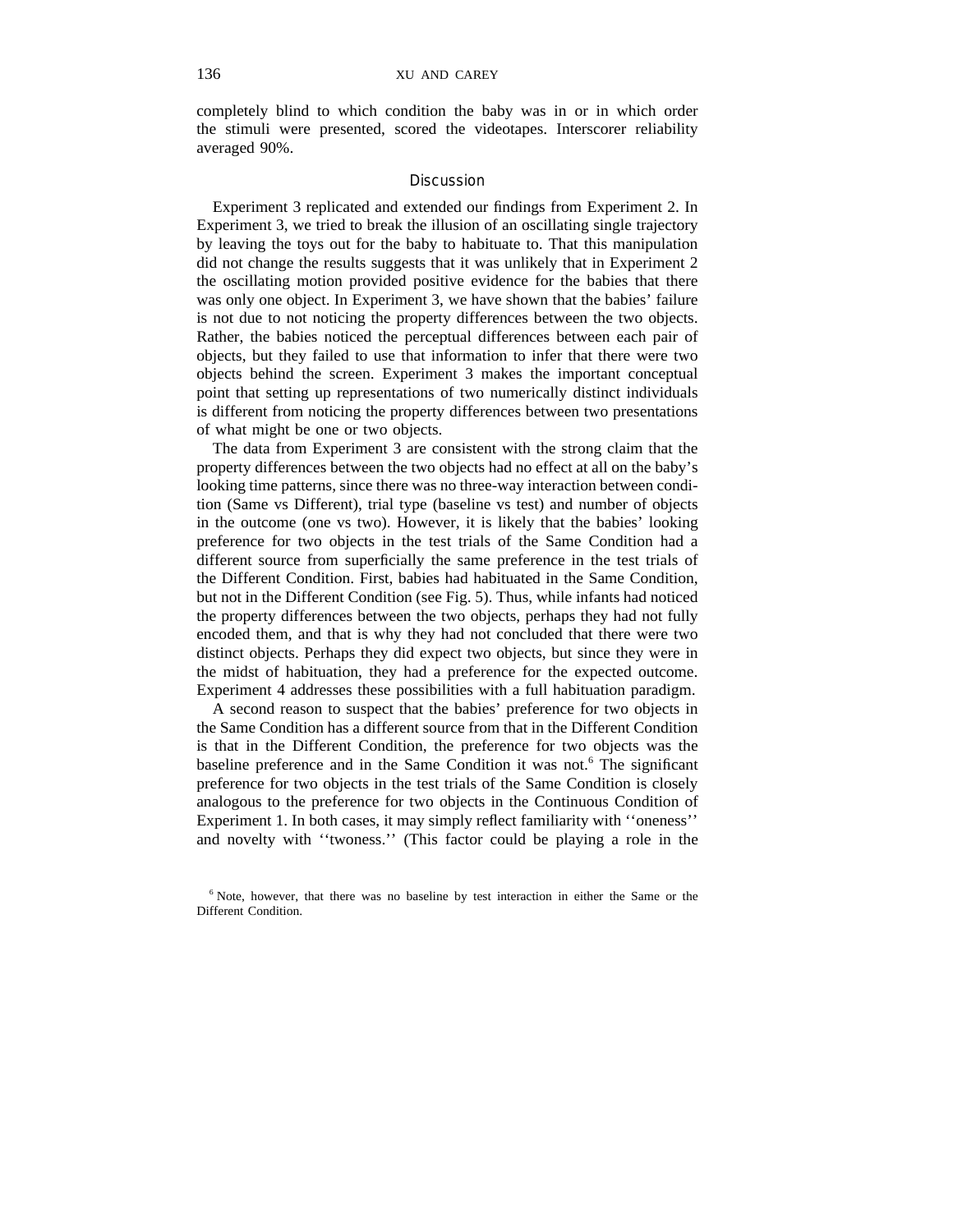preference for two objects in the Different Condition as well.) Alternatively, it is possible that the infants' analysis of the properties of the objects contributed to an expectation of one. However, the fact remains that the infant was not able to use the *differences* of properties in the Different Condition to establish representations of two distinct objects.

### EXPERIMENT 4

The results so far still leave open the possibility that 10-month-olds can use property/kind information to trace identity, but they simply cannot do so as efficiently as they can use spatiotemporal information. First, we have not so far used a full habituation paradigm, so we have not given babies the greatest possible opportunity to set up representations of two objects in the property/kind condition. Second, recall that in Experiment 2, the infants in the spatiotemporal condition showed a significantly shorter looking time on the introductory as well as the test trials than did the infants in the property/ kind condition. This fact may be important, since it raises the possibility that the success of the babies in the spatiotemporal condition was due to their being fast habituators. The lack of habituation in the Different Condition in Experiment 3 also points to the possibility that the infants might not have had sufficient time to set up representations of two distinct objects in the experiment. And finally, the relatively unfamiliar objects used in Experiments 2 and 3 might have contributed to their failure.

Experiment 4 compared two conditions, Property/kind and Spatiotemporal, in a full habituation procedure. Since babies were randomly assigned to these conditions, we expected no sampling differences between the two groups in Experiment 4. Experiment 4 introduces three changes to Experiment 2. First, new objects were used, ones judged to be highly familiar by parents (bottle, ball, cup, and book). Second, only one pair of objects was used in the test trials (due to full habituation). Third, the introductory trials used two pairs of dissimilar and distinct objects, therefore providing a within-subject baseline.

#### Method

#### *Subjects*

Twenty-four full-term infants participated in the study (11 female and 13 male). Half of the infants were randomly assigned to the property/kind condition; their mean age was 10 months 6 days (ranged from 9 months, 20 days to 10 months, 20 days). Half of the infants were randomly assigned to the spatiotemporal condition; their mean age was 10 months 1 day (ranged from 9 months 16 days to 10 months 13 days). All infants were recruited from the Greater Boston area as in previous experiments. One additional infant was eliminated from the study due to fussiness.

### *Materials and Apparatus*

Six toys were used as stimuli: a red metal toy truck, a gold wire basket, a tennis ball with green and pink stripes, a bottle with small light blue bear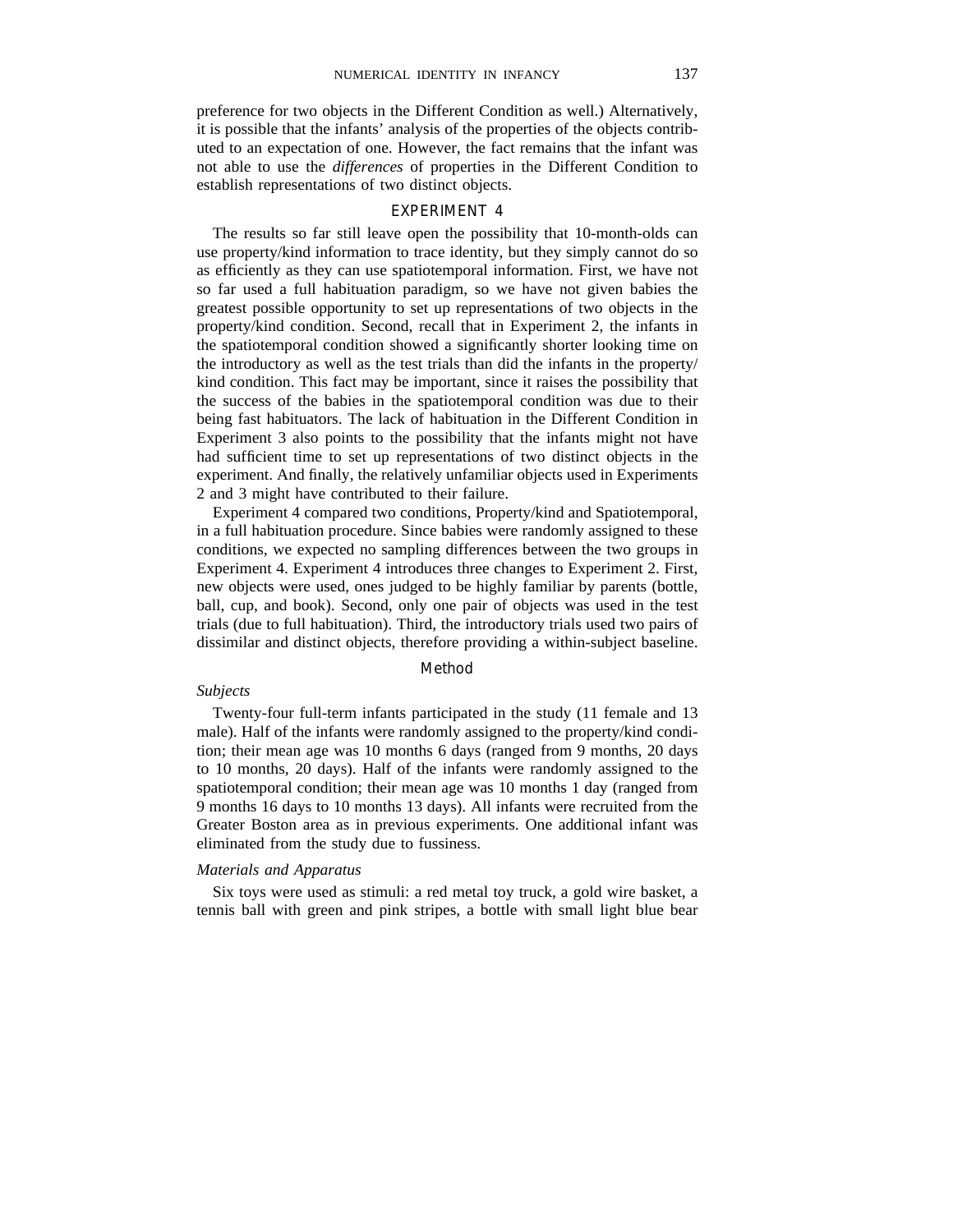pattern, a sippy cup with a red top, and a yellow baby book. The apparatus was the same as in Experiment 3. All sessions were videotaped for off-line observing; the videotapes provided no information about what was shown on the stage or in what order objects were shown.

### *Design and Procedure*

Before the experiment, parents were asked to fill out a questionnaire to indicate whether their infants were familiar with the objects in the stimulus set (ball, bottle, cup, and book) on a 1 to 5 rating scale and whether they thought their infants understood the words for these objects (yes or no).

*Baseline/introductory trials.* Experiment 4 used a within subject baseline. In order to maximize the reliability of the baseline as an accurate measure of the infants' intrinsic preference, the following design was adopted: For half of the infants who had bottle and ball as their test stimuli, the other two pairs of objects, namely truck and basket, and cup and book, were used as baseline stimuli; for the other half of the infants who had cup and book as their test stimuli, truck and basket, and bottle and ball were used in the baseline. The baseline/introductory trials were carried out exactly the same way as in previous experiments with order of objects and order of outcome  $(1, 2, 2, 1 \text{ or } 2, 1, 1, 2)$  counterbalanced across subjects.

*Property/kind condition.* After the four baseline/introductory trials, habituation began. The experimenter lowered a screen with two objects concealed behind it. To minimize the difference between this condition and the spatiotemporal condition (see below), she first showed the infant the objects briefly one at a time: One object was brought out to one end of the stage, tapped for three or four times, the infant's attention was drawn to it, ''Look, [baby's name],'' and returned behind the screen. The second object was then brought out briefly to the other end of the stage in the same manner. Then the habituation phase began. The experimenter brought out the first object, say a bottle, to one end of the stage, tapped the object on the stage three or four times while saying "Look at this, [baby's name]," then left the object there for the infant to look at until the infant turned away for two consecutive seconds. The experimenter then brought the first object back behind the screen. After a brief pause, she brought out the second object, say a ball, to the other end of the stage. She tapped the object on stage, drew the infant's attention, and left it in full view for the infant to look at until the infant turned away. This sequence was repeated until either the habituation criterion was met, i.e., the average looking time for the last 3 trials was half of the average for the first 3 trials, or when the baby had looked for 14 trials. To remind the baby that there were two objects behind the screen, objects were then brought out briefly one at a time without being left stationery for the infants to look at. After habituation and the two brief emergences of the objects, the experimenter removed the screen to the side revealing one or two objects. After the baby looked away, the stage was cleared. A different color screen was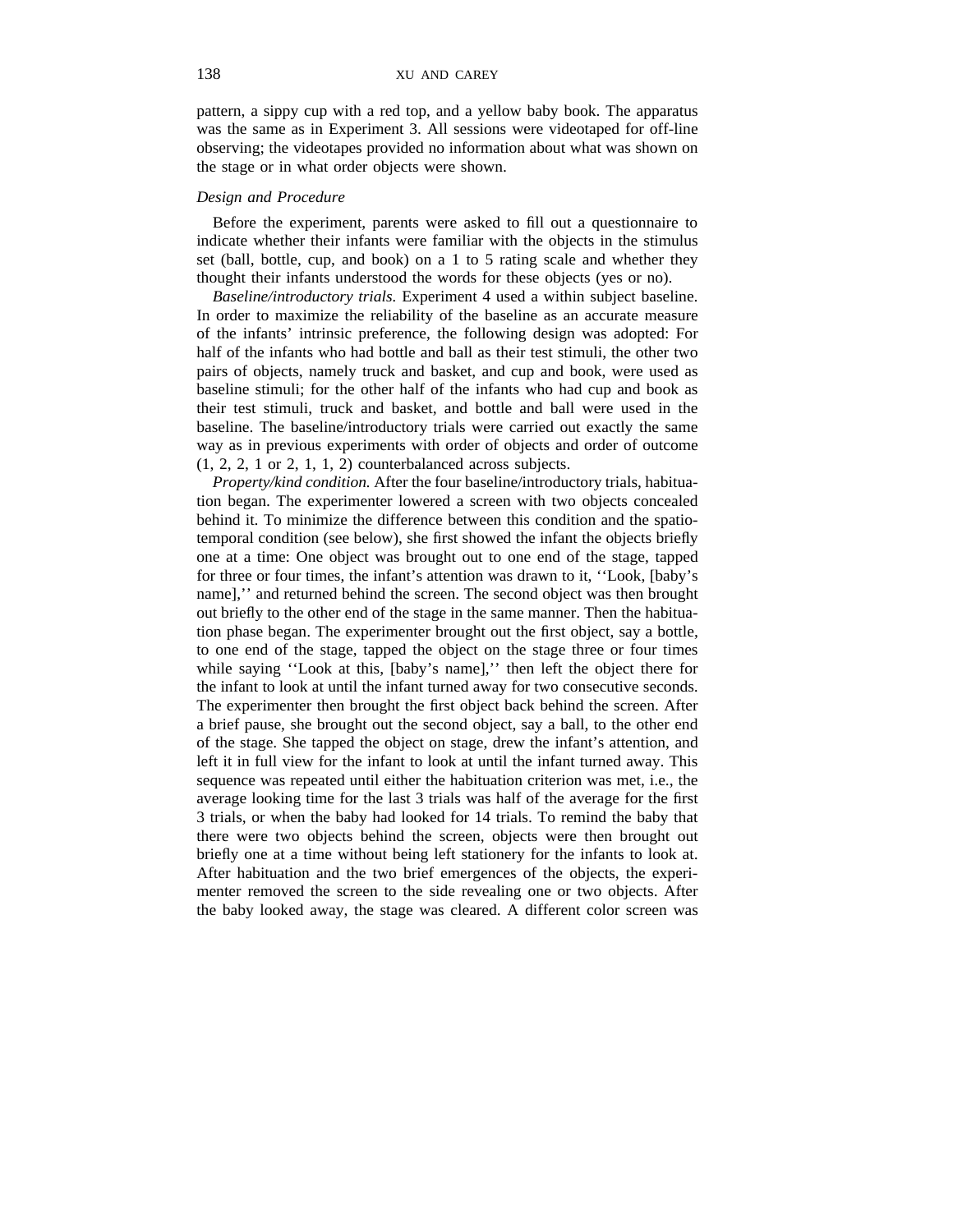then lowered with the same two objects concealed behind it. The experimenter showed the infant each object briefly one at a time then removed the screen to the side to reveal the objects. This sequence was repeated until 6 test trials were completed. The test trials were in the order of 1, 2, 1, 2, 1, 2 or 2, 1, 2, 1, 2, 1, counterbalanced across subjects.

*Spatiotemporal condition.* As in the Property/Kind condition, habituation began after the four baseline/introductory trials. The experimenter lowered a screen with two objects concealed behind it. She brought out the first object, say a bottle, to one end of the stage, tapped it on the stage for three or four times, and drew the baby's attention to it ''Look, [baby's name]''; she then brought out the second object, say a ball, to the other end of the stage when the first object was in full view, tapped the second object for three or four times, and drew the baby's attention to it ''Look, [baby's name].'' The experimenter then tapped both objects on the stage simultaneously for three or four times while saying ''Look, [baby's name]'' and brought them behind the screen together. The timing of this event was matched with the timing of the Property/Kind condition's brief emergences of the two objects. Then the habituation phase began; it was carried out in exactly the same way as in the Property/Kind condition, i.e., each infant looked at the two objects alternately (not simultaneously) until she/he met the habituation criterion. When the baby reached habituation criterion or looked for 14 trials, the two objects were again brought out for a brief period simultaneously and returned behind the screen. The experimenter then removed the screen to the side revealing either one or two objects. After the baby looked away, the stage was cleared. A different screen was then lowered with the same two objects concealed behind it. The experimenter showed the two objects simultaneously for a brief few seconds, returned them behind the screen, then removed the screen to the side to reveal the objects. This sequence was repeated until 6 test trials were completed. The test trials were in the same orders as in the Property/Kind Condition, counterbalanced across subjects.

#### **Results**

Twenty-two of the twenty-four infants' parents filled out the questionnaires. Parental reports indicated that the objects we used in the study were indeed very familiar to the infants of this age. With 1 being very familiar and 5 being very unfamiliar, the mean ratings for the objects were as follows: ball-1.5; bottle-1.9; book-1.5; and cup-1.4. In addition, babies were judged to understand the words that label these objects more than half of the time. The rates of parentally judged comprehension were comparable to those gathered on the MacArthur Communicative Development Inventory (Fenson *et al.,* 1991): ball-59.1% (MacArthur, 59.7%); bottle-63.6% (MacArthur, 68.7%); book-63.6% (MacArthur, 50.7%); and cup-54.5% (MacArthur, 41.8%). Since parents were instructed to give us their best guess as to whether the child understood the words, we don't know how reliable these figures are.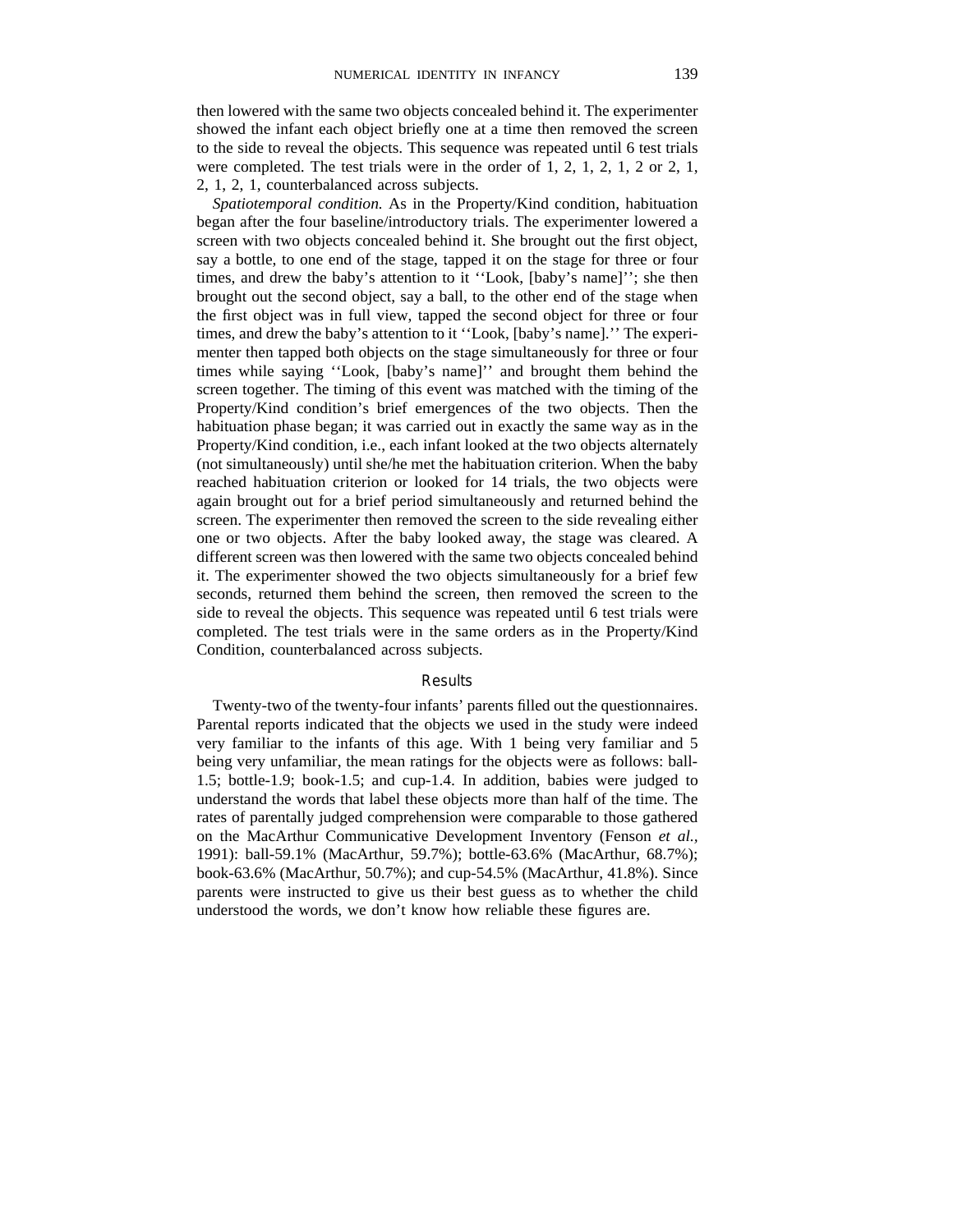

FIG. 7. Mean looking times for property/kind and spatiotemporal conditions of Experiment 4.

The mean numbers of trials taken to reach habituation criterion were 9.3 trials for the property/kind condition and 10.3 trials for the spatiotemporal condition. A *t*-test revealed that they did not differ from each other  $(t(22) =$  $.887, p = .39$ .

The main findings of Experiment 4 are shown in Fig. 7. Baseline/introductory trials, which were identical in both conditions, were examined for effects of condition (property/kind vs spatiotemporal) and number (one vs two). An ANOVA revealed a main effect of number,  $F(1,22) = 4.904$ ,  $p < .04$ , and no interaction between the two variables. The main effect for number reflects the baseline preference for displays of two objects, also seen in the baseline trials of Experiments 2 and 3. There was a fairly strong preference for looking longer at two-object displays in both conditions (Property/Kind condition:  $M_{\text{one-obj.}}$  = 6.8 s,  $SD = 2.5$ ;  $M_{\text{two-obj.}}$  = 8.9 s,  $SD = 5.7$ ; Spatiotemporal condition:  $M_{\text{one-obi}} = 7.2 \text{ s}$ ,  $SD = 2.3$ ;  $M_{\text{two-obi}} = 9.7 \text{ s}$ ,  $SD = 6.6$ ). As expected, there was no main effect of condition; the sampling difference between the two conditions of Experiment 2 was not found here.

Separate ANOVAs compared baseline and test trials within each condition. The ANOVA examining the effects of trial type (baseline vs test) and outcome (one vs two objects) on looking times in the property/kind condition revealed no main effects or interactions (Prop/Kind:  $M_{one-obj.} = 5.6$  s,  $SD = 1.6$ ;  $M_{two\text{-}obj.}$  = 7.0 s, *SD* = 2.8). The ANOVA examining the effects of trial type (baseline vs test) and outcome (one vs two objects) in the spatiotemporal condition revealed an interaction between these two variables  $(F(1,11)) =$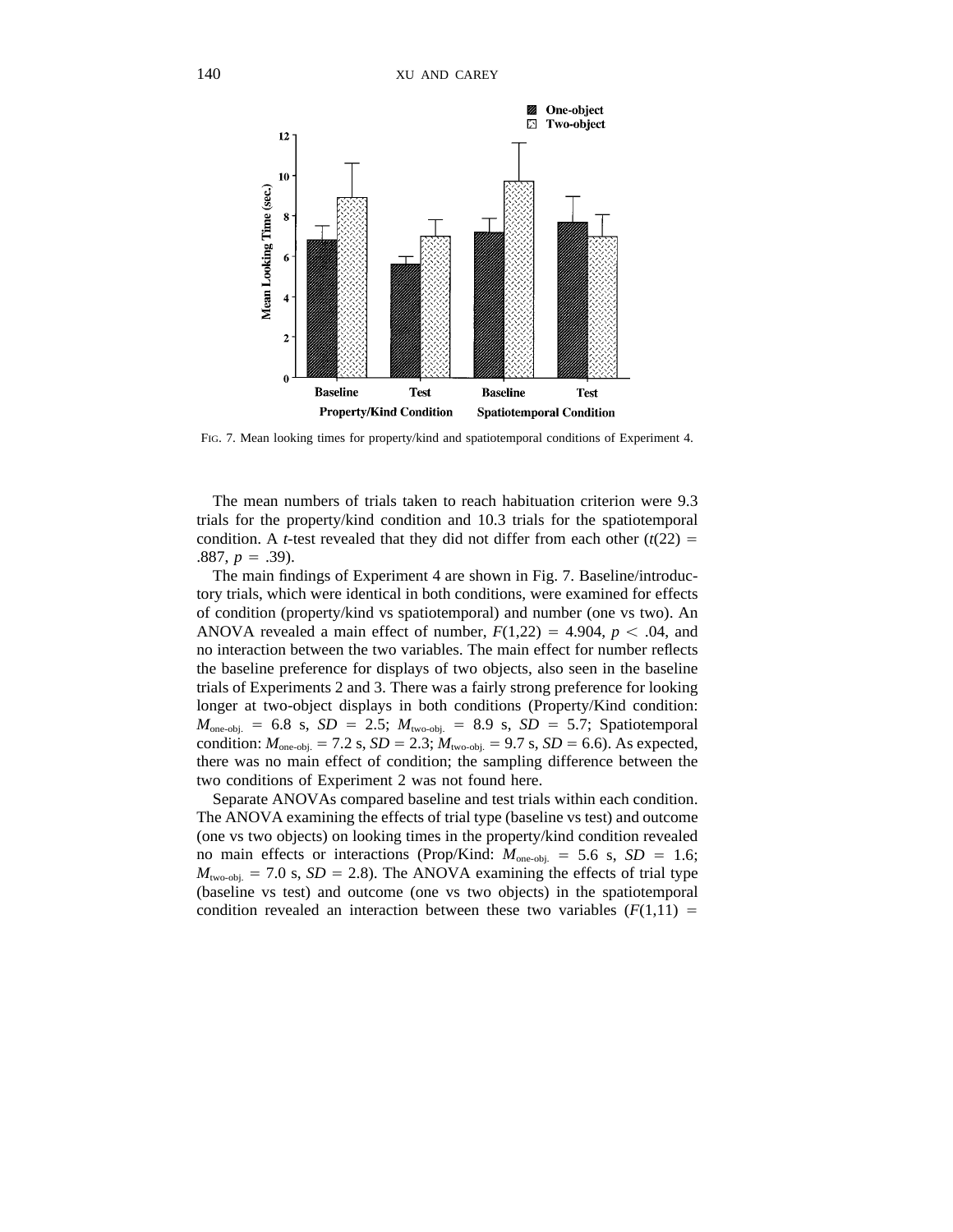6.091,  $p < .04$ ;  $M_{\text{one-obj.}} = 7.7$  s,  $SD = 4.4$ ;  $M_{\text{two-obj.}} = 7.0$  s,  $SD = 3.7$ ). Finally, an ANOVA with condition (property/kind vs spatiotemporal) and number of objects in outcome (one vs two) revealed an interaction between the two variables  $(F(1,22) = 4.324, p < .05)$ .

Nonparametric tests corroborated on the above results. In the property/kind condition, 8 out of 12 babies looked longer at two-object displays on the baseline trials and 9 babies showed the same preference on the test trials; in the spatiotemporal condition, 8 out of 12 babies looked longer at two-object displays on the baseline trials whereas only 4 babies showed the same preference on the test trials. A chi-square test revealed that the patterns on the test trials of the two conditions were different,  $\chi^2(1) = 4.17$ ,  $p < .05$ .

All infants in this study were videotaped and scored off-line by an observer. The average interscorer reliability was 91%.

We will defer discussion of the possible relations between word comprehension and performance on the task until after presenting Experiment 5.

## **Discussion**

Despite all the changes between Experiments 2 and 4—new highly familiar objects, full habituation procedure—Experiment 4 provides a complete replication of the results of Experiment 2. The full habituation paradigm gives the infant massive exposure to the objects, yet those in the property/kind condition still failed to overcome their baseline preference for two object displays. And again, those in the spatiotemporal condition succeeded in overcoming their baseline preference for outcomes of two objects.

In Experiment 4, the babies in the spatiotemporal condition did not differ from those in the property/kind condition in overall looking time, suggesting that the different pattern of results between the two conditions in Experiment 2 was not due to the sampling difference between the two groups. Rather, these data support the conclusion that the difference between the groups in Experiments 2 and 4 is due to the fact that 10-month-olds use spatiotemporal information to individuate objects but fail to use property/kind information to do so, at least under the circumstances of our experimental manipulations.

The data from Experiment 4 provide further evidence that setting up a representation of the properties of objects is psychologically separable from establishing representations of distinct individuals. Babies in the spatiotemporal condition established representations of two different individuals; babies in the property/kind condition did not. Yet both groups habituated to the familiarization emergences at exactly the same rate.

Together, Experiments 1–4 provide support for the *Object*-first hypothesis. These studies raise the question of when babies come to represent sortals more specific than *object,* such as *ball, bottle, book,* and *cup.*

## EXPERIMENT 5

Experiment 5 addressed the question of at what age infants will use property/kind information to individuate objects under these conditions. In a pilot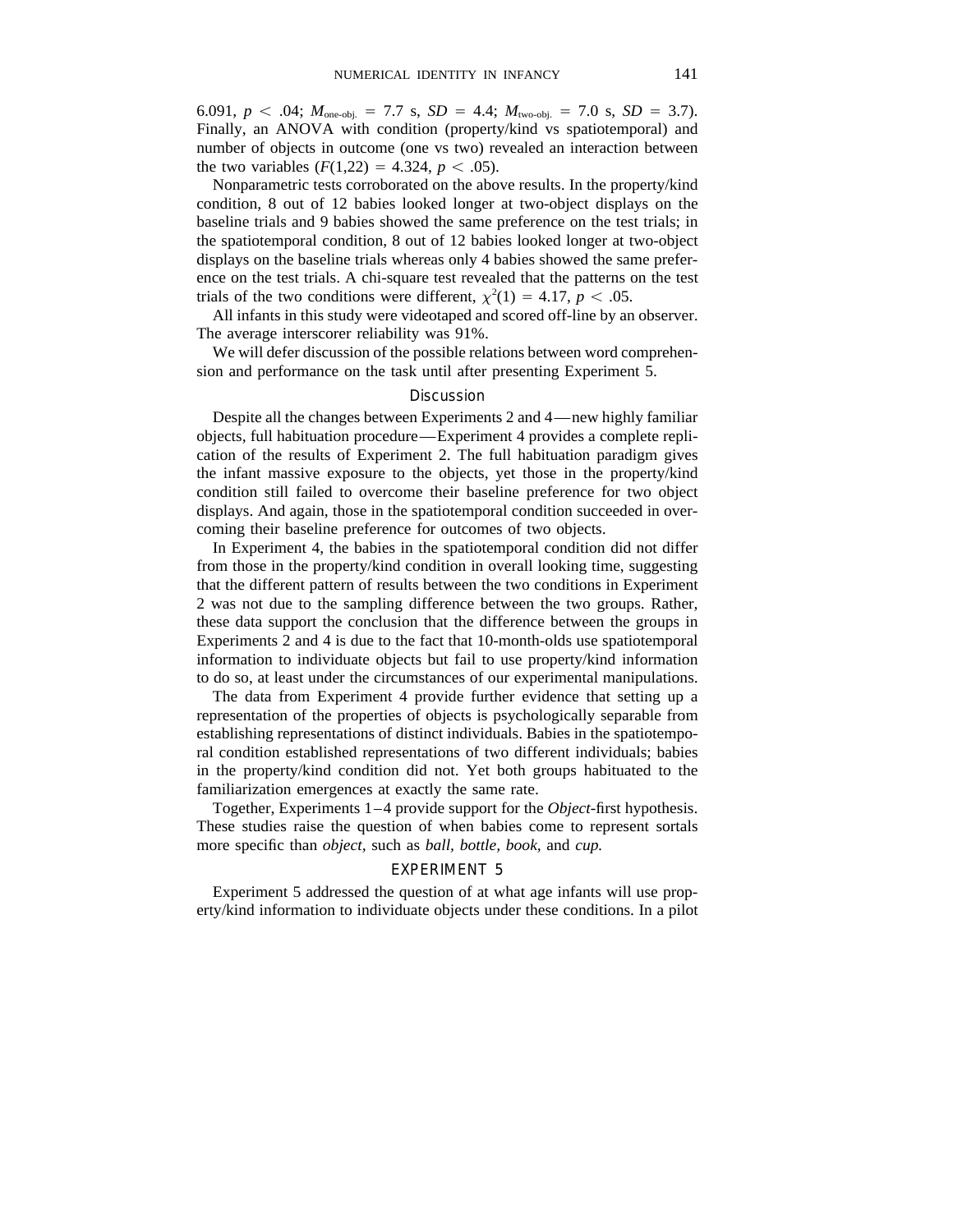study, we tested a group of 11-month-olds under exactly the same conditions as the 10-month-olds of Experiment 2. Their preference for two-object outcomes was less than that of the 10-month-olds, but not significantly so. Therefore, we decided to test a group of 12-month-olds with the more familiar objects of Experiment 4. A new group of 10-month-olds were tested under the exact same conditions to provide a comparison and to provide still further possibility of disconfirmation of our basic findings in Experiments 2–4.

## Method

#### *Subjects*

Thirty-two full-term infants participated in the study, including 16 10 month-olds (9 boys and 7 girls) with a mean age of 10 months, 1 day (ranged from 9 months 17 days to 10 months, 20 days) and 16 12-month-olds (10 boys and 6 girls) with a mean age of 12 months, 10 days (ranged from 11 months, 29 days to 12 months, 23 days). The infants were recruited from the Greater Boston area as in previous experiments. An additional four 10-montholds were eliminated from the experiment due to fussiness; an additional three 12-month-olds were eliminated from the experiment due to fussiness (2) or experimenter error (1).

### *Materials and Apparatus*

Two pairs of toys were used in baseline/introductory trials: a bunny and a basket; a toy truck and a camel. The same two sets of toys from Experiment 4 were used as stimuli for the test trials: ball, bottle, cup, and book. The stage was the same as in previous experiments. A video camera recorded the sessions for off-line observing; the videotapes provide no information about what was presented on the stage.

## *Design and Procedure*

Before the experiment, parents were asked to fill out a questionnaire to indicate whether their infants were familiar with the objects in the stimulus set (ball, bottle, cup, and book) on a 1 to 5 rating scale and whether they thought their infants understood the words for these objects (yes or no).

The procedure was exactly the same as in the property/kind condition of Experiment 2 with both groups of infants. The only modification was that this experiment used a within-subject baseline; two pairs of objects were used during four baseline/introductory trials which preceded the test trials. Two orders of outcome on these baseline/introductory trials were 1, 2, 2, 1 or 2, 1, 1, 2. The order of objects and which object was in the single-object outcome were counterbalanced across subjects.

#### **Results**

Parental reports collected before the experiment showed that both groups of infants were very familiar with the stimuli. For each group, 13 of the 16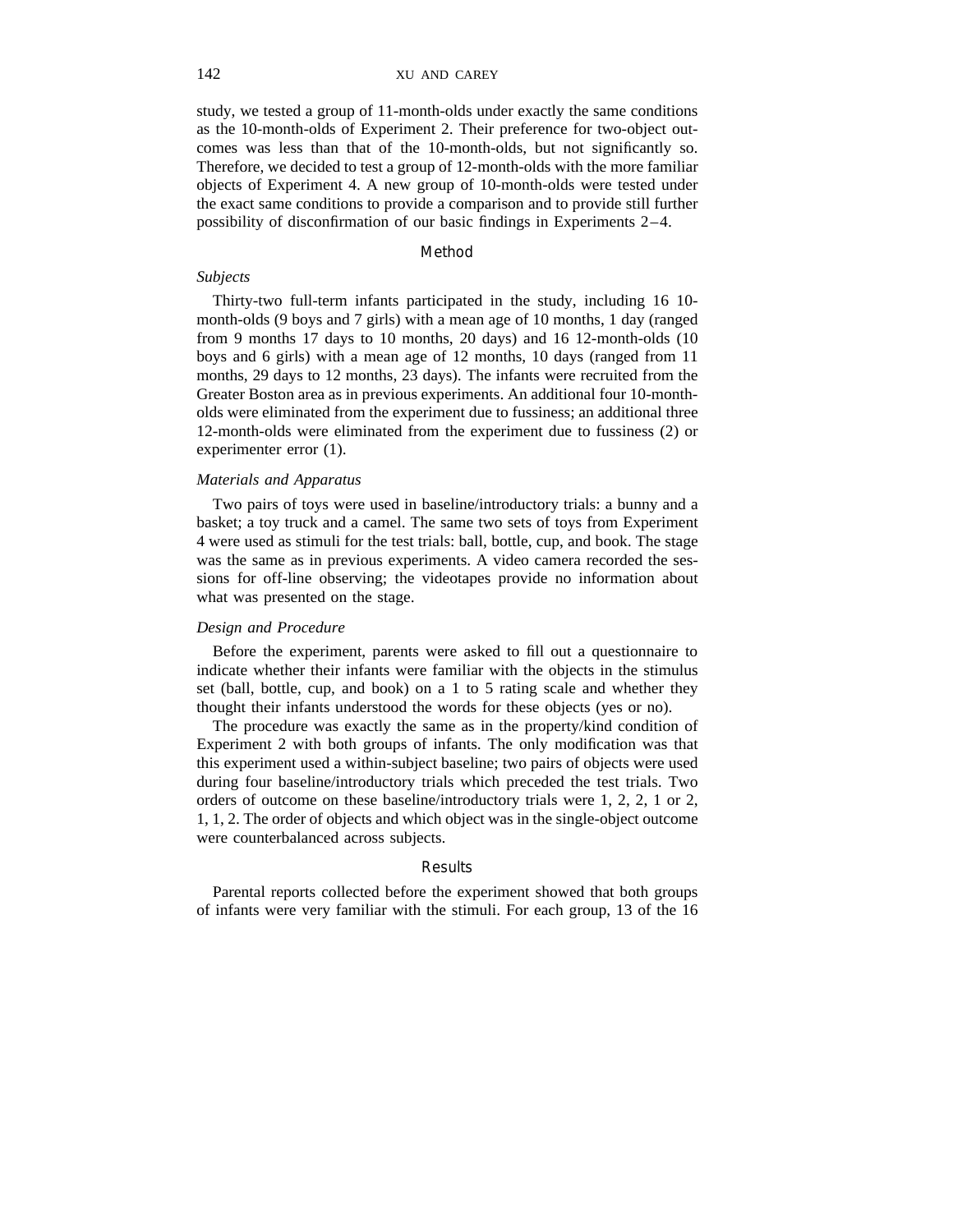

FIG. 8. Mean looking times for 10- and 12-month-olds in Experiment 5.

parents filled out the questionnaire. With 1 being very familiar and 5 being not familiar at all, the mean ratings for 10-month-olds were ball-2, bottle-1.7, cup-1.4, and book-1.7; the mean ratings for 12-month-olds were ball-1.2, bottle-1.6, cup-1.2, and book-1.4. The ratings between the two age groups are not substantially different. For word comprehension, the proportion of infants who were reported to understand these works were: 10-month-olds: ball-7.7% (MacArthur: 59.7%); bottle-30.8% (MacArthur: 68.7%); book-15.4% (MacArthur: 50.7%); cup-7.7% (MacArthur: 41.8%); 12-month-olds: ball-84.6% (MacArthur: 79.5%); bottle-84.6% (MacArthur: 77.3%); book-53.8% (MacArthur: 68.2%); and cup-46.2% (MacArthur: 55.7%). As can be seen, the 10-month-olds in this study were rated as less likely to comprehend these words than were those in Experiment 4 and the MacArthur norms. The 12-month-olds were rated more likely to know these words than the 10 month-olds, and more or less in line with the MacArthur inventory norms.

The main results of the experiment, comparing 10- and 12-month-olds, are shown in Fig. 8.

First consider the baseline/introductory trials. An ANOVA examined the baseline trials for both groups with age (10- vs 12-month-olds) and number (one vs two) as variables. There was no effect of age, a significant effect of number  $(F(1,30) = 16.599, p < .0001)$ , and no interaction between these two variables. Infants looked longer at two-object displays ( $M = 10.3$  s) than oneobject displays ( $M = 7.3$  s). Twelve of the sixteen 10-month-olds showed longer looking at two-object displays and 12 of the 16 12-month-olds showed the same preference. In sum, both age groups had an equally strong intrinsic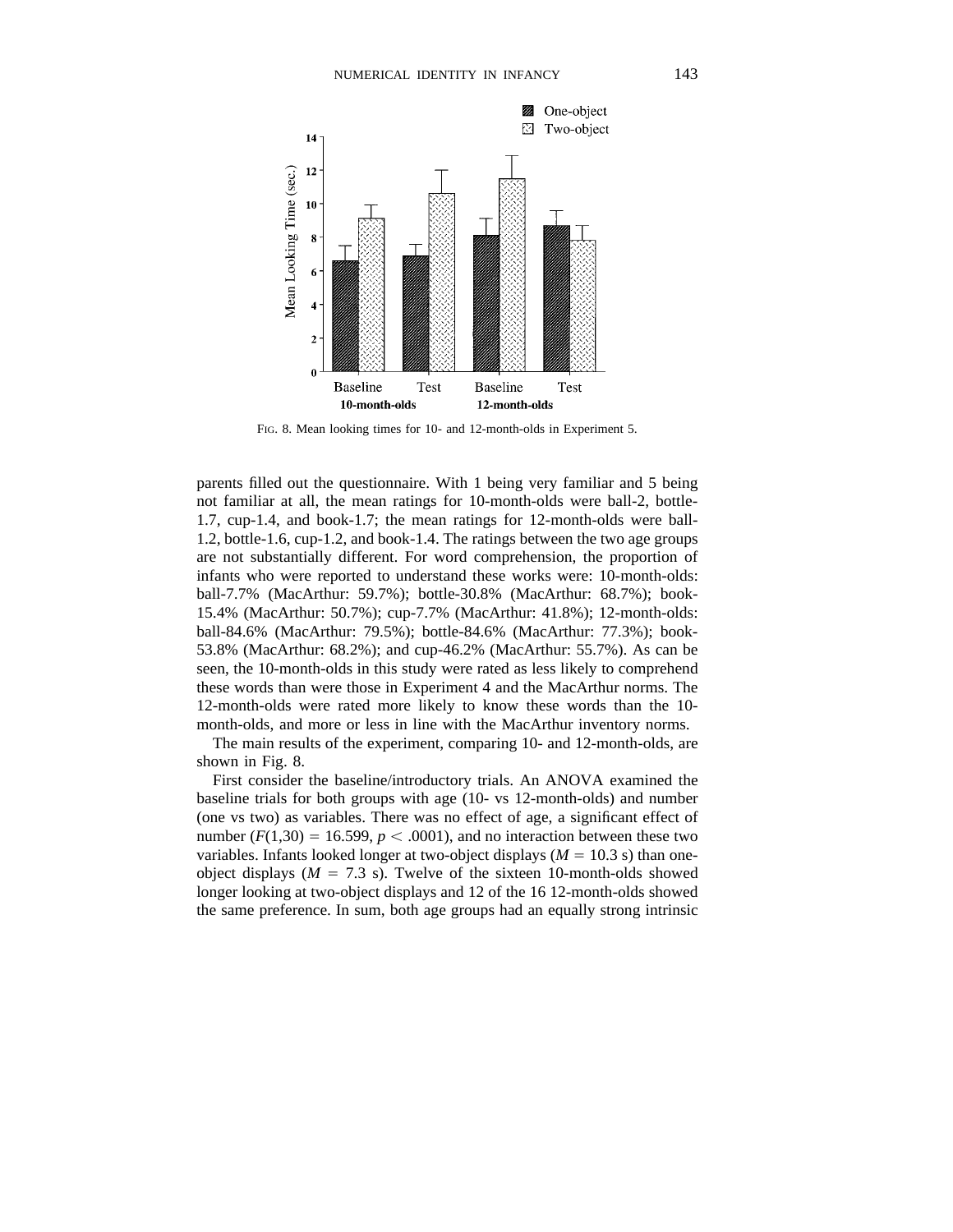preference for looking at two-object displays in the baseline/introductory trials.

Looking times for each group were analyzed in an ANOVA with trial type (baseline vs test) and outcome (one vs two) as within-subject variables. For the 10-month-olds, there was no main effect of trial type but there was a significant main effect of number  $(F(1,15) = 10.692, p = .005)$ . Babies looked longer at two-object displays ( $M = 9.8$  s) than one-object displays ( $M = 6.7$ s). There was no interaction between trial type and outcome  $(F(1,15) = .718)$ ,  $p = .410$ ; Baseline:  $M_{\text{one-obj.}} = 6.6 \text{ s}$ ,  $SD = 3.1$ ;  $M_{\text{two-obj.}} = 9.1 \text{ s}$ ,  $SD = 3.7$ ; Test:  $M_{\text{one-obj.}} = 6.9 \text{ s}$ ,  $SD = 2.8$ ;  $M_{\text{two-obj.}} = 10.7 \text{ s}$ ,  $SD = 5.6$ ). Recall that there were two pairs of test trials, and the same pattern held for both of them (Trial pair 1:  $M_{\text{one-obj.}} = 7.1 \text{ s}$ ,  $M_{\text{two-obj.}} = 10.7 \text{ s}$ ; Trial pair 2:  $M_{\text{one-obj.}} = 6.7$ s,  $M_{two\text{-}obj.} = 10.5$  s). For the 12-month-olds, there was no main effect of trial type and a marginally significant effect of number  $(F(1,15) = 3.96, p = .065)$ . Again, babies looked longer at two-object displays ( $M = 9.6$  s) than oneobject displays ( $M = 8.4$  s). More importantly, there was a significant interaction between trial type and outcome  $(F(1,15) = 4.824, p < .05;$  Baseline:  $M_{\text{one-obj.}} = 8.1 \text{ s}$ ,  $SD = 4.0$ ;  $M_{\text{two-obj.}} = 11.5 \text{ s}$ ,  $SD = 5.5$ ; Test:  $M_{\text{one-obj.}} = 8.7$ s,  $SD = 3.7$ ;  $M_{two-obj} = 7.7$  s,  $SD = 3.8$ ). Again, there were two pairs of test trials and the trial pair data were as follows: Trial pair 1:  $M_{one-obj.} = 8.2$  s,  $M_{two\text{-}obi.} = 8.5 \text{ s}$ ; Trial pair 2:  $M_{one\text{-}obi.} = 9.2 \text{ s}$ ,  $M_{two\text{-}obi.} = 7.1 \text{ s}$ .

An ANOVA analyzing the test trials only with age group as a between subject variable and outcome (one vs two) as a within-subject variable showed no main effect of either age or outcome. Most importantly, there was an interaction between age group (10- vs 12-months) and outcome (one vs two),  $F(1,30) = 6.275$ ,  $p < .02$ . This interaction confirms that the two groups of infants differed in their capacity to use property/kind information to establish representations of two distinct objects.

Nonparametric tests confirmed the above results. For the 10-month-olds, 12 of the 16 infants looked longer at the two-object displays on the baseline trials and 13 of them showed the same preference on the test trials. In contrast, 12 of the 16 12-month-olds looked longer at two-object displays during baseline trials whereas only 4 12-month-olds showed the same preference on the test trials (Wilcoxin  $T = 29$ ,  $p < .05$ , one-tailed). A chi-square test showed that difference between the two age groups on the test trials was significant,  $\chi^2(1) = 8.03, p < .01.$ 

Twelve of the sixteen 10-month-olds and 13 of the 16 12-month-olds were videotaped and observed off-line by observers who were blind to the order of the outcomes. The mean interscorer reliability was 94 and 91%, respectively.

## **Discussion**

The 10-month-olds in Experiment 5 showed the same failure as those in Experiments 2–4. By 12 months of age, infants succeed at the task quite robustly. By this age, they are able to overcome a strong baseline preference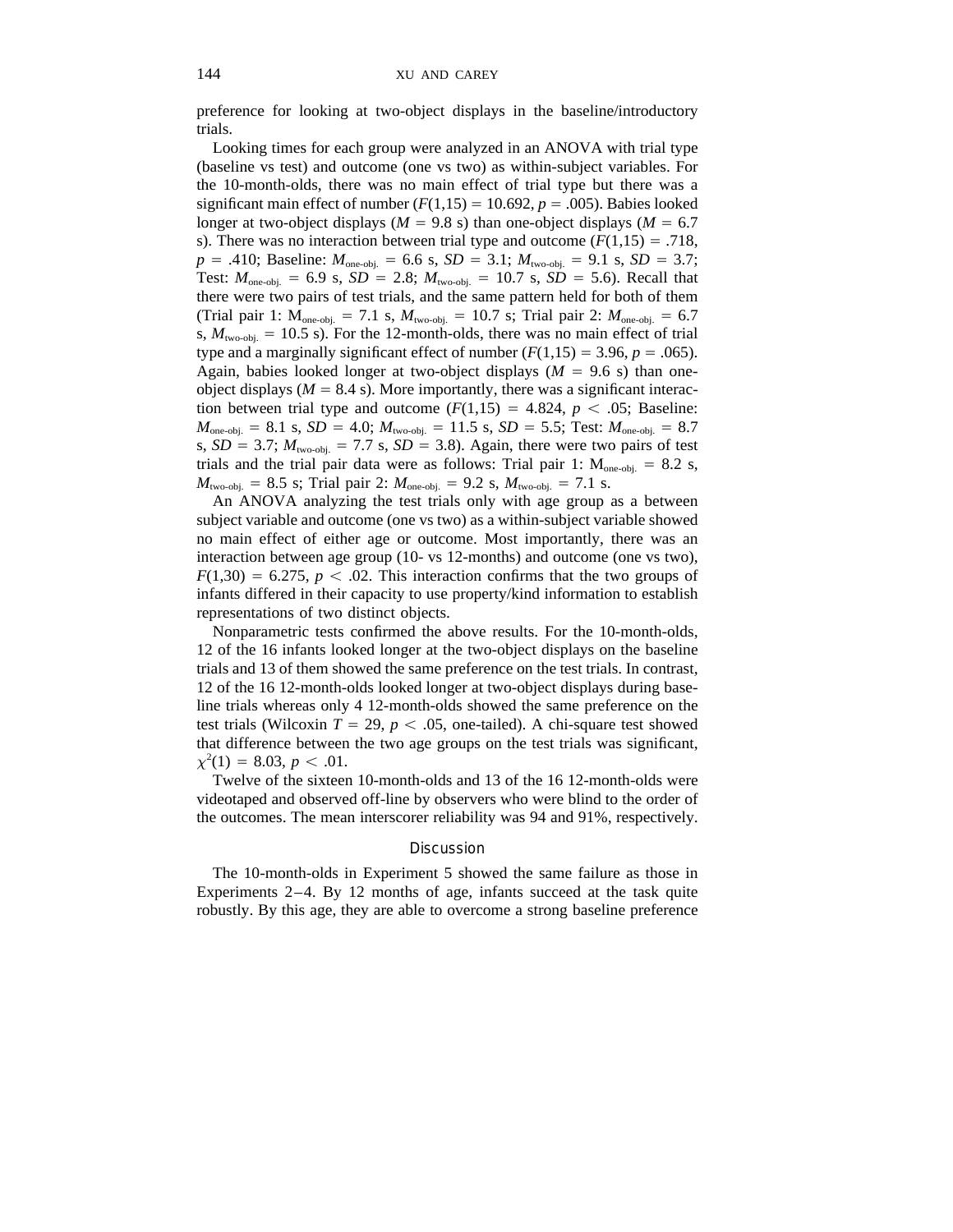| Trainber of imagins in Each $P_{\rm SC}$ Group Comprendituing 0, 1, 2, 9, 01 $\pm$ words |  |  |  |  |  |  |  |  |  |
|------------------------------------------------------------------------------------------|--|--|--|--|--|--|--|--|--|
| Number of words understood                                                               |  |  |  |  |  |  |  |  |  |
| 10-month-olds                                                                            |  |  |  |  |  |  |  |  |  |
| 12-month-olds                                                                            |  |  |  |  |  |  |  |  |  |

TABLE 1 Number of Infants in Each Age Group Comprehending  $0, 1, 2, 3$ , or 4 Words

for two-object displays, showing a very different pattern of looking on the test trials than on the baseline trials.

These data are consistent with the possibility that by 12 months of age, babies have constructed at least some sortals more specific than *object* (namely, *ball, book, cup,* and *bottle*). That is, babies can use membership in two of these kinds to individuate objects. However, these data do not allow us to decide whether 12-month-olds are using *property* information (e.g., the distinction between a bottle shape and a ball shape) or *kind* information (e.g., the distinction between a bottle and a ball) in individuating these entities.

In sum, these data are consistent with the hypothesis that 10-month-old infants have *not* constructed sortals corresponding to the kinds of objects used in these studies, even for highly familiar objects such as bottles and cups. By 12 months of age, babies may have done so.

### *Exploratory Analyses of the Noun Comprehension Data*

There is a change between 10- and 12-month-olds' ability to use property/ kind information to individuate objects, at least under the conditions of this study. The age at which this transition is made is significant, for these are the ages during which babies begin to comprehend words (Huttenlocher, 1974; Oviatt, 1980). Collapsing over Experiments 4 and 5, we have parental reports on infants' comprehension of the nouns for the four highly familiar objects in the test trials for 23 10-month-olds and 13 12-month-olds.

Table 1 shows the distribution of number of words known by the infants. A Chi-square test shows that the distributions are different  $(\chi^2(4) = 10.2, p$  $<$  .05). Over half of the 10-month-olds were judged by their parents to know none or at most one of the four words. In contrast, the majority (85%) of the 12-month-olds were reported to understand two or more of the words, and most of them were credited with knowledge of three or four words. No 10 month-olds were judged to comprehend all four words whereas two of the 12-month-olds were. No 12-month-olds were reported to understand zero words whereas nine 10-month-olds were. The correspondence in time of the two developments—the ability to use the differences between a ball and a bottle to individuate objects and the ability to comprehend nouns such as ''ball'' and ''bottle''—raises the question of the relation between the two achievements. As a preliminary exploration of this relation, we analyzed 10-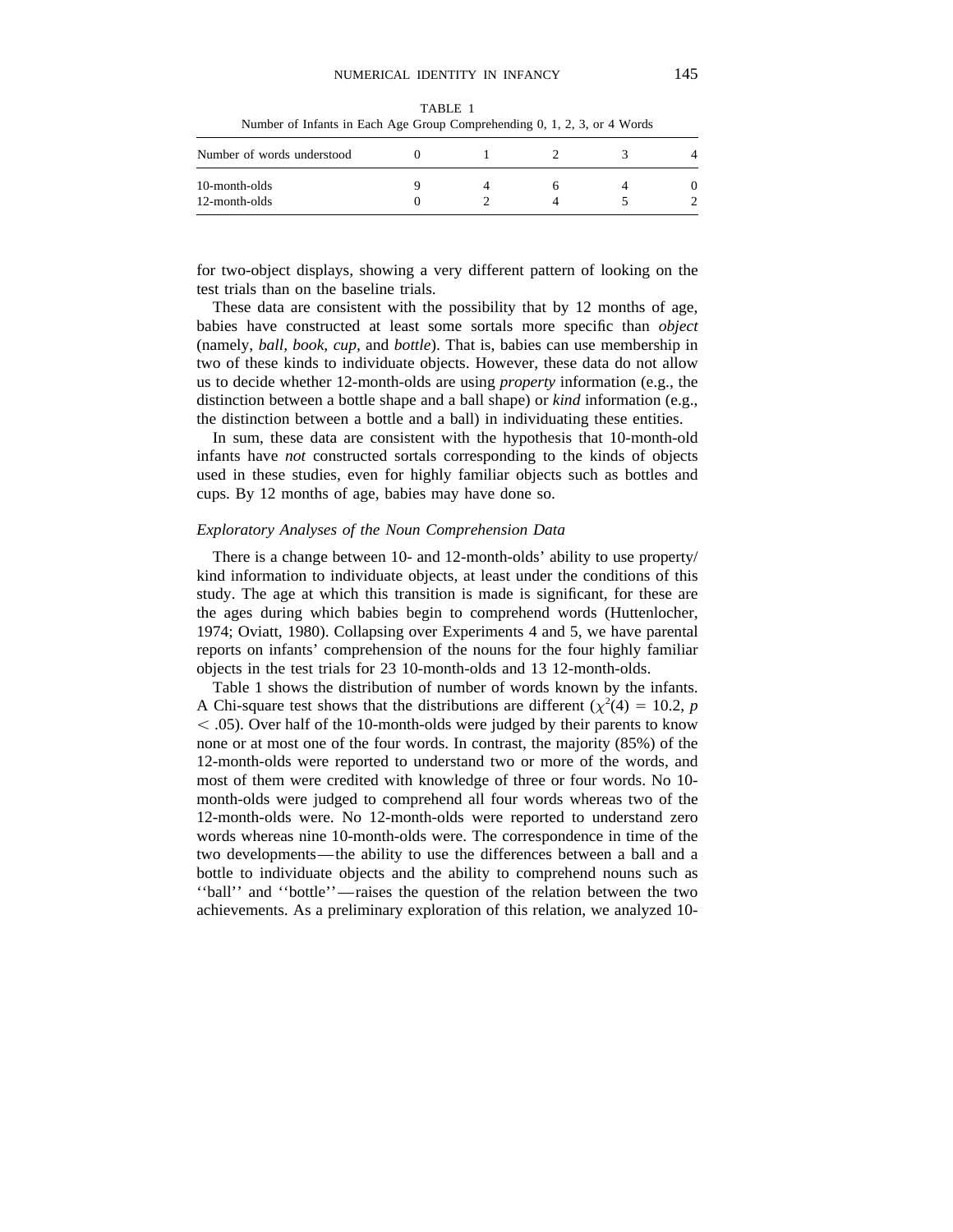| Comprehension score | Experiment 4      |         | Experiment 5      |         | Collapsing<br>Experiments<br>4 and 5 |          |  |  |  |  |
|---------------------|-------------------|---------|-------------------|---------|--------------------------------------|----------|--|--|--|--|
|                     | $0 \text{ or } 1$ | 2 or 3  | $0 \text{ or } 1$ | 2 or 3  | $0 \text{ or } 1$                    | 2 or 3   |  |  |  |  |
| Number of subjects  | $n = 3$           | $n = 7$ | $n = 10$          | $n = 3$ | $n = 13$                             | $n = 10$ |  |  |  |  |
| 2-object outcomes   | 8.2               | 5.5     | 10.3              | 7.2     | 10.1                                 | 6.0      |  |  |  |  |
| 1-object outcomes   | 5.1               | 5.6     | 6.7               | 6.9     | 6.3                                  | 6.0      |  |  |  |  |

TABLE 2 10-Month-Olds' Looking Time Patterns (in seconds) as a Function of Comprehension Scores

month-olds' performance on our object individuation task as a function of the number of words comprehended (see Table 2). Although there were not enough data to draw any strong conclusions, a very consistent pattern emerged. In both studies, the babies who knew 0 or 1 word failed at the task, exhibiting the baseline preference for two objects on the test trials. In both studies, the 10-month-olds who understood two or more words were able to overcome their baseline preference on the test trials and look about equally at the two outcomes. Note this latter pattern also characterizes the performance of the 12-month-olds.

In order to get enough data to do statistical analyses, we pooled the data from Experiments 4 and 5. An ANOVA examined the effect of comprehension group  $(0 \text{ or } 1 \text{ vs } 2 \text{ or } 3 \text{ words})$  and number of objects in the outcome (one vs two) on looking times in the test trials. There was a main effect of number  $(F(1,21) = 14.564, p < .001)$ . As always, the infants looked longer at twoobject outcomes. There was also a main effect of group  $(F(1,21) = 4.683, p)$  $<$  0.05). The infants who knew fewer words looked longer ( $M = 8.1$  s) than the ones who knew more words ( $M = 6.0$  s). Most importantly, the interaction between these two variables was significant  $(F(1,21) = 10.254, p < .004)$ . Those babies who understood more words overcame the baseline preference for two objects, performing like 12-month-olds or like 10-month-olds who have been provided spatiotemporal information. In sum, the number of nouns comprehended by 10-month-olds predicts their success at individuating objects under the condition of Experiments 4 and 5.

These studies were not designed to test the relationship between using property/kind information to individuate objects and noun comprehension, so we must emphasize the preliminary status of these findings. Still, the association appears strong in these data. Of course we cannot draw any conclusions about possible causal relations between the two abilities. It may be the case that word learning plays a role in establishing sortal concepts; it may be the case that infants do not begin to comprehend words for objects until they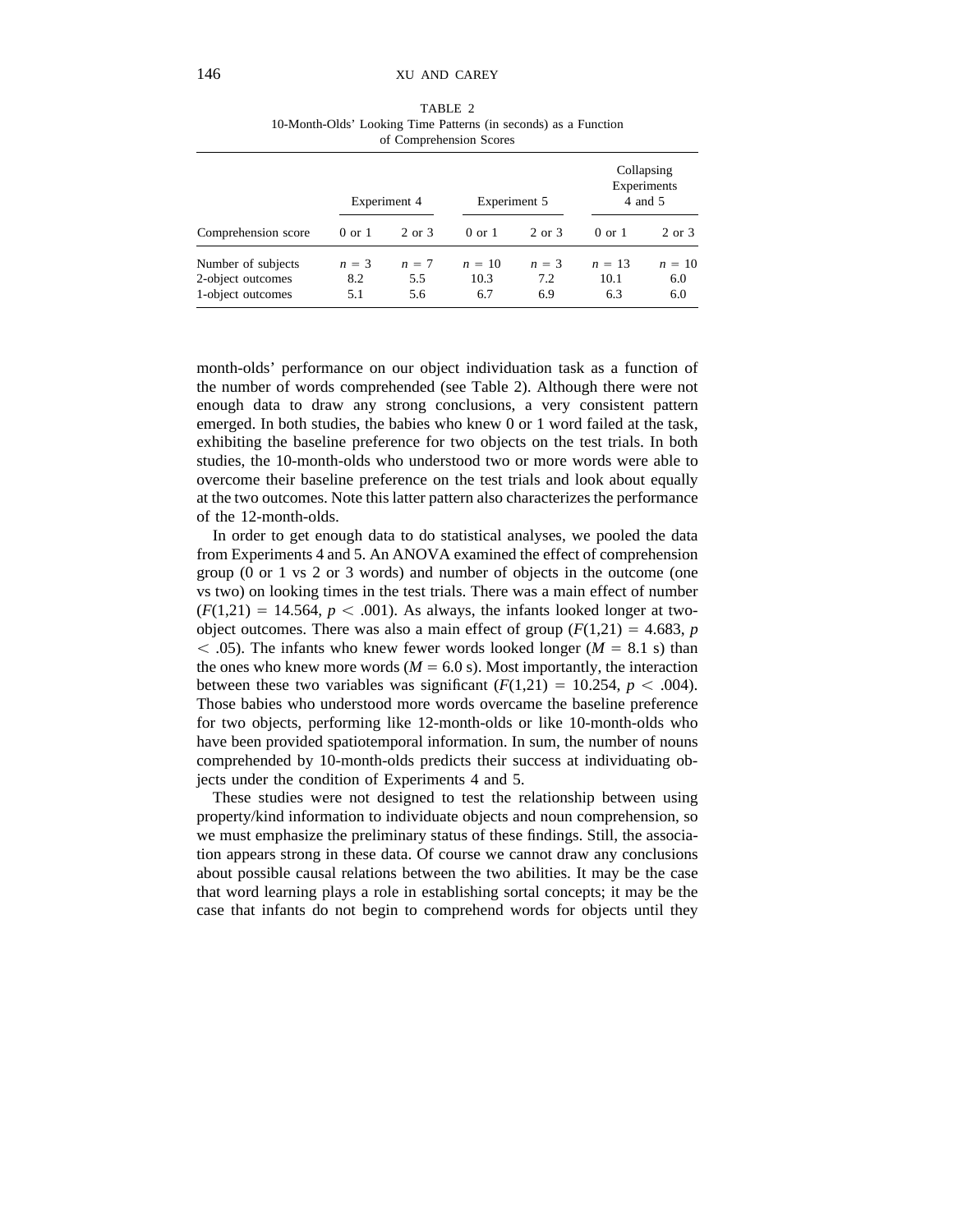have constructed object kind sortals. However, given that these object words are among the first that infants acquire as established by the MacArthur Communicative Inventory (Fenson, Dale, Reznick, Thal, Bates, Reilly, & Hartung, 1991), the data are suggestive: The very first object words that infants acquire refer to object kind sortals.

## GENERAL DISCUSSION

The major result of these studies is the consistent failure of 10-monthold infants to use property/kind information to establish representations of two numerically distinct objects. The conditions under which they failed were quite varied—full habituation to the two objects shown alternately (Experiment 4), partial habituation to the two objects (Experiment 3), and brief familiarization to the two objects (Experiments 2 and 5). Ten-montholds failed with relatively unfamiliar objects (e.g., trucks, elephants; Experiments 2 and 3) and highly familiar objects (e.g., bottles, cups; Experiments 4 and 5).

The failures in Experiments 2–5 are consistent with the claim that 10 month-olds are unable to use property/kind information to support object individuation and numerical identity. However, two considerations mandate caution in reaching this conclusion. First, the strong baseline preference for two object outcomes in Experiments 2–5 raises the possibility that perhaps babies of this age *do* use property/kind information in object individuation, but cannot demonstrate this ability in these experiments. Of course, it is possible that some more sensitive method could be brought to bear on this question, but we are doubtful that the picture presented by these data will be radically revised. This is because our method was sensitive to variables that might, on theoretical grounds, be expected to influence performance. Most importantly, 10-month-old infants, when given spatiotemporal information, succeeded in overcoming the baseline preference for two objects (Experiments 2 and 4) and 12-month-olds succeeded in doing so given only property/kind information (Experiment 5). And most telling, in Experiments 4 and 5, 10 month-old infants whose parents judged them to understand the nouns for the familiar objects used as stimuli also succeeded in overcoming the baseline preference for two objects. These *successes* show that the baseline preference does not totally swamp any indication that the babies are expecting two objects behind the screen. Thus, the failures of the 10-month-olds in the property/kind condition probably indicate that they had not established representations of two objects in these events.

Indeed, our method is more sensitive than others that have been brought to bear on the question. LeCompte and Gratch (1972) assessed whether babies searched for the original toy when it had been mysteriously replaced by a second one after being hidden. Only at 18 months did babies do so, consistent with the conclusion that younger babies did not know that there were two objects involved in the event. Similarly, Gratch (1982) did not find babies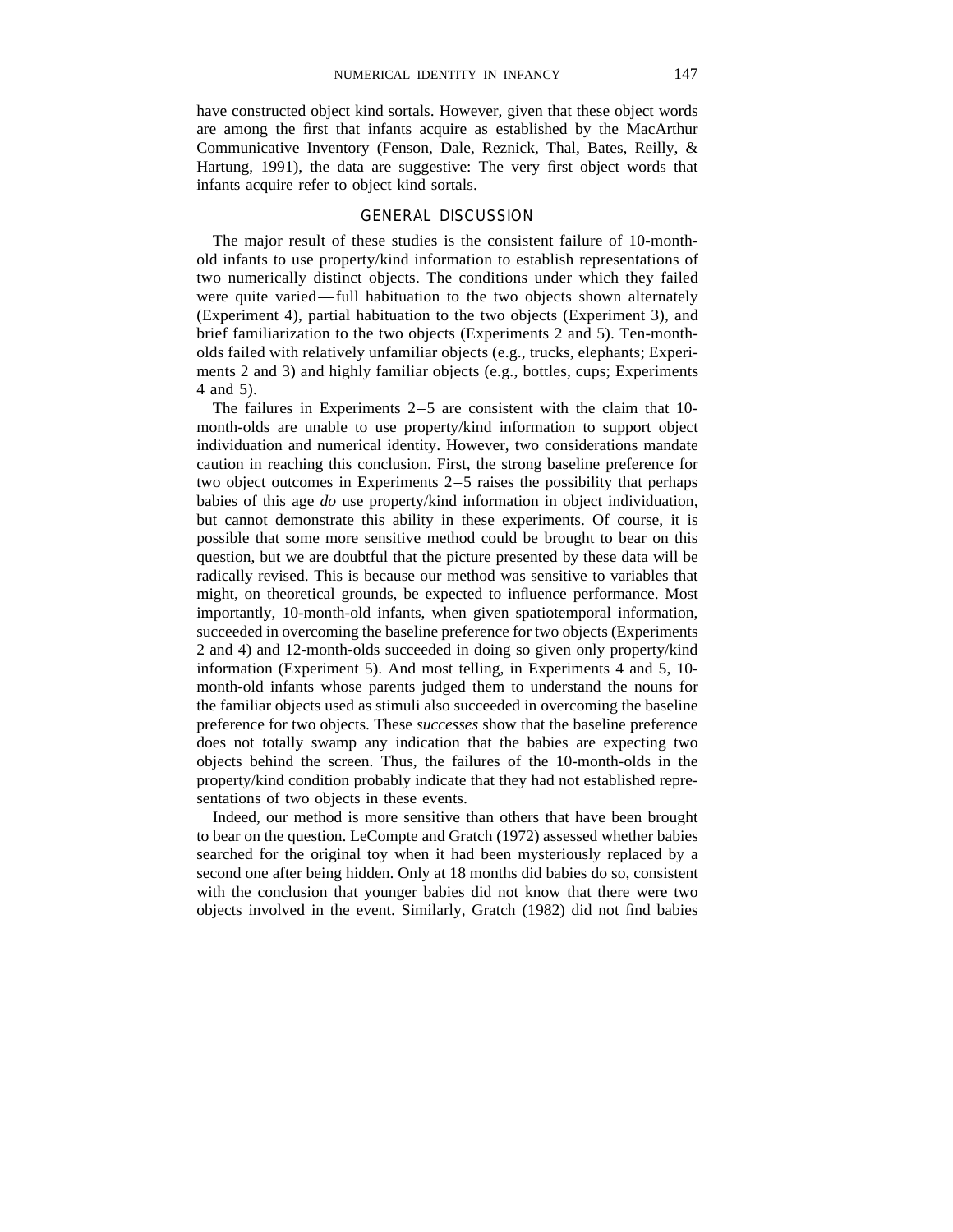looking back when one toy disappeared behind a screen and a different toy emerged until 16 months of age. Our data suggest that these earlier studies overestimated the age at which babies begin to use property/kind information to establish representations of numerically distinct objects.

The second reason we should be cautious in drawing conclusions from the results presented is that we only sampled a few cases of property/kind contrasts (yellow rubber duck/white foam ball; red metal truck/light blue elephant; bottle/ball; cup/book). However, there are at least three reasons to believe that these results would generalize beyond the particular pairs of objects probed here. First, the habituation data from Experiment 3 showed that infants *noticed the differences* within each pair of objects, so the failure cannot be due to our choice of property distinctions the baby is not sensitive to. Second, the objects used in Experiments 4 and 5 were extremely familiar to 10-monthold infants, so the failure cannot be explained by unfamiliarity with the stimuli. Third, the contrasts used in these studies span the global contrasts (animal/artifact; vehicle/animal) that Mandler and her colleagues (Mandler & Bauer, 1988; Mandler, Bauer, & McDonough, 1991) posit to be the first kind distinctions infants make. However, it is very much an open question whether other contrasts (e.g., extreme size differences; kind changes between a living, moving entity and an inanimate entity) would lead 10-month-old infants, or even younger infants, to infer that two distinct objects were involved in these events.

Thus, although these data are consistent with the *Object*-first hypothesis, they do not establish that it is true. Nonetheless, the finding that sortals such as *duck, truck, cup, bottle, ball,* and *book* do not provide criteria for individuation and identity for 10-month-olds has implications for the many habituation studies which have shown that even much younger infants are sensitive to such categories of objects. That is, much younger infants can habituate to a series of objects (e.g., stuffed animals) that they can discriminate, then dishabituate to an object from a different category (e.g., a cup; Cohen & Younger, 1983; Quinn & Eimas, 1993). Such results were obtained in both manual and visual habituation paradigms (Oakes, Madole, & Cohen, 1991). They are often interpreted as bearing on what kind concepts the infant represents (e.g., basic level kinds; cf. Macnamara, 1987; Roberts & Horowitz, 1986; global kinds, Mandler, Bauer, & McDonough, 1991). The present studies indicate that the categories revealed by these visual/manual habituation studies probably reflect perceptual distinctions that infants are sensitive to, not sortals or kinds that can support the learning of count nouns. Infants may be able to habituate to animal-shape, or animal-ness, without encoding these habituation exemplars as "an animal, another animal . . ." The studies reported here show that sensitivity to property differences between two entities is not tantamount to representing them as two distinct individuals. The fact that infants distinguish cups from balls in their action has no direct implications for how babies individuate entities with cup-like and ball-like properties. Simi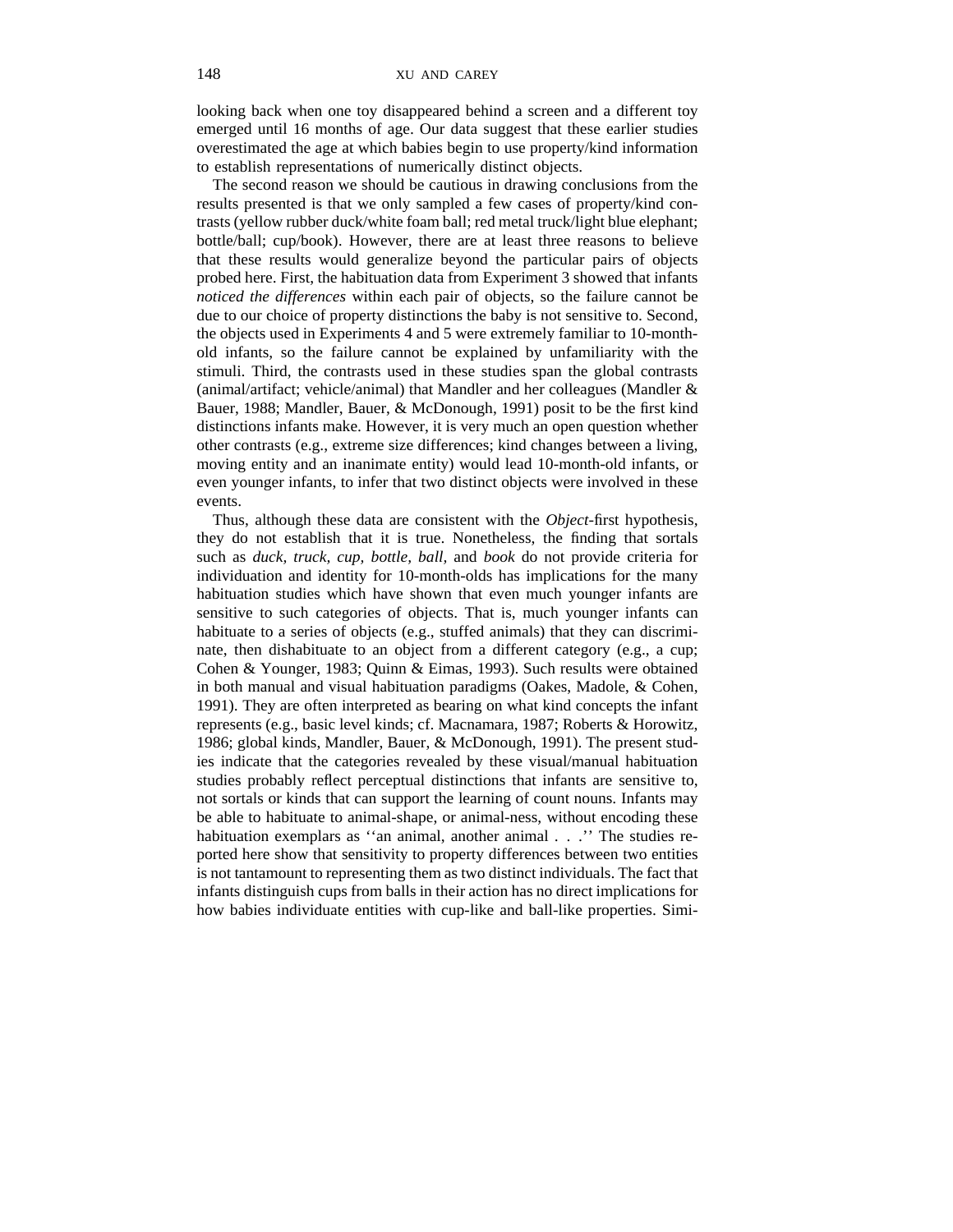larly, even though infants react differently to their mothers and fathers, experiments such as the ones reported here would be required to establish when infants represent their mothers and fathers as distinct individuals. Indeed, Meltzoff and Moore (1992) presented some preliminary evidence suggesting that very young infants do not use properties to individuate people but rather rely on spatiotemporal information.

If infants are not representing the familiarization emergences in the property/kind conditions of Experiments 2–5 as involving two distinct objects, how might they be representing them? The results suggest that 10-month-old infants were agnostic about whether there were one or two objects behind the screen. In all four versions of the property/kind condition in Experiments  $2-5$ , we found no statistical difference between the test trials and the baseline. as if the infants had not seen any of the emergences and when the screens were taken away, they simply exhibited their baseline preference for two objects. The baby seems to be representing the event as OBJECT emerging from the left of the screen, followed by OBJECT emerging from the right of the screen, and she represents these neither as a single object (OBJECT*i*) nor as distinct objects (OBJECT<sub>*i*</sub>, OBJECT<sub>*i*</sub>). Adults encounter such situations sometimes. Suppose you see a leaf on the sidewalk as you walk to class, and you see a leaf at roughly the same place on the sidewalk as you return from class. That may be the same leaf or it may not; your conceptual system is capable of drawing that distinction, but you leave the question open due to insufficient evidence.

An alternative interpretation of the results is that the infants may actually establish a representation of a single object (OBJECT*i*) moving back and forth behind the screen, attributing to this object the properties of being yellow and duck shaped at times and white and ball shaped at other times. If this were the case, the infants should have been surprised at two-object outcomes. The lack of difference between the test and the baseline trials may be due to the strong intrinsic preference for two objects masking the hypothesized surprise at two on the test trials. That is, the looking time measure may not be sensitive enough to reveal a surprise reaction on top of a strong intrinsic preference. This is, of course, speculative. The data at hand do not allow any conclusions to be drawn.

We do not know how exactly the infants may be representing the events. What is important is that both possibilities differ from adult representations of these events. Precisely because adults use property/kind information to establish numerically distinct objects, they are not agnostic when shown a toy duck at time 1 and a ball at time 2 emerging from behind the same screen. The adult's inference is clear and determinate: There are *two* objects in these events, a duck and a ball, and they will be surprised if shown only one object behind the screen.

By 12 months of age, infants succeed quite robustly in our task; that is, they succeed under conditions of four brief familiarization emergences of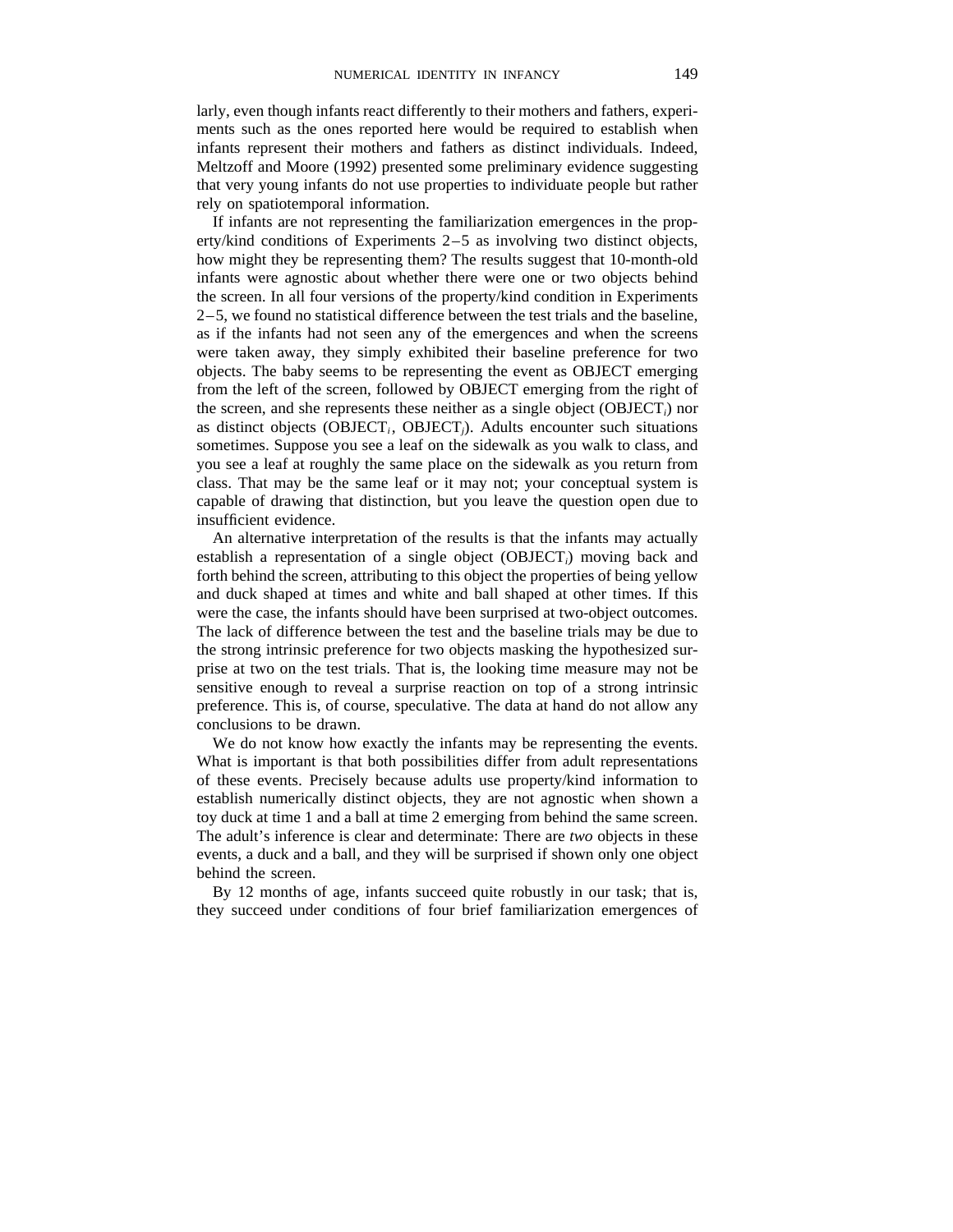each object (Experiment 5). We have recently found convergent evidence of 12-month-olds' success (Xu, Carey, Raphaelidis, & Ginzbursky, 1994). Babies were trained to reach through a small hole on the top of a box to retrieve objects. Then they were shown objects being pulled out of the box one at a time, say, a toy duck being pulled out and put back in the box, then a ball being pulled out and put back in the box. The measure of how many objects they think are in the box is how many times they reach into it. We found that 12-month-olds reached roughly twice when shown two distinct objects and that they reach roughly once when shown a single object twice.

It is not the case that 10-month-old infants do not have any conceptual categories in the sense of sortal concepts. As demonstrated by Spelke and Kenstenbaum (1986) as well as Experiments 1, 2, and 4, in the present studies, infants as young as 4 months and 10 months represent at least one sortal concept, *physical object.* The criteria for individuation and identity for *physical objects* are spatiotemporal. Even though 10-month-old infants may not represent *ball, truck, duck, elephant, bottle, cup,* and *book* as kind, or sortal, concepts, the very existence of the sortal *physical object* shows that their conceptual system is capable of representing sortal concepts that provide conditions of individuation and identity. The concept *physical object* does more conceptual work for the infant than just this. A wealth of evidence gathered in the last 10 years shows that infants' representations of objects are embedded in a system of intuitive physics that supports inferences about object motion and causal interactions (Leslie & Keeble, 1987; Spelke, 1988; Spelke, Breinlinger, Macomber, & Jacobson, 1992; Baillargeon, 1993, 1994).

What causes the changes observed in these studies between 10- and 12 month-olds? The fact that the change seems to be taking place during a rather short time window suggests that there may be maturational changes underlying the developmental accomplishment. It is also possible that the construction of specific sortals is the result of a learning process. We can imagine three different learning mechanisms.

The first draws on the *Object*-first hypothesis. Note that which properties of objects remain constant through time and which do not vary from object kind to object kind. For example, we expect the shape of a cup to remain constant over time, but are not surprised when the shape of a dog undergoes constrained transformations. The infant must learn which properties stay constant for various categories of objects. In order to learn this, however, the infant must have some way of individuating objects and tracing them through time. The spatiotemporal criteria for object fulfill this need. Perhaps the infant establishes individuals by spatiotemporal means, and learn how properties covary within individuals, and how some property clusters predict some property changes and other property clusters predict others. For example, babies may observe that a human hand traversing a spatiotemporally continuous path (evidence that it is one and the same hand) can change shape quite drastically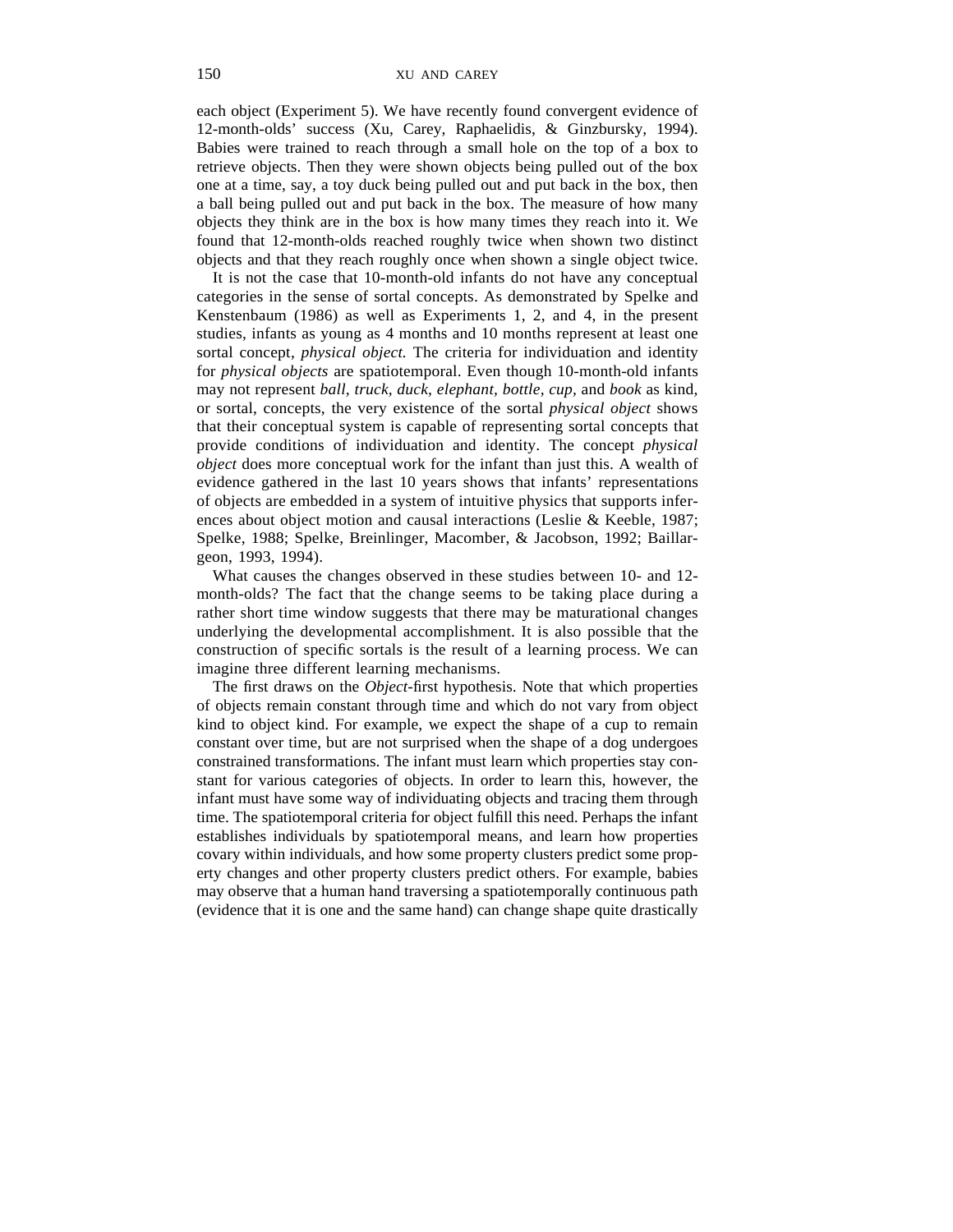therefore conclude that shape change is not a good indicator of change of identity in the case of a human hand. It is possible that kinds are then abstracted from this correlational analysis.

A second possibility grants the infants the concept of more specific kinds/ sortals all along, in the absence of any examples. Perhaps also the infant knows innately that nouns refer to kinds (Pinker, 1984; Macnamara, 1987). If the infant picks out the referentially used words, and if the infant has learned through experience about what properties are likely to change for individual objects, the infant might then be in a position to use adult word usage as evidence for kind distinctions. This would predict the association between word comprehension and success on our tasks in Experiments 4 and 5. (Of course, as noted above, there are alternative interpretations of this association.) The limiting factor, in this scenario, comes from language learning—at least the child must isolate some words before this form of evidence would be available.

A third possibility also grants the infant an antecedent notion of specific kind in the absence of any example. Infants may also expect kind distinctions to predict functional distinctions between objects. Baldwin, Markman, and Melartin (1993) showed that 9- to 16-month-olds were able to predict that if one horn honked, a perceptually similar horn would honk.<sup>7</sup> Perhaps learning the functions of objects helps the infant construct kinds because they may expect objects with the same function to be in the same kind and objects with different functions to be in distinct kinds.

These three sorts of input to a learning procedure (correlational analyses, referential word usage, functional analyses) are not mutually exclusive. All could play a role in the construction of sortals more specific than *object.*<sup>8</sup>

<sup>7</sup> Examining the data from their study suggests that this ability was fragile in the 9- to 10month group. That is, in spite of the absence of significant age effects, it is clear that the 9- and 10-month-olds did not have as strong expectancies about the second toy, perhaps because they have not yet constructed the kind concepts (as specific sortals).

<sup>8</sup> The finding that babies use spatiotemporal information to individuate objects before they use property/kind information bears a formal similarity to findings in the apparent motion literature (Ternus, 1926/1938; Kahneman and Treisman, 1984; Kahneman, Treisman, & Gibbs, 1992). If the temporal parameters are those that give rise to apparent motion, a display consisting of two objects (Xi and Xj), followed by a display containing two objects  $(X$ ? and  $X$ ?) in new locations, followed by the original, and so forth, will be perceived as two objects each moving back and forth between two locations. The question is which of the second objects  $(X$ ? and  $X$ ?) is seen as Xi in a second location and which as  $X$ j? Spatiotemporal information, rather than property/ kind information, is the determining factor. That is, subjects will see two cases of red squares turning into green circles rather than a red square moving back and forth and a green circle moving back and forth, if the former solution to establishing the individuals in the display minimizes the total amount of motion. At least in two cases then, spatiotemporal information dominates property/kind information in individuating entities and tracking identity over time: over very short term perceptual processing (as tapped by the apparent motion studies, where milliseconds make a difference) and over much longer conceptual processing in infants (as tapped by the present studies). Further studies will explore the relations between the two phenomena.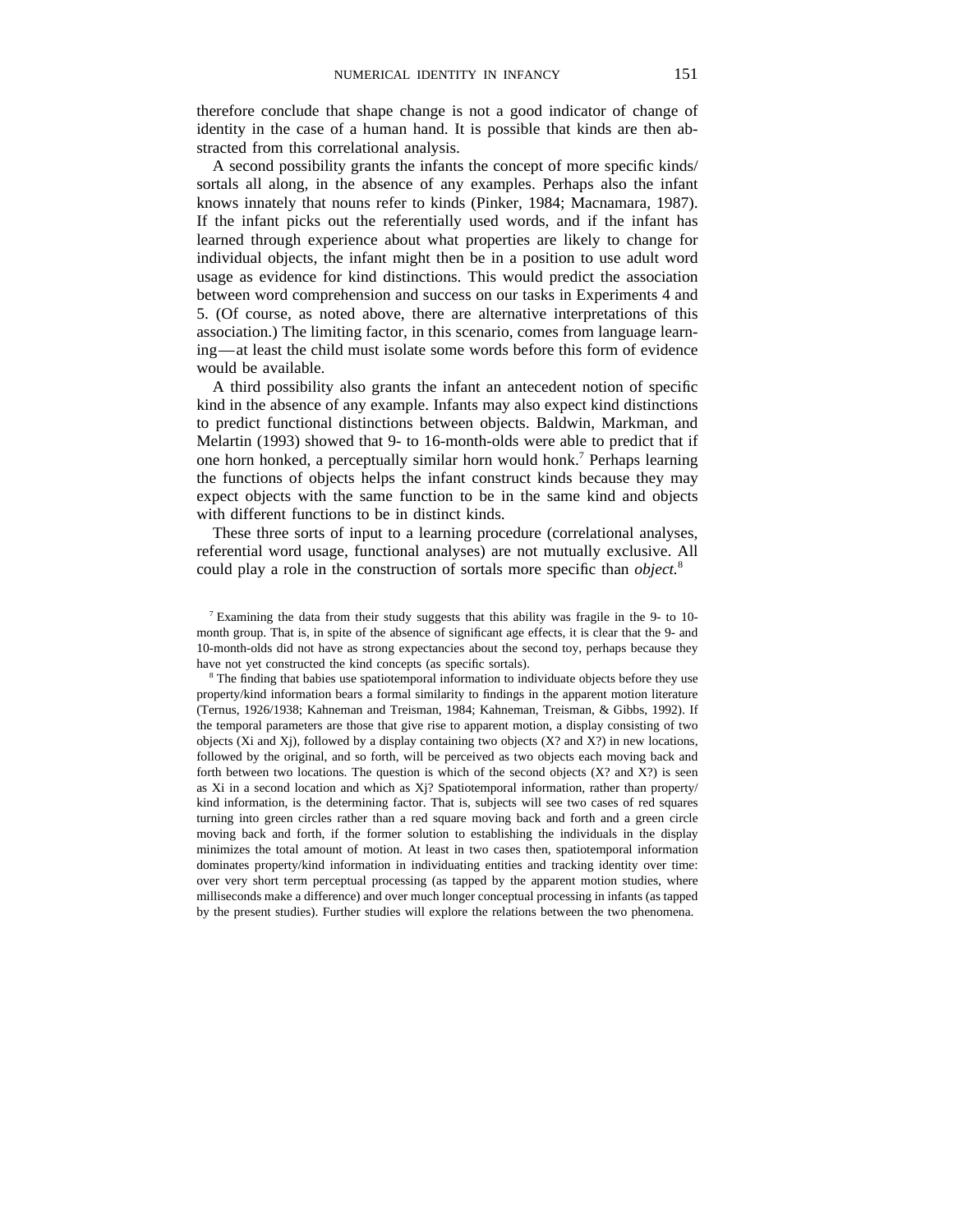#### **REFERENCES**

- Baillargeon, R. (1993) The object concept revisited: New directions in the investigation of infants' physical knowledge. In C. E. Granrud (Ed.), *Visual perception and cognition in infancy.* Carnegie-Mellon symposia on cognition. Hillsdale, NJ: Erlbaum.
- Baillargeon, R. (1994) A model of physical reasoning in infancy. In C. Rovee-Collier and L. Lipsitt (Eds.), *Advances in infancy research* (Vol. 9) Norwood, NJ: Ablex.
- Baillargeon, R., & Graber, M. (1987) Where is the rabbit? 5.5-month-old infants' representation of the height of a hidden object. *Cognitive Development,* **2,** 375–392.
- Baldwin, D. A., Markman, E. M., & Melartin, R. L. (1993) Infants' ability to draw inferences about nonobvious object properties: Evidence from exploratory play. *Child Development,* **64,** 711–728.
- Bower, T. G. (1974) *Development in infancy.* San Francisco: W. H. Freeman.
- Cohen, L. B., & Younger, B. A. (1983) Perceptual categorization in the infant. In E. K. Scholnick (Ed.), *New trends in conceptual representation.* (pp. 197–200) Hillside, NJ: Erlbaum.
- Columbo, J., Mitchell, D. W., & Horowitz, F. D. (1988) Infant visual attention in the pairedcomparison paradigm: Test-retest and attention-performance relations. *Child Development,* **59,** 1198–1210.
- Fenson, L., Dale, P. S., Reznick, J. S., Thal, D., Bates, E., Reilly, J. S., & Hartung, J. P. (1991) *The MacArthur Communicative Development Inventory.* San Diego, CA.
- Gratch, G. (1982) Responses to hidden person and things by 5-, 9-, and 16-month-old infants in a visual tracking situation. *Developmental Psychology,* **18,** 232–237.
- Gupta, A. K. (1980) *The logic of common nouns.* New Haven: Yale University Press.
- Hirsch, E. (1982) *The concept of identity.* New York: Oxford University Press.
- Huttenlocher, J. (1974) The origin of language comprehension. In R. L. Solso (Ed.), *New directions in the study of language.* Cambridge, MA: MIT Press.
- Kahneman, D., & Treisman, A. (1984) Changing view of attention and automaticity. In R. Parasuraman and D. A. Davies (Eds.), *Varieties of Attention.* New York: Academic Press.
- Kahneman, D., Treisman, A., & Gibbs, B. (1992) The reviewing of object files: Object-specific integration of information. *Cognitive Psychology,* **24,** 175–219.
- LeCompte, G., & Gratch, G. (1972) Violation of a rule as a method of diagnosing infants' levels of object concept. *Child Development,* **43,** 385–396.
- Leslie, A. M., & Keeble, S. (1987) Do six-month-old infants perceive causality? *Cognition,* **25,** 265–288.
- Macnamara, J. (1987) *A border dispute: The place of logic in psychology.* Cambridge, MA: MIT Press.
- Macnamara, J., & Reyes, G. E. (1994) Foundational issues in the learning of proper names, count nouns and mass nouns. In J. Macnamara & G. E. Reyes (Eds.), *The logical foundations of cognition.* Oxford, UK: Oxford University Press.
- Mandler, J. M., & Bauer, P. J. (1988) The cradle of categorization: Is the basic level basic? *Cognitive Development,* **3,** 247–264.
- Mandler, J. M., Bauer, P. J., & McDonough, L. (1991) Separating the sheep from the goats: Differentiating global categories. *Cognitive Psychology,* **23,** 263–298.
- Meicler, M., & Gratch, G. (1980) Do 5-month-olds show object conception in Piaget's sense? *Infant Behavior and Development,* **3,** 265–282.
- Meltzoff, A. N., & Moore, M. K. (1992) Early imitation within a functional framework: The importance of person identity, movement, and development. *Infant Behavior and Development,* **15,** 479–505.
- Muller, A., & Aslin, R. (1978) Visual tracking as an index of the object concept. *Infant Behavior and Development,* **1,** 309–319.
- Oakes, L. M., Madole, K., & Cohen, L. B. (1991) Infants' object examining: Habituation and categorization. *Cognitive Development,* **6,** 377–392.